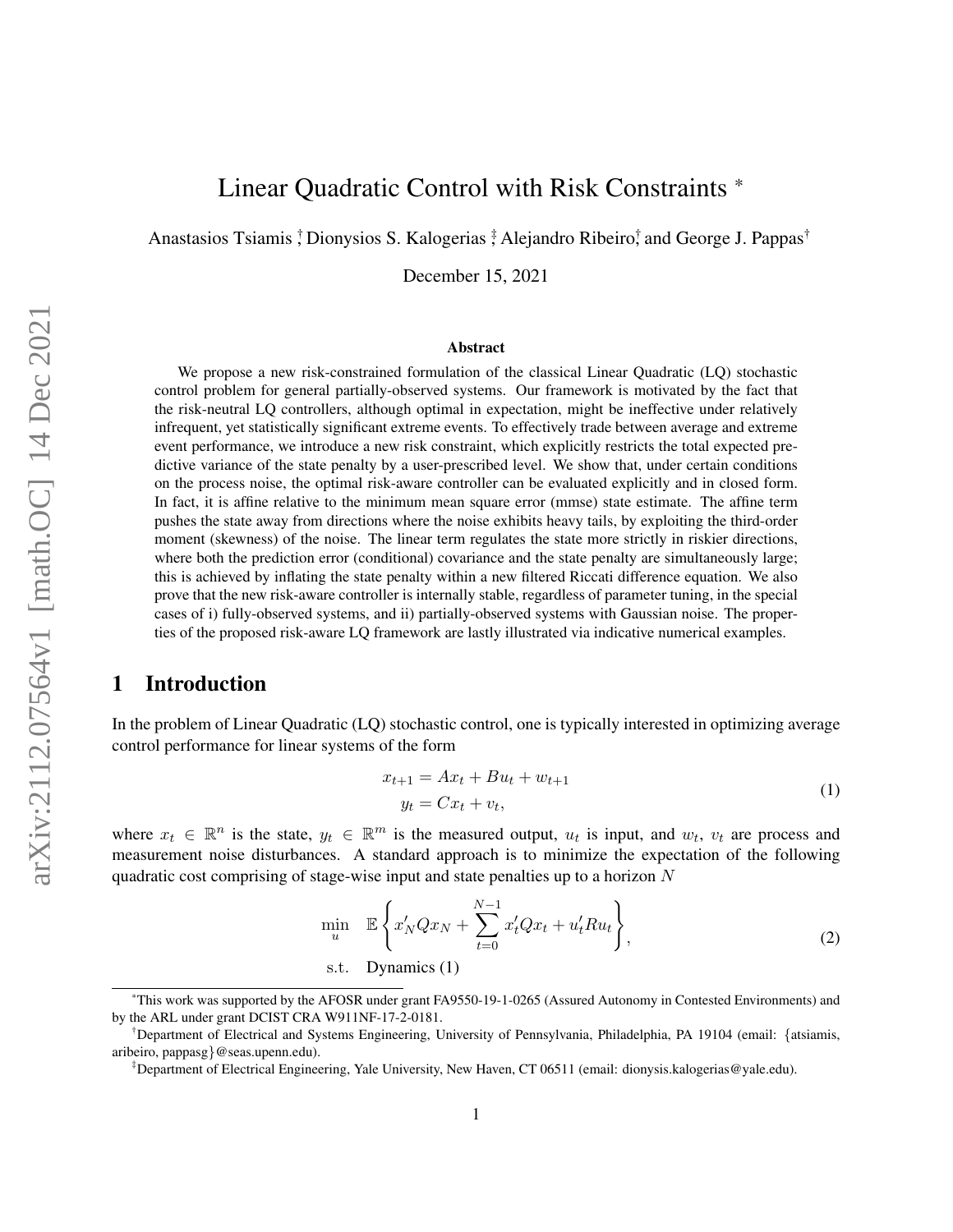

<span id="page-1-0"></span>Figure 1: Comparison between risk-neutral and risk-aware control performance, when the system experiences rare but large shocks—here the shock occurs at time 6. By sacrificing average behavior, the risk-aware controllers push the state away from the direction of the shock.

where matrices  $Q$ ,  $R$  are design choices.

While LQ control has been a standard approach to controlling stochastic systems, it only focuses on *average* performance, which might be an insufficient objective when dealing with critical applications. Examples of such applications appear naturally in many areas, including wireless industrial control [\[1\]](#page-21-0), energy [\[2,](#page-21-1) [3\]](#page-22-0), finance [\[4](#page-22-1)[–6\]](#page-22-2), robotics [\[7,](#page-22-3) [8\]](#page-23-0), networking [\[9\]](#page-23-1), and safety [\[10,](#page-23-2) [11\]](#page-23-3), to name a few. Indeed, occurrence of less probable, non-typical or unexpected events might lead the underlying dynamical system to experience shocks with possibly catastrophic consequences, e.g., a drone diverging too much from a given trajectory in a hostile environment, or an autonomous vehicle crashing onto a wall or hitting a pedestrian. In such situations, design of effective *risk-aware* control policies is highly desirable, systematically compensating for those extreme events, at the cost of slightly sacrificing average performance under nominal conditions.

To highlight the usefulness of a risk-aware control policy, let us consider the following simple, motivating example. Let  $x_{k+1} = x_k + u_k + w_{k+1}$  model an aerial robot, moving along a line. Assume that the process noise  $w_k$  is *i.i.d.* Bernoulli, taking the values  $\beta > 2$  with probability  $1/\beta$  and 0 with probability  $1 - 1/\beta$ . This noise represents shocks, e.g., wind gusts, that can occur with some small probability. We would then like to minimize the LQR cost  $\mathbb{E}\sum_{t=0}^{N} \{x_t^2\}$ , i.e., the total displacement of the robot over a horizon of N time steps. In this case, the LQR optimal controller is  $u_k^{\text{LQR}} = -x_k - 1$ , where  $-1 \equiv -\mathbb{E}w_k$ cancels the mean of the process noise. We see that the LQR solution is *risk-neutral*, as it does not account for the fact that the shock  $\beta$  could be arbitrarily large. On the other hand, the risk-aware LQR formulation proposed in this work results in a *family* of optimal controllers of the form

$$
u_t^*(\mu) = -x_t - 1 - \frac{\mu}{1 + 2\mu}(\beta - 2), \quad \mu \ge 0,
$$

where  $\mu$  controls the trade-off between average performance and risk. As  $\mu$  increases, we move from the risk-neutral to the *maximally risk-aware* controller  $u_t^*(\infty) = -x_t - \beta/2$ , which treats the noise as adversarial—see Fig. [1.](#page-1-0)

In both classical and recent literature in linear-quadratic problems, risk awareness in estimation and control is typically achieved by replacing the respective random cost with its exponentiation [\[12–](#page-23-4)[21\]](#page-23-5). Yet, the resulting stochastic control problem might not be well-defined for general classes of noise distributions, as it requires the moment generating function of the cost to be finite. Thus, heavy-tailed or skewed distributions,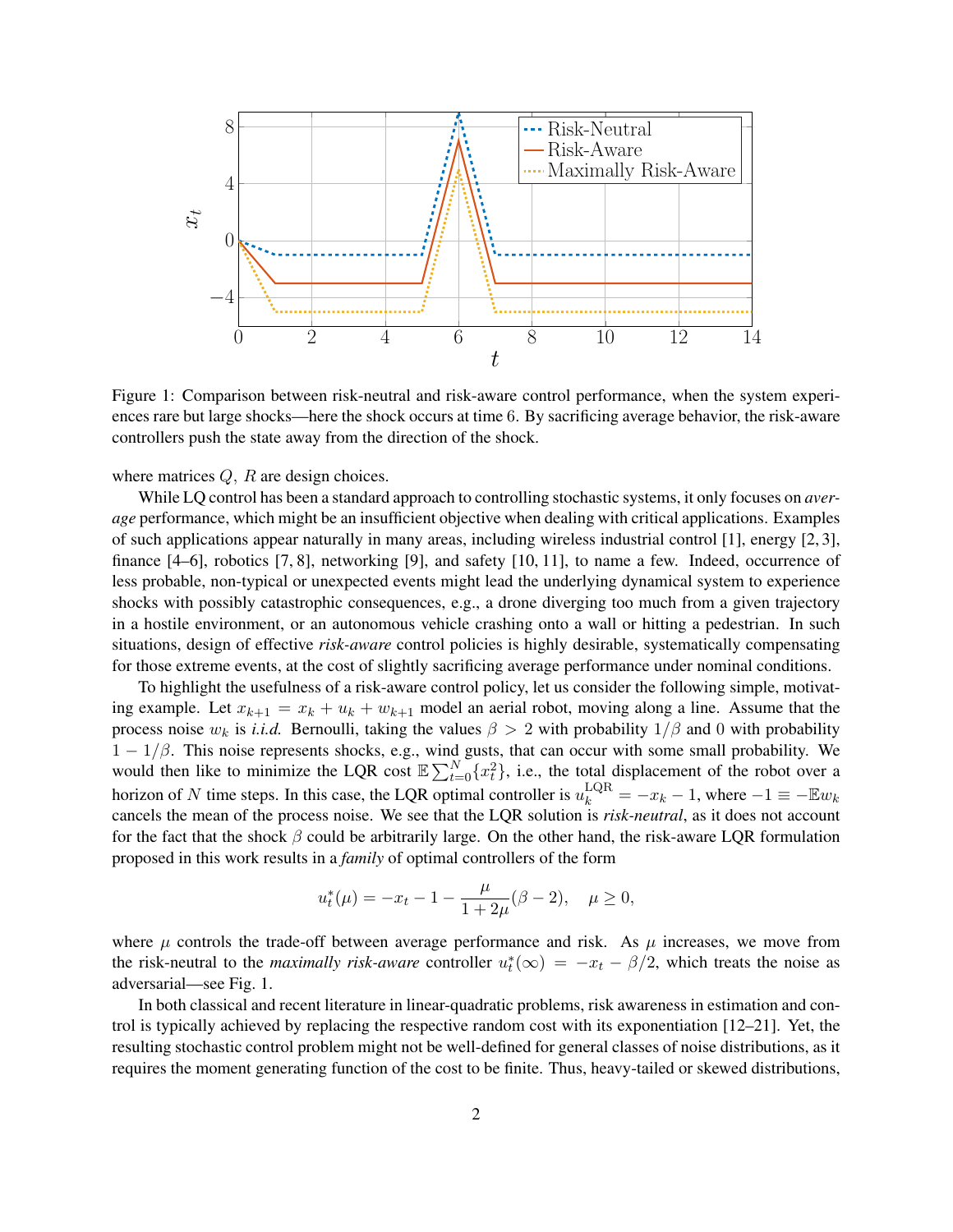which are precisely those exhibiting high risk, are naturally excluded. Also, even if the expectation of the exponential cost is finite, it does not lead to a general, closed-form and interpretable solution. A notable exception is that of Gaussian noise, also known as the Linear Exponential Quadratic Gaussian (LEQG) problem, which does enjoy a simple closed-form solution [\[13,](#page-23-6) [22\]](#page-23-7). Apparently though, the Gaussian assumption is unable to capture distributions with asymmetric (skewed) structure, as in the above example.

Our contributions are as follows:

–New Risk-Constrained Formulation. We introduce a new risk-constrained formulation for the problem of LQ control in the case of partially-observed systems. The standard LQ objective is minimized subject to a total expected predictive variance risk constraint with respect to the state penalties. By tuning the risk constraint, we can trade between average performance and statistical variability of the state penalties.

–General Noise Models. Contrary to the LEQG approach, our risk-constrained formulation is well-defined for general noise distributions, provided the associated fourth-order moments of the process noise are finite; thus, heavy-tailed or skewed noises are supported within our framework. For fully-observed systems, the optimal control law can be explicitly characterized under the same condition of finite fourth-order moments. In the case of general partially-observed systems, in order to characterize the optimal controller, we require the additional sufficient condition that all higher-order moments of the process noise exist. In any case, we do not require the existence of a moment generating function.

–Characterization of Optimal Risk-Aware Controls. Under the aforementioned regularity conditions on the process noise, the constrained LQ problem admits a closed-form solution with a natural interpretation. The optimal risk-aware feedback controller is affine with respect to the optimal observer. The affine component pushes the state away from directions where the state prediction error exhibits (skewed) heavy tails. Meanwhile, the state feedback gain satisfies a new risk-aware filtered Riccati recursion, in which the state penalty is inflated in riskier directions, where both the (conditional) covariance of the state prediction error and the state penalty are simultaneously larger. Interestingly, the separation principle holds, in the sense that the optimal observer is the minimum mean-square error estimator, which is designed independently of the control objective. To explicitly compute the parameters of the affine optimal control law, it is required to track several conditional moments, which might be a hard problem in general.

–Explicit Risk-Aware LQR and LQG controllers. In the special case of fully-observed systems (Linear Quadratic Regulator (LQR)) we can explicitly compute the optimal control law. The same is true for the case of partially-observed systems with Gaussian noise (Linear Quadratic Gaussian (LQG) control). Further, we show that our optimal risk-aware controllers are always stable, under standard controllability/observability conditions. Interestingly, *by appropriate re-parameterization*, our risk-aware LQR problem is equivalent to a generalized risk-neutral LQR problem with a tracking objective. Essentially, this implies that risk-neutral LQR formulations can provide inherent risk-averse behavior, as long as the involved parameters are selected in a principled way, as presented herein. A similar property holds for the risk-aware LQG problem.

#### 1.1 Related Work

*Risk-aware optimization.* Risk-aware optimization has been studied in a wide variety of decision making contexts [\[11,](#page-23-3) [23–](#page-24-0)[33\]](#page-24-1). The basic idea is to replace expectations by more general functionals, called risk measures [\[34\]](#page-24-2), purposed to effectively quantify the statistical volatility of the involved random cost function, in addition to mean performance. Typical examples are mean-variance functionals [\[4,](#page-22-1) [34\]](#page-24-2), meansemideviations [\[27\]](#page-24-3), and Conditional Value-at-Risk (CVaR) [\[35\]](#page-24-4).

*CVaR-optimal control.* In the case of control systems, CVaR optimization techniques have also been considered for risk-aware constraint satisfaction [\[11\]](#page-23-3). Although CVaR captures variability and tail events well, CVaR optimization problems rarely enjoy closed-form expressions. Approximations are usually re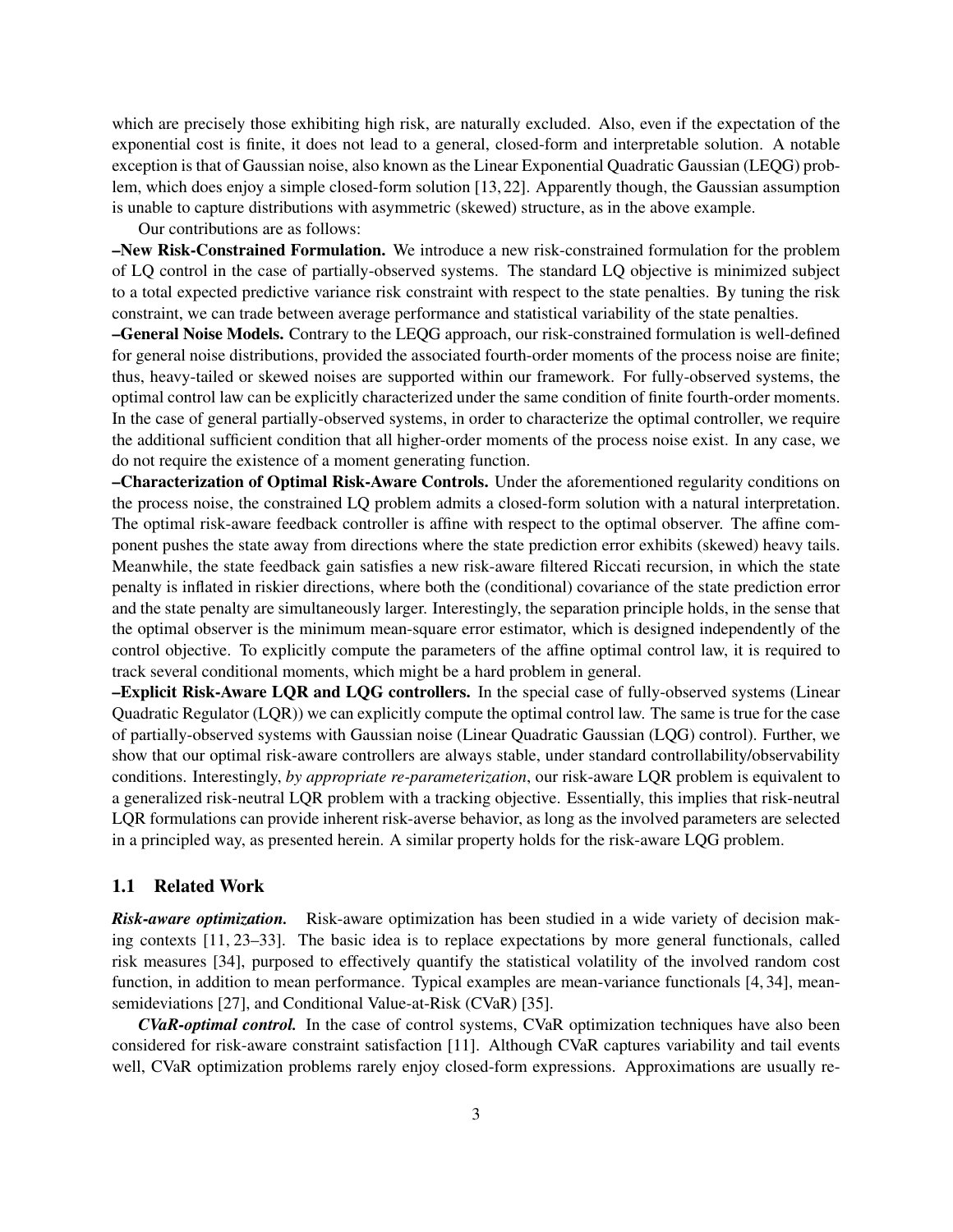quired to make computations tractable, e.g., process noise and controls are assumed to be finite-valued [\[11\]](#page-23-3). Recently, in [\[36\]](#page-24-5) a tractable upper bound was derived for the CVaR-LQR problem based on the assumption that the noise is finite-valued.

*Robust control.* Another related concept is that of robust control, where the system model or the noise profile is unknown [\[37](#page-24-6)[–39\]](#page-24-7). The objective is to optimally control the true system under worst case model uncertainty. On the contrary, in risk-aware control, extreme noise events are part of the system model; they are not the outcome of model mismatch. Even if the system is exactly modeled, we would still need to consider risk-aware control if the process noise is heavy-tailed or highly variable. From this point of view, robustness and risk are complementary concepts.

*Mixed*  $H_2/H_\infty$  *control. Regret-optimal control* Interestingly, there is a connection between mixed  $\mathcal{H}_2/\mathcal{H}_{\infty}$  control and risk-aware LEQG control [\[40,](#page-25-0) [41\]](#page-25-1). By increasing the exponential parameter in the LEQG control law, we trade average performance ( $\mathcal{H}_2$ ) for closed-loop responses with smaller  $\mathcal{H}_{\infty}$  norm. Another way to trade between robustness and performance was introduced in [\[42\]](#page-25-2), where the worst-case regret with respect to non-causal  $\mathcal{H}_2$  policies is minimized.

*Predictive variance.* Recently, in our previous work [\[43\]](#page-25-3), we introduced predictive variance as a new risk measure for LQR control and used it in a risk-constrained optimal control formulation. The results of [\[43\]](#page-25-3) were extended to the infinite horizon case in [\[44\]](#page-25-4). The performance of the policy gradient algorithm in the case of risk-constrained Linear Quadratic Regulators was also studied in [\[45\]](#page-25-5). Predictive variance constraints have also been used as a measure of risk in portfolio optimization [\[46\]](#page-25-6); different from our paper, the noise is limited to Gaussian distributions and the variance is with respect to linear stage costs. Note that our previous work [\[43\]](#page-25-3) contains only preliminary results for fully-observed systems. Here, we study the more general and challenging problem of LQ control in the case of partially observed systems. In fact, the optimal feedback law in the case of partially-observed systems can be quite different from the feedback law in the fully-observed case, even in the case of Gaussian noise–see Section [7](#page-15-0) for more details.

*Notation and Structure:* The transpose operation is denoted by  $(\cdot)'$ . If  $x_k, \ldots, x_t$  is a sequence of vectors, then  $x_{k:t}$  denotes the batch vector of all  $x_i$  for  $k \leq i \leq t$ . We use the notation  $\|\cdot\|_2$  to denote both the square norm of vectors and the spectral norm of matrices. The  $\sigma$ -algebra generated by a random vector x is denoted by  $\sigma(x)$ . By  $\mathcal{L}_p(\mathcal{F})$ , we denote the space of F-measurable random variables (vectors) with finite p-order moments. The remaining paper is structured as follows. In Section [2,](#page-3-0) we introduce our risk-aware formulation of LQ control. In Sections [3,](#page-5-0) [4](#page-7-0) we show that our the risk-aware LQ problem can be reformulated as a Quadratically Constrained Quadratic Problem and solved by exploiting Lagrangian duality. In Sections [5,](#page-8-0) [7,](#page-15-0) we provide explicit control laws for the problem of risk-aware LQR and risk-aware LQG control respectively. In Section [6,](#page-12-0) we characterize the optimal control laws in the case of general partially observed systems. We conclude with numerical simulations in Section [8](#page-18-0) and with remarks in Section [9.](#page-20-0)

### <span id="page-3-0"></span>2 Risk-Constrained LQ Formulation

Consider system [\(1\)](#page-0-0), where  $x_t \in \mathbb{R}^n$  is the state,  $u_t \in \mathbb{R}^p$  is the control signal, and  $y_t \in \mathbb{R}^m$  is the measured output. Matrix  $A \in \mathbb{R}^{n \times n}$  is the state transition matrix,  $B \in \mathbb{R}^{n \times p}$  is the input matrix, and  $C \in \mathbb{R}^{m \times n}$  is the output matrix. We assume that the initial value  $x_0$  is deterministic and fixed. Signal  $w_t \in \mathbb{R}^n$  is a random process noise, while  $v_t \in \mathbb{R}^m$  is a random measurement noise. The process  $(w_t, v_t)$  is assumed to be *i.i.d* across time, but it can have any joint distribution (possibly non-Gaussian). For  $t \ge 0$ , let  $\mathcal{F}_t = \sigma(y_{0:t}, u_{0:t})$ be the  $\sigma$ -algebra generated by all observables up to time t, and let  $\mathcal{F}_{-1}$  be the trivial  $\sigma$ -algebra. Based on this notation,  $u_t$  is  $\mathcal{F}_t$ -measurable, while  $(w_{t+1}, v_{t+1})$  is independent of  $\mathcal{F}_t$ . We also make an additional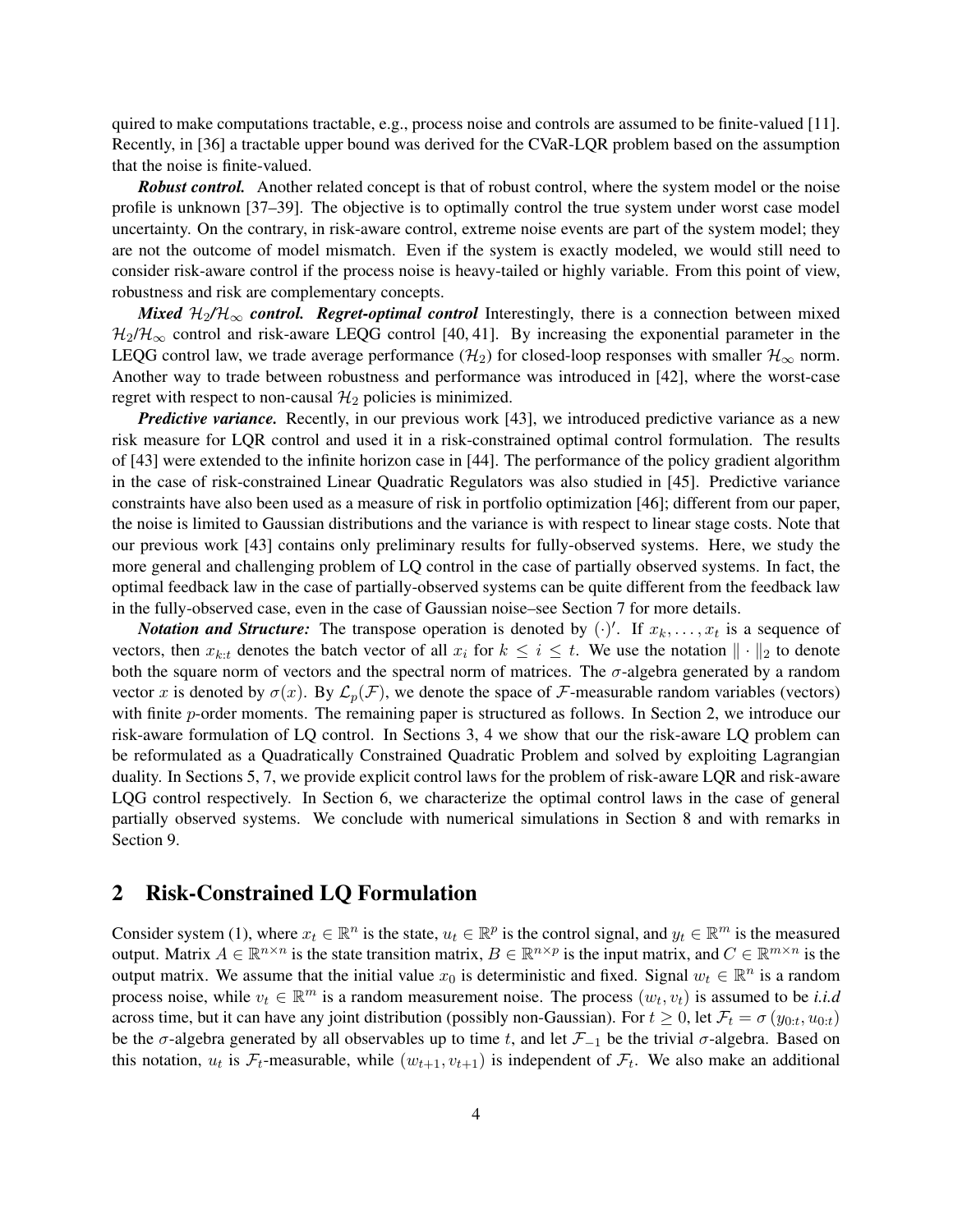assumption on the process noise.

<span id="page-4-0"></span>**Assumption 1** (Noise Regularity). *The process*  $w_t$  *has finite fourth-order moment, i.e., for every*  $t \in \mathbb{N}$ ,  $\mathbb{E} \|w_t\|_2^{\frac{1}{4}} < \infty.$ 

The above mild regularity condition is required for our risk measure to be well-defined. It is satisfied by general noise distributions, including many heavy-tailed ones. Denote the mean of the noise by  $\bar{w} \triangleq \mathbb{E} w_k$ and its variance by  $W \triangleq \mathbb{E}(w_k - \bar{w})(w_k - \bar{w})'.$ 

As discussed in Section [1,](#page-0-1) the classical LQ problem is risk-neutral, since it optimizes performance only on average [\[47\]](#page-25-7). Still, even if average performance is good, the state can grow arbitrarily large under less probable, yet extreme events. In other words, the state can exhibit large variability. To deal with this issue, we propose a risk-constrained formulation of the LQ control problem, posed as

<span id="page-4-1"></span>
$$
\min_{u} \mathbb{E}\left\{x'_{N}Qx_{N} + \sum_{t=0}^{N-1} x'_{t}Qx_{t} + u'_{t}Ru_{t}\right\}
$$
\n
$$
\text{s.t.} \mathbb{E}\left\{\sum_{t=1}^{N} \left[x'_{t}Qx_{t} - \mathbb{E}\left(x'_{t}Qx_{t}|\mathcal{F}_{t-1}\right)\right]^{2}\right\} \leq \epsilon,
$$
\n
$$
\text{Dynamics (1)}\\
u_{t} \in \mathcal{L}_{4}(\mathcal{F}_{t}), t = 0, \dots, N-1
$$
\n
$$
(3)
$$

where  $u = u_{0:N-1}$  are the inputs from time 0 up to time  $N - 1$ , for some horizon  $N \in \mathbb{N}$ . For each t, the *causality constraint* on  $u_t$  restricts the inputs to the space of  $\mathcal{F}_t$ -measurable random vectors of appropriate dimension with bounded fourth-order moments, denoted as  $\mathcal{L}_4(\mathcal{F}_t)$ . Here, the risk measure adopted is the *(cumulative expected) predictive variance* of the state cost. The predictive variance incorporates information about the tail *and* skewness of the penalty  $x_t'Qx_t$ . This forces the controller to take higher-order noise statistics into account, mitigating the effect of rare though large noise values. Hence, our risk-aware LQ formulation not only forces the state  $x_t$  to be close to zero, but also explicitly restricts its variability. The initial state is fixed (for simplicity), so there is no associated risk term for  $t = 0$ . The fourth-order integrability constraint on the inputs along with Assumption [1](#page-4-0) are sufficient to guarantee that the cumulative expected predictive variance is well-defined.

**Remark 1 (Input integrability).** The fourth-order integrability condition  $u_t \in \mathcal{L}_4(\mathcal{F}_t)$  on the inputs is stricter compared with the risk-neutral formulation, where only square-integrability is needed. In the general case of partially-observed systems, this condition is needed to guarantee that the constraint in [\(3\)](#page-4-1) is welldefined. However, in many cases of interest, this condition is not essential. For example, in the fully observed case (Section [5\)](#page-8-0), we can pose problem [\(3\)](#page-4-1) with the constraint  $u_t \in \mathcal{L}_2(\mathcal{F}_t)$  and the optimal control is still guaranteed to be in  $\mathcal{L}_4(\mathcal{F}_t)$ ; this is a byproduct of the noise regularity Assumption [1.](#page-4-0) The same holds for the case of partially-observed systems with Gaussian noise (Section [7\)](#page-15-0).

Problem [\(3\)](#page-4-1) offers a simple and interpretable way to control the trade-off between average performance and risk. By simply decreasing  $\epsilon$ , we increase risk-awareness. Inspired by standard risk-aware formulations, in the above optimization problem our risk definition is tied to the specific state penalty  $x_t^{\prime}Qx_t$ . However, all of our results are still valid if we employ the predictive variance of a different quadratic form, e.g., the norm of the state,  $||x_t||_2^2$  $\frac{2}{2}$ , in the constraint. In the following sections, we characterize the optimal controllers in the case of general partially-observed systems. We also provide explicit, finite-dimensional control laws for the case of i) fully-observed systems with general noise, which we term risk-aware LQR controllers; and ii) partially-observed systems with Gaussian noise, which we term risk-aware LQG controllers.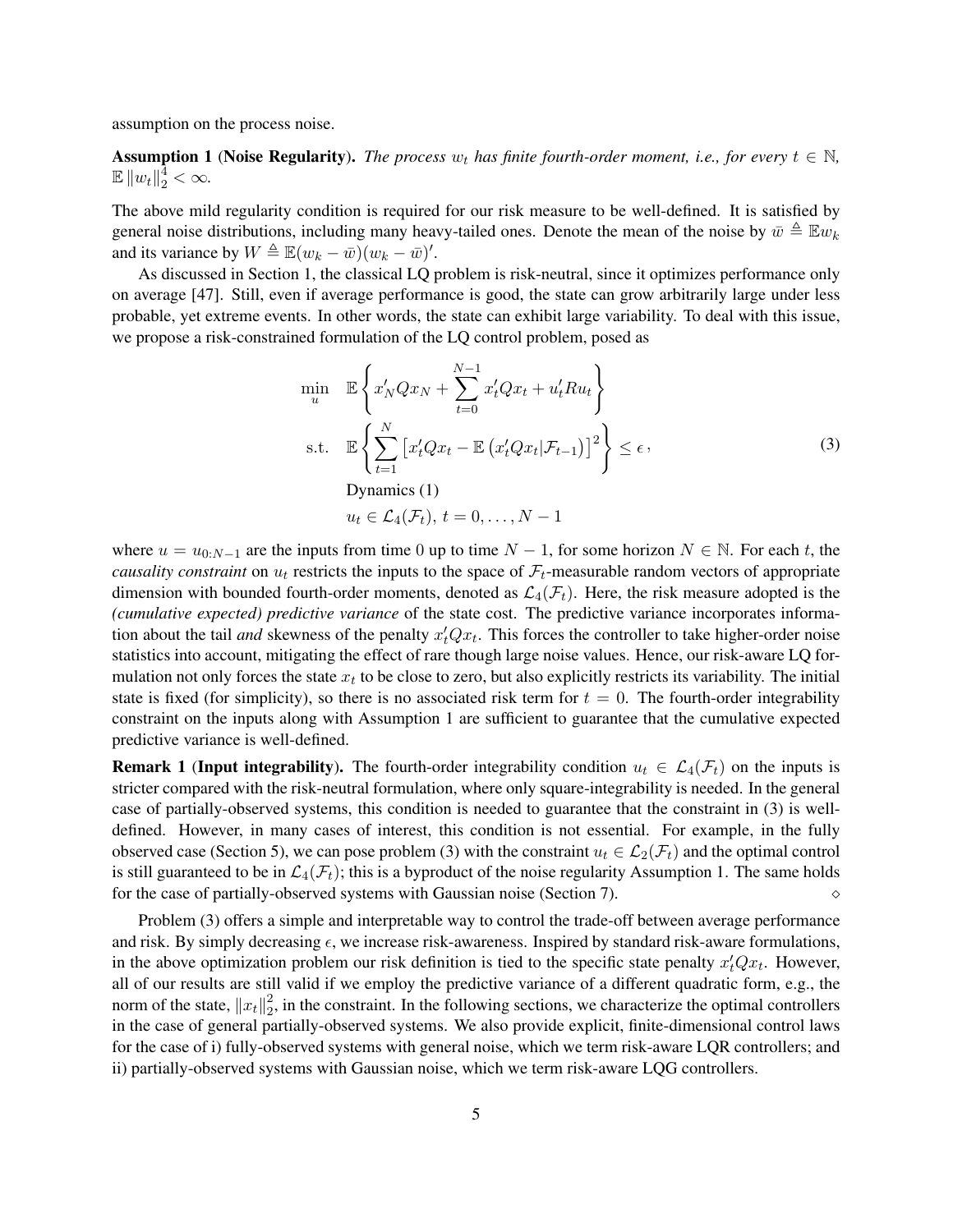# <span id="page-5-0"></span>3 Quadratic Reformulation of Risk-Constrained LQ Control

The solution procedure of the risk-aware dynamic program [\(3\)](#page-4-1) consists of the following steps. First, we ensure the well-definiteness of [\(3\)](#page-4-1), also showing that [\(3\)](#page-4-1) can be equivalently expressed as a *sequential variational Quadratically Contrained Quadratic Program (QCQP)*, or, more precisely, as a *Quadratically Constrained LQ (QC-LQ)* problem (Proposition [1\)](#page-5-1). Then, we exploit Lagrangian duality (Theorem [1\)](#page-7-1) to solve [\(3\)](#page-4-1) *exactly and in closed form*. More specifically, we first derive an explicit expression for the optimal risk-aware controller (Theorems [4,](#page-12-1) [5,](#page-13-0) [7\)](#page-15-1), given an arbitrary but fixed Lagrange multiplier. Then, we show how an optimal Lagrange multiplier may be efficiently discovered via trivial bisection (Theorem [2\)](#page-7-2).

Since we are dealing with partially observed systems, we can only approximately estimate the current state  $x_t$  based on the information  $\mathcal{F}_t$  collected so far. Define the state estimate and the state prediction at time  $t$  respectively as

$$
\hat{x}_{t|t} = \mathbb{E}(x_t|\mathcal{F}_t)
$$

$$
\hat{x}_t = \mathbb{E}(x_t|\mathcal{F}_{t-1}).
$$

Note that both values are mean-square optimal, i.e. they minimize the mean square estimation error (pre-diction error respectively) [\[48\]](#page-25-8). Under Assumption [1](#page-4-0) on  $w_t$ , and since  $u_t \in \mathcal{L}_4(\mathcal{F}_t)$  both expectations are well-defined. The state prediction and the state estimate are related via the expression

$$
\hat{x}_t = A\hat{x}_{t-1|t-1} + Bu_{t-1} + \bar{w}.
$$

The innovation (or prediction) error is defined as

u

<span id="page-5-3"></span>
$$
\delta_t \triangleq x_t - \hat{x}_t. \tag{4}
$$

Define also the refinement error between the prediction and the estimate:

$$
e_t \triangleq \hat{x}_{t|t} - \hat{x}_t. \tag{5}
$$

Both errors are martingale differences, satisfying the mean conditions  $\mathbb{E}(e_t|\mathcal{F}_{t-1}) = 0$ ,  $\mathbb{E}(\delta_t|\mathcal{F}_{t-1}) = 0$ . Note that in the general case of non-Gaussian noise, the innovation error  $\delta_t$  is not i.i.d. and not independent of the past in general.

In the following result, we show that the predictive variance constraint has an underlying quadratic structure.

<span id="page-5-1"></span>Proposition 1 (Quadratic Reformulation). *Let Assumption [1](#page-4-0) be in effect and define the (random) conditional moments*

<span id="page-5-2"></span>
$$
W_{t-1} \triangleq \mathbb{E}(\delta_t \delta_t' | \mathcal{F}_{t-1})
$$
  
\n
$$
m_{3,t-1} \triangleq 2Q \mathbb{E} \left\{ \delta_t \delta_t' Q \delta_t | \mathcal{F}_{t-1} \right\}
$$
  
\n
$$
m_{4,t-1} \triangleq \mathbb{E} \left\{ (\delta_t' Q \delta_t - \text{tr}(Q W_{t-1}))^2 | \mathcal{F}_{t-1} \right\}.
$$

*Then, the risk-constrained LQ problem* [\(3\)](#page-4-1) *is well-defined and equivalent to the sequential variational QCQP*

$$
\min_{u} \qquad J(u) \triangleq \mathbb{E}\left\{x_N'Qx_N + \sum_{t=0}^{N-1} x_t'Qx_t + u_t'Ru_t\right\} \tag{6}
$$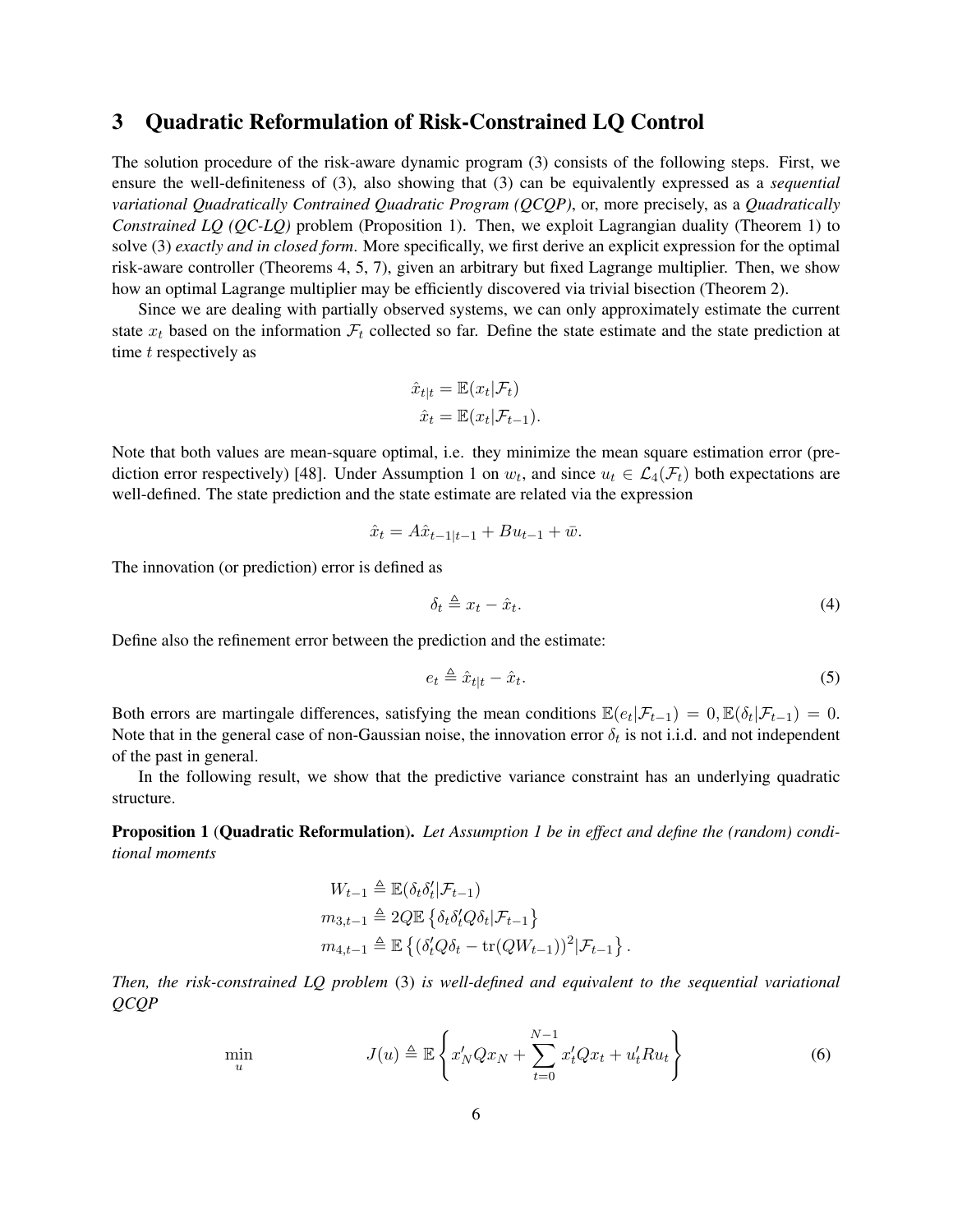s.t. 
$$
J_R(u) \triangleq \mathbb{E}\left\{\sum_{t=1}^N 4\hat{x}'_t Q W_{t-1} Q \hat{x}_t + 2\hat{x}'_t m_{3,t-1}\right\} \leq \bar{\epsilon}
$$
  
 Dynamics (1)  

$$
u_t \in \mathcal{L}_4(\mathcal{F}_t), t = 0, \dots, N-1,
$$

*where*  $\bar{\epsilon} \triangleq \epsilon - \sum_{t=1}^{N} \mathbb{E} m_{4,t-1}$ .

*Proof.* Define the state penalty difference:

$$
\Delta_t \triangleq x_t' Q x_t - \mathbb{E} \left( x_t' Q x_t | \mathcal{F}_{t-1} \right). \tag{7}
$$

Since the inputs  $u_t \in \mathcal{L}_4$  and the disturbances  $w_t \in \mathcal{L}_4$  have finite fourth moments, it follows that  $x_t \in \mathcal{L}_4$ since it is a linear combination of inputs and disturbances. As a result,  $x_t'Qx_t$  is integrable, and  $\Delta_t$  is well defined. Next, we find an expression for  $\Delta_t^2$ . By the definition of  $\hat{x}_t, \delta_t$ 

$$
x_t = \hat{x}_t + \delta_t,
$$

where the prediction  $\hat{x}_t \in \mathcal{L}_4$  is well-defined since  $x_t \in \mathcal{L}_4$ . Similarly  $\delta_t \in \mathcal{L}_4$ . Based on the above decomposition, the quadratic form becomes

$$
x_t'Qx_t = \hat{x}_t'Q\hat{x}_t + 2\hat{x}_t'Q\delta_t + \delta_t'Q\delta_t.
$$

All three terms are integrable since  $x_t \in \mathcal{L}_4$  and  $\delta_t \in \mathcal{L}_4$ . By orthogonality, the cross terms have zero expected value:

$$
\mathbb{E}(\hat{x}'_t Q \delta_t | \mathcal{F}_{t-1}) = \hat{x}'_t Q(\mathbb{E}(\delta_t | \mathcal{F}_{t-1})) = 0.
$$

This implies that

$$
\mathbb{E}(x_t'Qx_t|\mathcal{F}_{t-1}) = \hat{x}_t'Q\hat{x}_t + \mathbb{E}(\delta_t'Q\delta_t|\mathcal{F}_{t-1})
$$

As a result, we obtain the expression

$$
\Delta_t = \delta_t' Q \delta_t - \text{tr}(QW_{t-1}) + 2\hat{x}_t' Q \delta_t,
$$

which leads to

$$
\Delta_t^2 = (\delta_t^{\prime} Q \delta_t - \text{tr}(QW_{t-1}))^2 + 4\hat{x}_t^{\prime} Q \delta_t \delta_t^{\prime} Q \hat{x}_t + 4\hat{x}_t^{\prime} Q \delta_t (\delta_t^{\prime} Q \delta_t - \text{tr}(QW_{t-1})).
$$

Finally, we show that  $\Delta_t^2$  are integrable. Integrability of all terms follows from the existence of the fourth moments of  $\delta_t$ ,  $u_t$ ,  $\hat{x}_t$  and Hölder's inequality

$$
\mathbb{E}\|\alpha\|_2^p\|\beta\|_2^q \leq (\mathbb{E}\|\alpha\|_2^4)^{p/4}(\mathbb{E}\|\beta\|_2^4)^{q/4},
$$

for  $p + q = 4$ ,  $p, q \ge 0$ . Hence, the total expected predictive-variance  $\mathbb{E} \sum_{t=0}^{N-1} \Delta_t^2$  is well-defined. Moreover, we have

$$
\mathbb{E}\left\{\Delta_t^2|\mathcal{F}_{t-1}\right\} = 4\hat{x}_t'QW_{t-1}Q\hat{x}_t + 2\hat{x}_t'M_{3,t-1} + m_{4,t-1}.
$$

To complete the proof, we take the expectation and move the  $m_{4,t-1}$  terms to the right-hand side of the constraint.  $\Box$ 

The above reformulation enables us to apply duality theory, as discussed next. Note that the equivalent constraint is quadratic. The quadratic and linear penalties  $W_{t-1}$ ,  $m_{3,t-1}$  are random variables and depend on the observations up to time  $t - 1$ . If the prediction error  $\delta_t$  is independent of the past  $\mathcal{F}_{t-1}$ , e.g. in the special case of fully observed systems or Gaussian noise, then the penalties are deterministic and the above expressions can be simplified.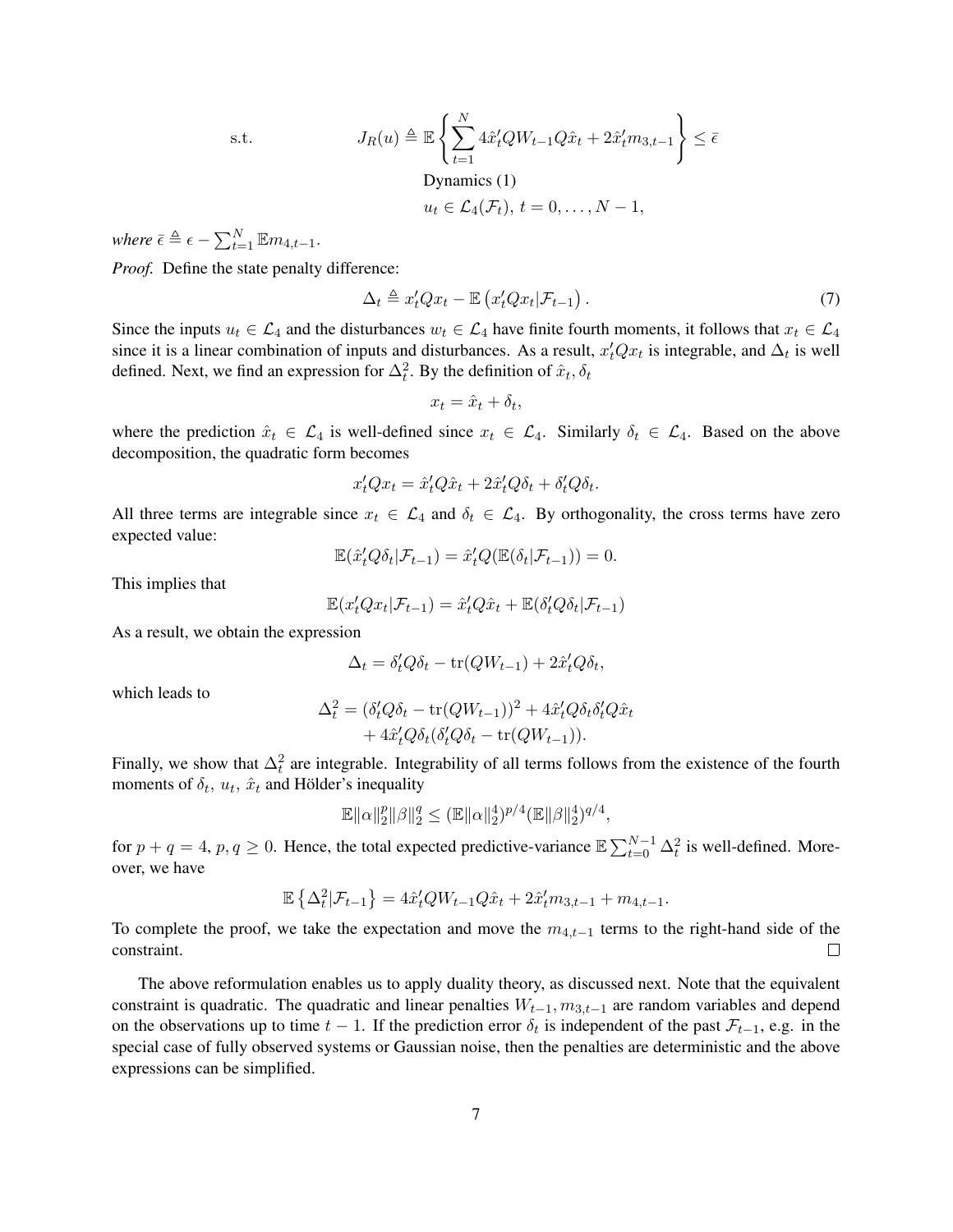# <span id="page-7-0"></span>4 Lagrangian Duality

To tackle problem [\(3\)](#page-4-1), we now consider the *variational Lagrangian*  $\mathcal{L}: \mathcal{L}_2(\mathcal{F}_0) \times \cdots \times \mathcal{L}_2(\mathcal{F}_{N-1}) \times \mathbb{R}_+ \to \mathbb{R}$ of the sequential QCQP [\(6\)](#page-5-2), defined as

$$
\mathcal{L}(u,\mu) \triangleq J(u) + \mu J_R(u) - \mu \bar{\epsilon},\tag{8}
$$

<span id="page-7-5"></span>where  $\mu \in \mathbb{R}_+$  is a multiplier associated with the variational risk constraint of [\(6\)](#page-5-2). Hereafter, problem [\(6\)](#page-5-2) will be called the *primal problem*. Accordingly, the *dual function*  $D : \mathbb{R}_+ \to [-\infty, \infty)$  is additionally defined as

<span id="page-7-4"></span><span id="page-7-3"></span>
$$
D(\mu) \triangleq \inf_{u \in \mathcal{U}_0} L(u, \mu), \tag{9}
$$

where the *implicit feasible set*  $U_0$  obeys ( $k \le N - 1$ )

$$
\mathcal{U}_k \triangleq \left\{ u_{k:N-1} \in \prod_{t=k}^{N-1} \mathcal{L}_4(\mathcal{F}_t) \middle| \begin{array}{c} x_{t+1} = Ax_t + Bu_t + w_{t+1} \\ y_t = Cx_t + v_t \end{array} \right\},\,
$$

and contains the constraints of [\(6\)](#page-5-2) that have not been dualized in the construction of the Lagrangian in [\(8\)](#page-7-3). Note that it is always the case that  $D \leq J^*$  on  $\mathbb{R}_+$ , where  $J^* \in [0,\infty]$  denotes the optimal value of the primal problem [\(6\)](#page-5-2). Then, the optimal value of the always concave *dual problem*

$$
\sup_{\mu \ge 0} D(\mu) \equiv \sup_{\mu \ge 0} \inf_{u \in \mathcal{U}_0} L(u, \mu), \tag{10}
$$

 $D^* \triangleq \sup_{\mu \geq 0} D(\mu) \in [-\infty, \infty]$ , is the tightest under-estimate of  $J^*$ , when knowing only D.

Leveraging Lagrangian duality, we may now state the following result, which provides sufficient optimality conditions for the QCQP [\(6\)](#page-5-2). The proof is omitted, as it follows as direct application of [\[49,](#page-25-9) Theorem 4.10].

<span id="page-7-1"></span>Theorem 1 (Optimality Conditions). *Let Assumption [1](#page-4-0) be in effect. Suppose that there exists a feasible*  $policy-multiplier pair$   $(u^*,\mu^*) \in \mathcal{U}_0 \times \mathbb{R}_+$  *such that* 

- *1.*  $\mathcal{L}(u^*(\mu^*), \mu^*) = \min_{u \in \mathcal{U}_0} \mathcal{L}(u, \mu^*) = D(\mu^*);$
- 2.  $J_R(u^*) \leq \bar{\epsilon}$ , *i.e., the dualized variational risk constraint of* [\(6\)](#page-5-2) *is satisfied by control policy*  $u^*$ ;
- 3.  $\mu^*(J_R(u^*) \bar{\epsilon}) = 0$ , *i.e.*, complementary slackness holds.

*Then,*  $u^*$  is optimal for both the primal problem [\(6\)](#page-5-2) and the initial problem [\(3\)](#page-4-1),  $\mu^*$  is optimal for the dual *problem* [\(10\)](#page-7-4)*, and* [\(6\)](#page-5-2) *exhibits zero duality gap, that is,*  $D^* \equiv P^* < \infty$ *.* 

Theorem [1](#page-7-1) will be serving as the backbone of our analysis towards the solution to problem [\(6\)](#page-5-2). It is sufficient to compute the relaxed optimal input  $u^*(\mu)$  of the Lagrangian in [\(9\)](#page-7-5), for any given multiplier  $\mu \geq 0$ . Then, we can also compute an optimal multiplier  $\mu^*$  via bisection, thus providing a complete solution to the primal problem. The use of bisection is based on the following theorem (the proof can be found in the Appendix).

<span id="page-7-2"></span>**Theorem 2 (Optimal Multiplier).** *Let Assumption [1](#page-4-0) be in effect. Assume that for any*  $\mu \geq 0$  *the minimum in* [\(9\)](#page-7-5) *is attained by a control policy*  $u^*(\mu) \in \mathcal{U}_0$ . Assume that the risk constraint functional  $J_R(u^*(\cdot))$  is a *continuous function of* µ*. Then, the following statements are true:*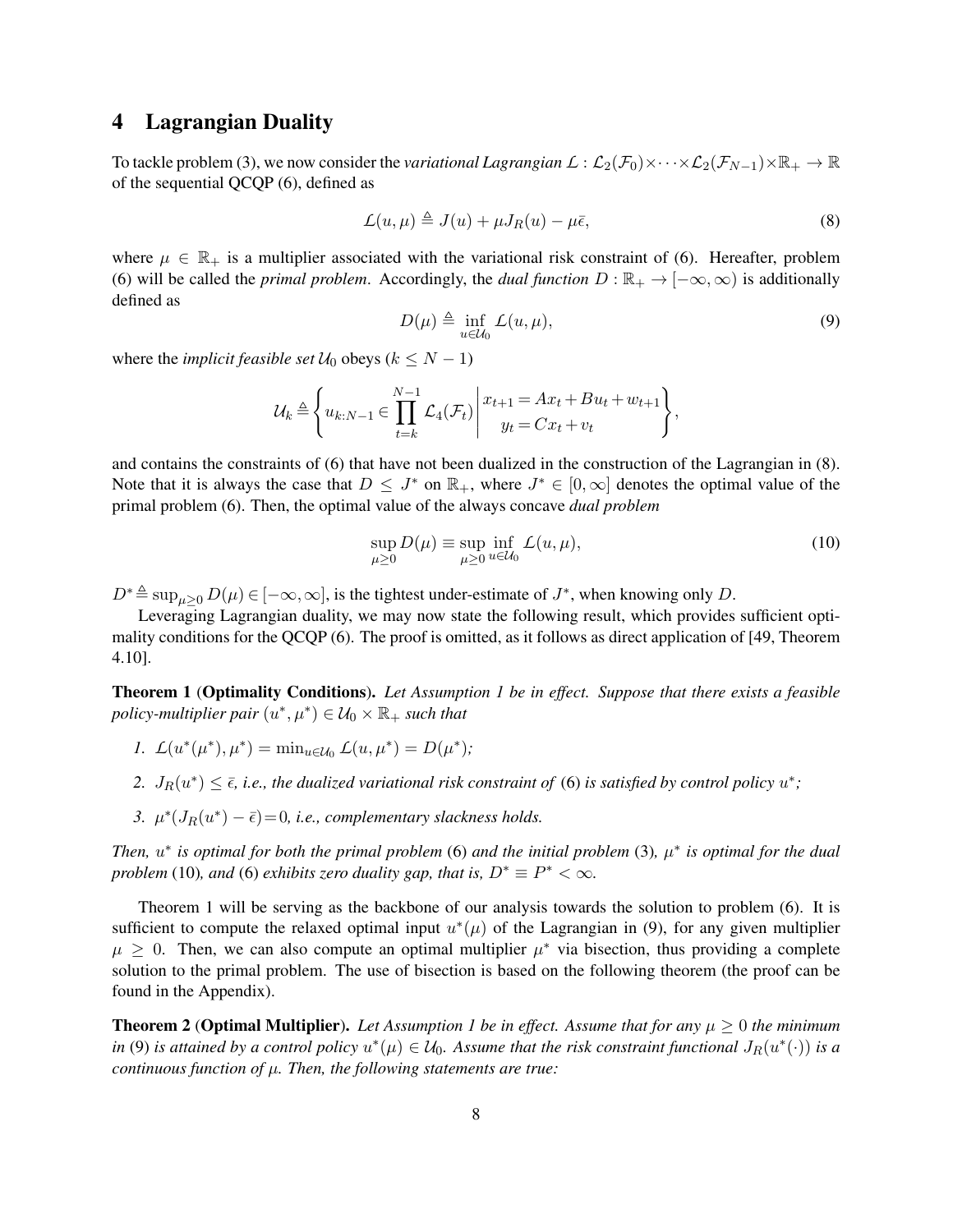- *1. The LQ cost*  $J(u^*(\mu))$  *is increasing with*  $\mu \geq 0$ *, while the risk constraint functional*  $J_R(u^*(\mu))$  *is decreasing.*
- *2. Define the multiplier*

$$
\mu^* \triangleq \inf \{ \mu \ge 0 : J_R(u^*(\mu)) \le \bar{\epsilon} \}.
$$
\n(11)

If  $\mu^*$  is finite, then the policy  $u^*(\mu^*)$  is optimal for the primal problem [\(6\)](#page-5-2), and this is the case as long *as* [\(6\)](#page-5-2) *satisfies Slater's condition:*

<span id="page-8-3"></span>
$$
J_R(u^{\dagger}) < \bar{\epsilon}, \text{ for some } u^{\dagger} \in \mathcal{U}_0.
$$

The above result exploits the fact that, under the relaxed optimal policy  $u^*(\cdot)$ , both the LQ cost  $J(u^*(\cdot))$ and the risk functional  $J_R(u^*(\cdot))$  are monotone functions. Note that in order to apply Theorem [2,](#page-7-2) we need to verify three conditions i) existence of an optimal solution  $u^*(\mu)$ , ii) continuity of  $J_R(u^*(\mu))$ , and iii) satisfaction of Slater's condition. This is the subject of the following sections.

### <span id="page-8-0"></span>5 Optimal Risk-Aware LQR Control

Let us study first the simpler case of fully-observed systems, where  $y_k = x_k$ , i.e. there is no measurement noise  $v_k = 0$  and the output matrix is the identity  $C = I$ . This problem is the risk-constrained version of the classical Linear Quadratic Regulator (LQR) problem. In this case, the conditional moments in Proposition [1](#page-5-1) can be simplified significantly leading to an optimal control law which is easy to interpret, providing intuition for the solution of the general risk-aware LQ problem.

Let  $\mu \geq 0$  be arbitrary but fixed. First, we may simplify the form of the Lagrangian *L* and express it within a canonical dynamic programming framework. In this respect, we have the following straightforward, but key result.

<span id="page-8-2"></span>**Lemma 1 (Lagrangian Reformulation).** Assume that system [\(1\)](#page-0-0) is fully-observed:  $y_k = x_k$  for all  $k \ge 0$ . *Let Assumption [1](#page-4-0) be in effect. Consider the sequential variational QCQP problem* [\(6\)](#page-5-2)*. Consider the notation of Proposition [1.](#page-5-1) Define the inflated state penalty matrix*

<span id="page-8-1"></span>
$$
Q_{\mu} \triangleq Q + 4\mu Q W Q.
$$

*Then the innovation process*  $\delta_k = w_k - \bar{w}$  *is i.i.d. and independent of*  $\mathcal{F}_{k-1}$  *with* 

$$
W_{t-1} = W, \quad m_{3,t-1} = m_3 \triangleq 2Q\mathbb{E}\left\{\delta_t \delta_t' Q \delta_t\right\}
$$

$$
m_{4,t-1} = m_4 \triangleq \mathbb{E}\left\{(\delta_t' Q \delta_t - \text{tr}(QW))^2\right\}.
$$

*Moreover, for every*  $u_t \in \mathcal{L}_4(\mathcal{F}_t)$ ,  $t \leq N-1$ , the Lagrangian function  $\mathcal{L}$  can be expressed as

$$
\mathcal{L}(u,\mu) = \mathbb{E}\left\{\sum_{t=1}^{N} g_t(x_t, u_{t-1}, \mu)\right\} + g(\mu),\tag{12}
$$

*where*

$$
g_t(x_t, u_{t-1}, \mu) \triangleq x'_t Q_\mu x_t + 2\mu m'_3 x_t + u'_{t-1} R u_{t-1}, t \le N
$$
  

$$
g(\mu) \triangleq \mu \left(-\bar{\epsilon} - 4N \operatorname{tr} (WQ)^2\right) + x'_0 Q x_0.
$$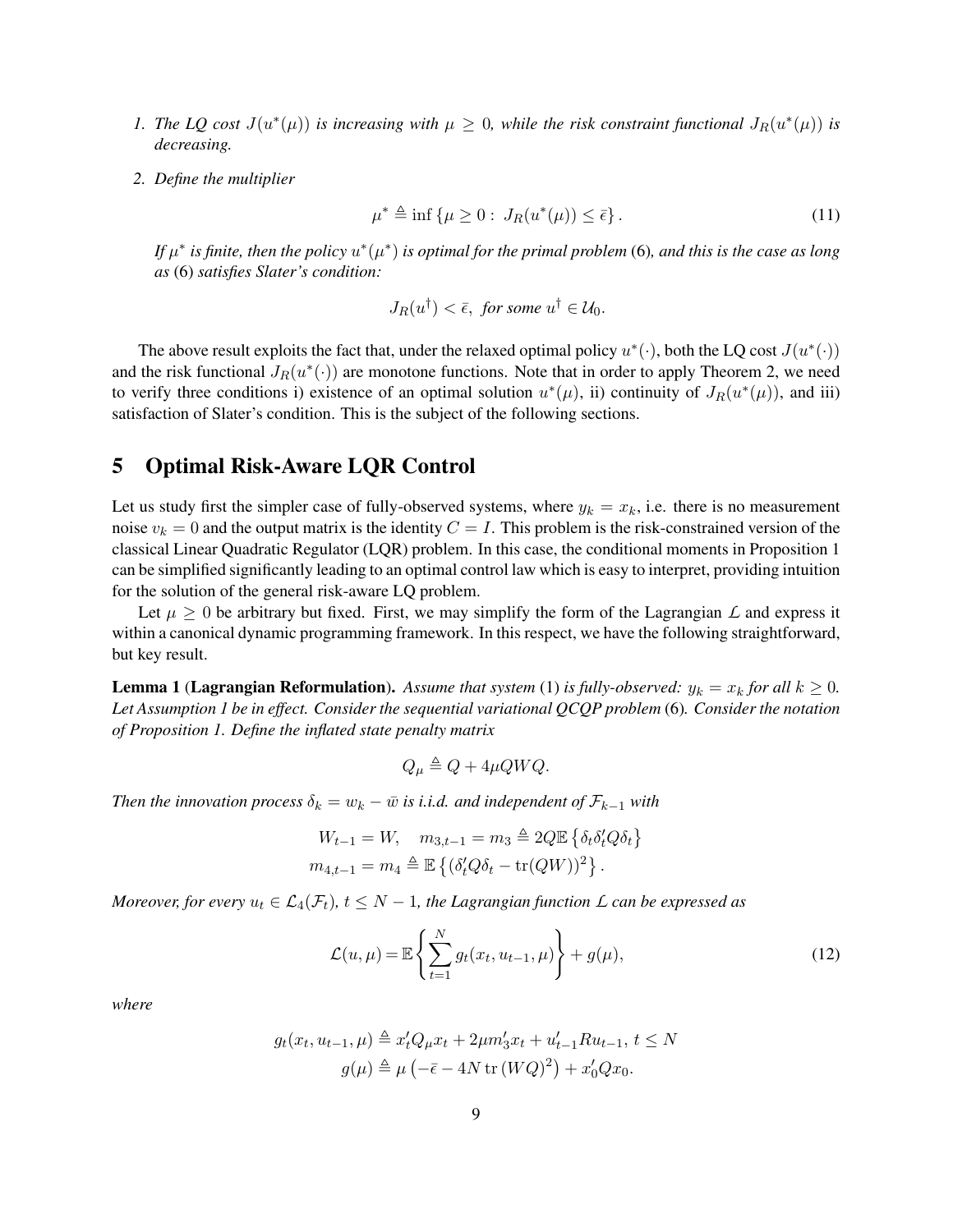*Proof.* The properties of  $\delta_t$  follow immediately from [\(1\)](#page-0-0), full observability, and the fact that  $w_k$  is i.i.d. As a result, all moments  $W_t$ ,  $m_{3,t}$ ,  $m_{4,t}$  are deterministic and constant over time. For the Lagrangian reformu-lation, we used Proposition [1,](#page-5-1) the form of  $\mathcal{L}$ , and the identities

$$
\mathbb{E}(\hat{x}'_k Q W Q \hat{x}_k) = \mathbb{E}(x_k Q W Q x_k) - \mathbb{E}(\delta'_k Q W Q \delta_k)
$$
  

$$
\mathbb{E}(\delta'_k m_3) = 0, \mathbb{E}(\hat{x}'_k m_3) = \mathbb{E}(x'_k m_3).
$$

<span id="page-9-0"></span>Remark 2 (Relation to LQR with tracking). The Lagrangian [\(12\)](#page-8-1) has the structure of a generalized LQR problem with a tracking objective. Substituting for  $m_3 = QM_3$ , where

$$
M_3 \triangleq 2\mathbb{E}\left\{\delta_t\delta_t'Q\delta_t\right\},\,
$$

we can rewrite the stage cost as

$$
g_t(x_t, u_t, \mu) = (x_t + \mu M_3)'Q(x_t + \mu M_3) + x'_t (4\mu Q W Q)x_t + u'_t Ru_t - \mu^2 M'_3 Q M_3,
$$

i.e., the state penalty is quadratic and consists of two distinct terms. The first one, i.e.,  $(x_t + \mu M_3)'Q(x_t +$  $\mu M_3$ ) is a tracking error term that forces the state to be close to the static target  $-\mu M_3$ . Informally, in the case of skewed noise, by tracking  $-\mu M_3$  we pre-compensate for directions in which the distribution of the noise has heavy tails. This decreases the statistical variability of the predicted stage cost. The second term,  $x_t'(4\mu Q W Q)x_t$ , is a standard quadratic penalty term; notice that, contrary to the risk-neutral case, the covariance of the noise  $W$  now affects the penalty term. Informally, this term penalizes state directions which not only lead to high cost but are also more sensitive to noise, as captured by the product  $QWQ$ . Hence, the risk-neutral LQR framework can exhibit inherent risk-averse properties, provided that its parameters are selected in a principled way. Of course, selecting those parameters *a priori* is not trivial.

The structure of the Lagrangian as suggested by Lemma [1](#page-8-2) enables us to derive both a closed-form expression for its minimum and an explicit optimal control policy. To this end, define the *optimal cost-to-go* at stage  $k \leq N - 1$  as

<span id="page-9-1"></span>
$$
\mathcal{L}_k^*(x_k,\mu) \triangleq \inf_{u_{k:N-1} \in \mathcal{U}_k} \mathbb{E} \left\{ \sum_{t=k}^{N-1} g_{t+1}(x_{t+1},u_t,\mu) \middle| \mathcal{F}_k \right\},\,
$$

where we omit the constant components of the Lagrangian. Under this definition, it is true that

$$
D(\mu) \equiv \inf_{u \in \mathcal{U}_0} L(u, \mu) = L_0^*(x_0, \mu) + g(\mu).
$$

We may now derive the complete solution to [\(9\)](#page-7-5), which provides optimal risk-aware control policies for every multiplier  $\mu \geq 0$ .

**Theorem 3 (LQR Risk-Aware Controllers).** Assume that system [\(1\)](#page-0-0) is fully-observed:  $y_k = x_k$  for all  $k \geq 0$ *. Let Assumption [1](#page-4-0) be in effect, choose*  $\mu \geq 0$ *, and adopt the notation of Lemma [1.](#page-8-2) For*  $t \leq N - 1$ *, the optimal cost-to-go*  $L_t^*(x_t, \mu)$  *may be expressed as* 

$$
L_t^*(x_t, \mu) = x_t'(V_t - Q_\mu)x_t + 2(\xi_t - \mu m_3)'x_t + c_t,
$$

where the quantities  $V_t$ ,  $\xi_t$ , and  $c_t$  are evaluated through the backward recursions

$$
V_{t-1} = A'V_t A + Q_\mu - A'V_t B (B'V_t B + R)^{-1} B'V_t A,
$$
\n(13)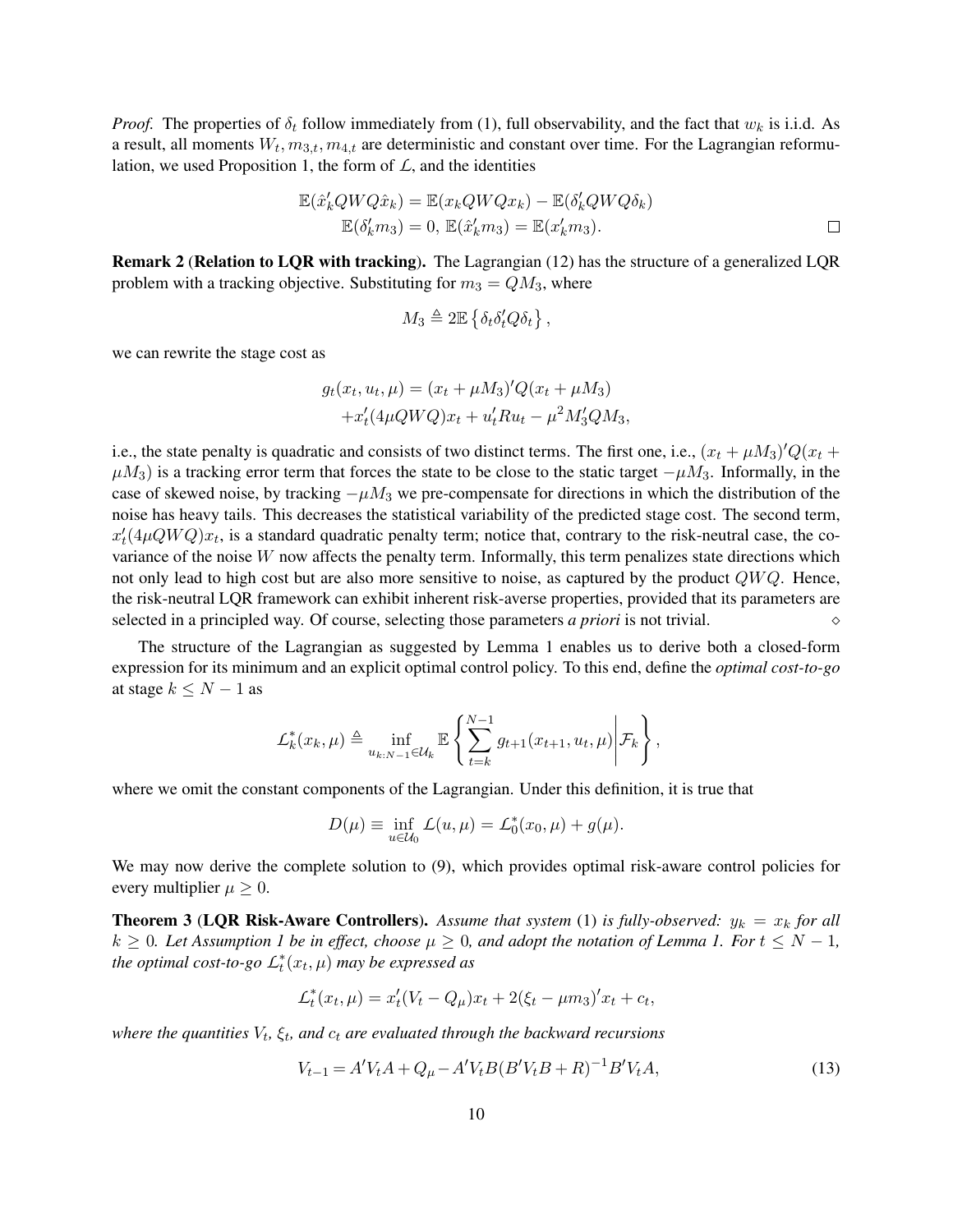$$
K_{t-1} = -(B'V_t B + R)^{-1} B' V_t A,
$$
\n(14)

$$
\xi_{t-1} = (A + BK_{t-1})'(\xi_t + V_t \bar{w}) + \mu m_3,\tag{15}
$$

$$
l_{t-1} = -(B'V_t B + R)^{-1}B'(\xi_t + V_t \bar{w}),\tag{16}
$$

$$
c_{t-1} = c_t + \text{tr}(WV_t) + 2\xi'_t \bar{w} + \bar{w}'V_t \bar{w}
$$

<span id="page-10-0"></span>
$$
-l'_{t-1}(B'V_tB + R)l_{t-1},\tag{17}
$$

*with terminal values*  $V_N = Q_\mu$ ,  $\xi_N = \mu m_3$ , and  $c_N = 0$ . Additionally, an optimal control policy that *achieves the dual value in* [\(9\)](#page-7-5) *may be expressed as*

$$
u_t^*(\mu) = K_t x_t + l_t \in \mathcal{L}_4(\mathcal{F}_t), \ \forall t \leq N - 1,\tag{18}
$$

*and is unique up to sets of probability measure zero.*

*Proof.* The proof is similar to that of Theorem [5](#page-13-0) in Section [6](#page-12-0) and is, thus, omitted. The only difference is that we need to verify that the input has bounded fourth moments  $u_t^*(\mu) \in \mathcal{L}_4(\mathcal{F}_t)$  under Assumption [1.](#page-4-0) This can be inferred recursively by [\(18\)](#page-10-0) and by the fact that  $K_t$ ,  $l_t$  are deterministic constants for all  $t \geq 0$ (at all time steps the input is a linear combination of random variables with bounded fourth moments).  $\Box$ 

As suggested by Remark [2,](#page-9-0) it turns out that the optimal controller [\(18\)](#page-10-0) is affine with respect to the state. If we expand  $\xi_t$ , we can see that the affine term  $\ell_t$  consists of two components:

$$
l_t = -(B'V_tB + R)^{-1}B'(S_t\mu m_3 + T_t\bar{w}),
$$

for some appropriate matrices  $S_t, T_t$ :

$$
S_t = (A + BK_t)'S_{t+1} + I, \quad S_N = I
$$
  
\n
$$
T_t = (A + BK_t)'(T_{t+1} + V_{t+1}), \quad T_N = 0.
$$

One component forces the state to track the reference  $-\mu m_3$ , which points away from heavy-tailed regions of the noise distribution. The other component acts against the mean value of the noise–such a term also appears in risk-neutral LQR. Meanwhile, the state-feedback term accounts for the internal dynamics. Similar to the risk-neutral case, the controller's behavior is governed by a Riccati difference equation [\(13\)](#page-9-1). However, we now have an inflated stage cost matrix  $Q_{\mu} = Q + 4\mu Q W Q$ , instead of the original. As suggested by the product  $QWQ$ , the risk-aware control gain becomes more strict in directions that are simultaneously more costly and prone to noise, as captured by the covariance W. As a sanity check, we can verify that for  $\mu = 0$ , we recover the risk-neutral LQR optimal controller, i.e.  $Q_0 = Q$  and  $l_t$  depends only on the mean value of the noise  $\bar{w}$ 

Since  $V_t$  in [\(13\)](#page-9-1) satisfies a standard Riccati difference equation with an inflated matrix  $Q_\mu$ , we immediately obtain from standard LQR theory that for any  $\mu \geq 0$ , the optimal controller [\(18\)](#page-10-0) will be internally stable. Matrix  $A+BK_t$  will converge and its spectral radius will eventually be bounded as  $\rho(A+BK_t) < 1$ , as the horizon N grows to infinity. The conditions for stability remain the same as in risk-neutral LQR.

<span id="page-10-1"></span>**Assumption 2 (Controllability).** The pair  $(A, B)$  is stabilizable, the pair  $(A, Q^{1/2})$  is detectable, matrix  $Q \succeq 0$  *is positive semi-definite and matrix*  $R \succeq 0$  *is positive definite.*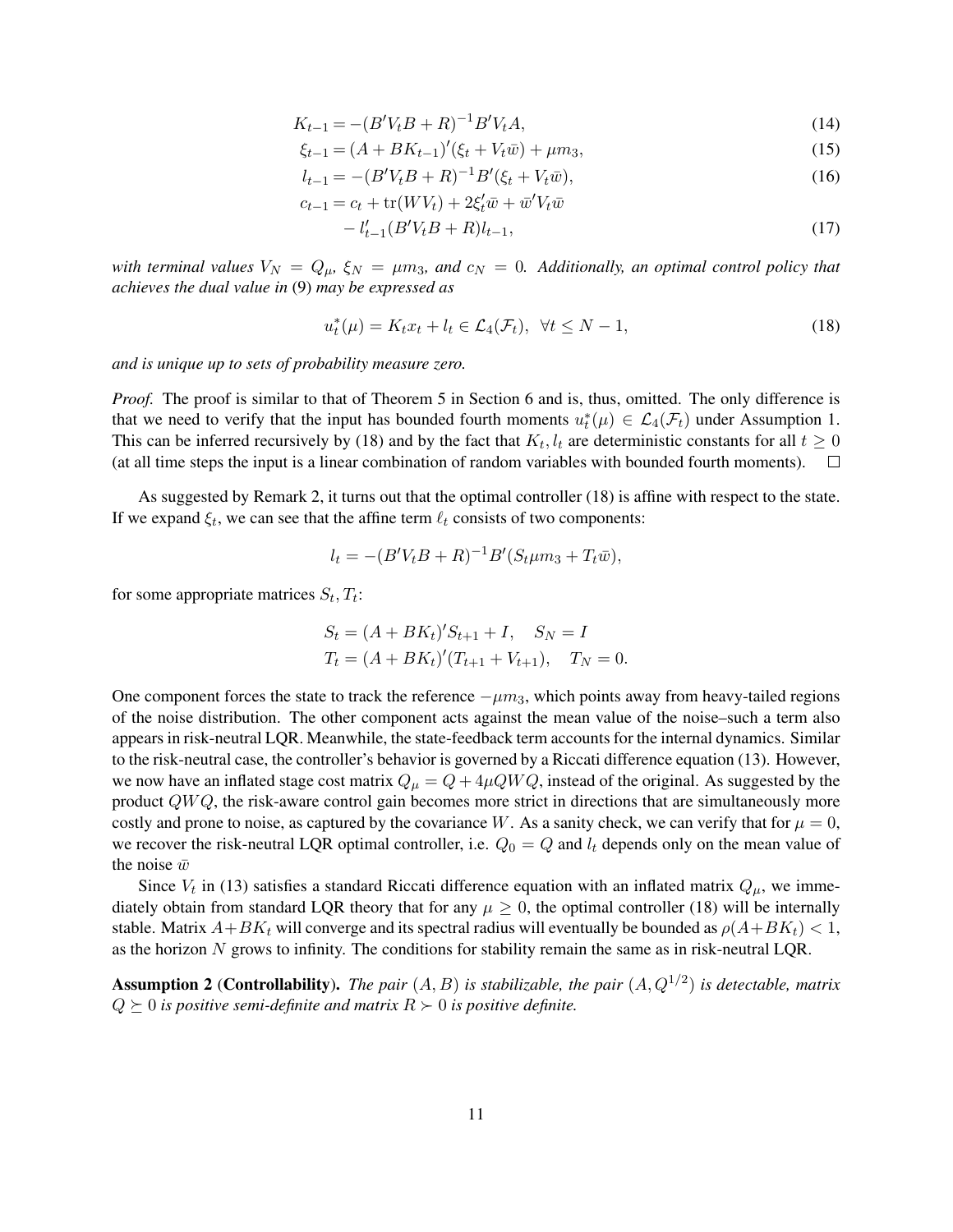<span id="page-11-1"></span>Corollary 1 (Internal Stability). *Let Assumptions [1](#page-4-0) and [2](#page-10-1) be in effect, and adopt the notation of Lemma [1.](#page-8-2)* For fixed  $\mu \geq 0$ , consider the control policy  $u^*(\mu)$ , as defined in [\(18\)](#page-10-0). As  $N \to \infty$ ,  $V_t$  converges *exponentially fast to the unique stabilizing solution*[1](#page-11-0) *of the algebraic Riccati equation*

$$
V = A'VA + Q\mu - A'VB(B'VB + R)-1B'VA.
$$

*As a result, for every*  $t \geq 0$ *, it is true that, as*  $N \to \infty$ *,* 

$$
K_t \to K \triangleq -(B'VB + R)^{-1}B'VA,
$$
  
\n
$$
\xi_t \to \xi \triangleq (I - (A + BK)')^{-1} \{(A + BK)'V\overline{w} + \mu m_3\},
$$
  
\n
$$
l_t \to l \triangleq -(B'VB + R)^{-1}B'(\xi + V\overline{w}),
$$

*exponentially fast, and the closed-loop matrix*  $A + BK$  *is stable (spectral radius*  $\rho(A + BK) < 1$ *).* 

*Proof.* Since  $Q_{\mu} \succeq Q$  and  $(A, Q^{1/2})$  is detectable, the pair  $(A, Q_{\mu}^{1/2})$  is also detectable. Since  $(A, B)$  is stabilizable,  $(A, Q_{\mu}^{1/2})$  is detectable, and  $R \succ 0$ , the exponential convergence of  $V_t$  and  $K_t$  to V and K respectively, and the stability of  $A + BK$  follow from standard LQR theory [\[48,](#page-25-8) Chapter 4]. The proof of the convergence of the remaining terms follows similar steps.  $\Box$ 

#### 5.1 Recovery of Primal-Optimal Solutions

Up to now we have discussed the properties of the optimal controller given a fixed  $\mu \geq 0$ . In what follows, we show how to compute an optimal multiplier  $\mu^*$  based on Theorems [1,](#page-7-1) [2.](#page-7-2) For any fixed  $\mu \geq 0$ , we provide a closed-form expression for evaluating the risk functional  $J_R(u^*(\mu))$ . Moreover, we show that  $J_R(u^*(\cdot))$ is a continuous function of  $\mu$ . Hence, if Slater's condition is satisfied, then based on Theorem [2,](#page-7-2) we can find the optimal multiplier  $\mu^*$  by trivially applying bisection on  $\mu$ .

The evaluation of the risk constraint functional  $J_R(u^*(\mu))$  may be performed in a recursive fashion, as the following result suggests.

**Proposition 2 (Risk Functional Evaluation).** Assume that system [\(1\)](#page-0-0) is fully-observed:  $y_k = x_k$  for all  $k \geq 0$ . Let Assumption [1](#page-4-0) be in effect, and adopt the notation of Lemma [1.](#page-8-2) For fixed  $\mu \geq 0$ , consider the *control policy*  $u^*(\mu)$ *, as defined in* [\(18\)](#page-10-0)*. With terminal values*  $P_N = 4QWQ$ *,*  $\zeta_N = m_3$ *,*  $d_N = 0$ *, consider the backward recursions*

$$
P_{t-1} = (A + BK_{t-1})'P_t(A + BK_{t-1}) + 4QWQ,
$$
  
\n
$$
\zeta_{t-1} = (A + BK_{t-1})'\zeta_t + m_3
$$
  
\n
$$
+ (A + BK_{t-1})'P_t(B_{t-1} + \bar{w}) \quad and
$$
  
\n
$$
d_{t-1} = d_t + \text{tr}([P_{t-1} - 4QWQ]W)
$$
  
\n
$$
+ 2\zeta'_t(\bar{w} + Bl_{t-1}) + (Bl_{t-1} + \bar{w})'P_t(B_{t-1} + \bar{w}).
$$

*Then, the risk constraint in problem* [\(6\)](#page-5-2) *may be evaluated by*

$$
J_R(u^*(\mu)) = x'_0(P_0 - 4QWQ)x_0 + 2(\zeta'_0 - m_3)x_0
$$
  
+ d<sub>0</sub> - tr ([P<sub>0</sub> - 4QWQ]W)

*Moreover, the risk-functional*  $J_R(u^*(\cdot))$  *is continuous.* 

<span id="page-11-0"></span><sup>&</sup>lt;sup>1</sup>A stabilizing solution renders  $A + BK$  stable.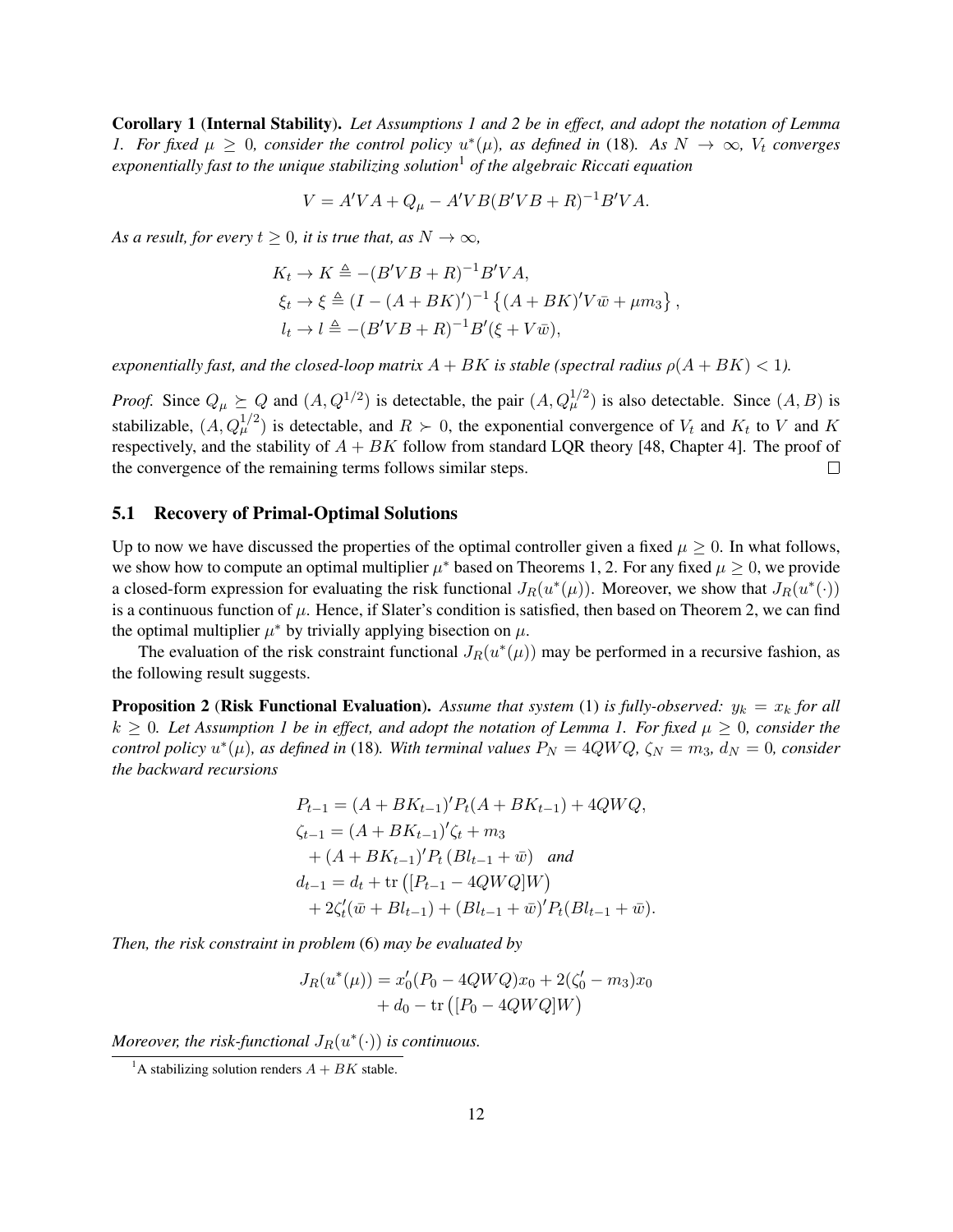*Proof.* Omitted; it is similar to that of Proposition [3](#page-14-0) in Section [6.](#page-12-0) To prove continuity it is sufficient to invoke invertibility of R. We don't need Assumption [3](#page-13-1) since the expressions above are deterministic. As a result, Assumption [1](#page-4-0) suffices.  $\Box$ 

Now, we can obtain the optimal solution  $u^*(\mu^*)$  to the original problem [\(6\)](#page-5-2) for fully observed systems.

<span id="page-12-1"></span>**Theorem 4 (Primal-Optimal Solution).** Assume that system [\(1\)](#page-0-0) is fully-observed:  $y_k = x_k$  for all  $k \ge 0$ . *Let Assumption [1](#page-4-0) be in effect, and adopt the notation of Lemma [1.](#page-8-2) Define the minimum feasible*  $\bar{\epsilon}_{\text{inf}}$ *:* 

$$
\bar{\epsilon}_{\inf} \triangleq \inf_{u \in \mathcal{U}_0} J_R(u).
$$

*Then, for any*  $\bar{\epsilon} > \bar{\epsilon}_{\rm inf}$ , problem [\(6\)](#page-5-2) is feasible and the optimal solution is given by  $u^*(\mu^*)$  based on [\(11\)](#page-8-3), [\(18\)](#page-10-0). *Proof.* Omitted; it is similar to the proof of Theorem [6.](#page-14-1)  $\Box$ 

Note that solving the problem

$$
\inf_{u \in \mathcal{U}_0} J_R(u) = \inf_{u \in \mathcal{U}_0} \mathbb{E} \sum_{k=1}^N \hat{x}'_k Q W Q \hat{x}_k + 2m'_3 \hat{x}_k
$$

corresponds to finding a maximally risk-aware policy. Since the risk functional is quadratic, we can solve the problem following standard LQR theory. Note that the problem is singular since there is no input penalty in  $J_R$  and the matrix  $QWQ$  could be singular. Hence, there might be multiple optimal solutions. Nonetheless, we can still obtain an admissible optimal solution so that the infimum becomes minimum; such a solution will involve pseudo-inverses instead of inverses. More information about singular LQR control can be found in [\[50\]](#page-25-10).

The above problem characterizes the minimum value of  $\epsilon$  such that [\(3\)](#page-4-1) is feasible. Note that as we increase  $\epsilon$ , we relax the risk-aware requirements. Let  $\epsilon_{LQR} \triangleq J_R(u^*(0))$  be the value of the risk functional evaluated at the risk-neutral LQR optimal controller. Then, trivially if  $\epsilon$  reaches a large value, i.e. larger than  $\epsilon_{LQR}$ , then the risk-neutral LQR controller will become feasible. After that point, if we keep increasing  $\epsilon$ , the risk-neutral LQR controller will always be the optimal solution to [\(3\)](#page-4-1) with  $\mu^* = 0$ . Hence, to obtain risk-aware behaviors, we need to select  $\epsilon < \epsilon_{LQR}$ .

### <span id="page-12-0"></span>6 Optimal Risk-Aware LQ Control

In this section we study problem [\(6\)](#page-5-2) in its full generality, when we only have access to partial state measurements. Fix a Lagrange multiplier  $\mu > 0$  and recall the definition of Lagrangian L in [\(8\)](#page-7-3). Before we derive the optimal control law, let us simplify the form of the Lagrangian *L*. For brevity, denote the information up to time t (extended state) by  $z_t = (y_{0:t}, u_{0:t-1}), z_0 = y_0$ . Then, we get the following result.

<span id="page-12-2"></span>Lemma 2 (Lagrangian Reformulation). *Let Assumption [1](#page-4-0) be in effect. Consider the sequential variational QCQP problem* [\(6\)](#page-5-2) *and define the inflated state penalty matrix*

$$
Q_{\mu,t} \triangleq Q + 4\mu Q W_t Q.
$$

*Then, for every*  $u_t \in \mathcal{L}_4(\mathcal{F}_t)$ ,  $t \leq N-1$ , the Lagrangian function  $\mathcal{L}$  *can be expressed as* 

$$
\mathcal{L}(u,\mu) = \mathbb{E}\left\{\sum_{t=0}^{N-1} g_t(z_t, u_t, \mu)\right\} + g(\mu),\tag{19}
$$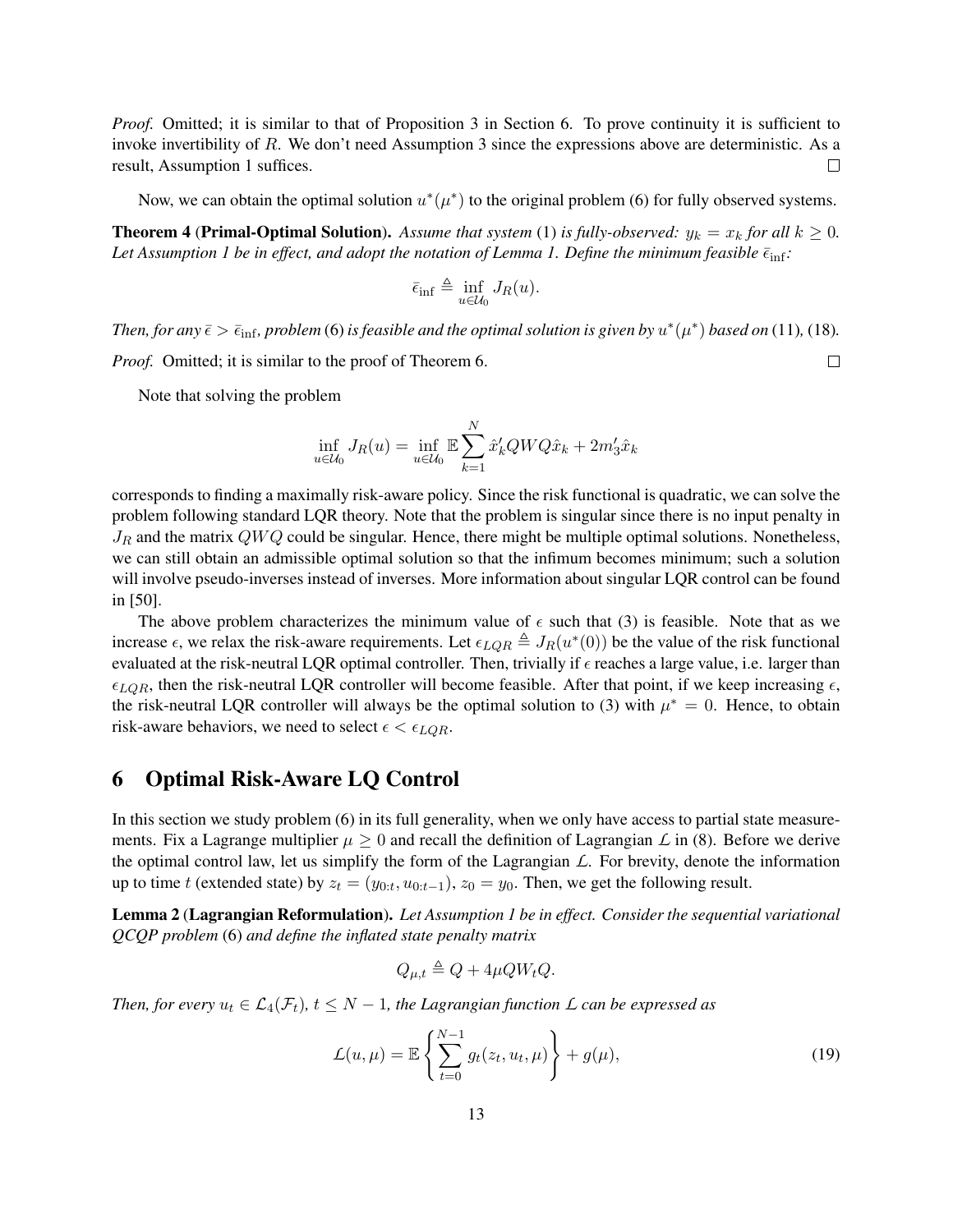*where*

$$
g_t(z_t, u_t, \mu) = \hat{x}'_{t+1} Q_{\mu, t} \hat{x}_{t+1} + 2\mu \hat{x}'_{t+1} m_{3, t} + u'_t R u_t
$$

$$
g(\mu) = -\mu \bar{\epsilon} + \mathbb{E} \sum_{t=0}^{N-1} \text{tr}(QW_t) + x'_0 Q x_0.
$$

*Proof.* It follows from Proposition [1](#page-5-1) and

$$
\mathbb{E}x'_t Q x_t = \mathbb{E} \left\{ \mathbb{E}(x'_t Q x_t | \mathcal{F}_{t-1}) \right\}
$$
  
= 
$$
\mathbb{E}\hat{x}'_t Q \hat{x}_t + \mathbb{E} \left\{ \mathbb{E}(\delta_t' Q \delta_t | \mathcal{F}_{t-1}) \right\}
$$
  
= 
$$
\mathbb{E}\hat{x}'_t Q \hat{x}_t + \mathbb{E} \operatorname{tr}(QW_{t-1}).
$$

Following the same convention as in the fully-observed case, we define the *optimal cost-to-go* at stage  $k \leq N-1$  as

$$
\mathcal{L}_{k}^{*}(z_{k},\mu) \triangleq \inf_{u_{k:N-1} \in \mathcal{U}_{k}} \mathbb{E}\left\{\sum_{t=k}^{N-1} g_{t}(z_{t},u_{t},\mu)\middle|\mathcal{F}_{k}\right\}.
$$

where we omit the constant components of the Lagrangian.

We may now derive a closed-form solution to [\(10\)](#page-7-4), which provides optimal risk-aware control policies for every fixed multiplier  $\mu \geq 0$ . The above formulation in Lemma [2](#page-12-2) only requires the noise signals to satisfy Assumption [1.](#page-4-0) However, to guarantee that our closed-form optimal controller below is well-defined and has finite fourth moments, we need the following sufficient stricter assumption, which strengthens Assumption [1.](#page-4-0)

<span id="page-13-1"></span>**Assumption 3 (Strict noise regularity).** The process noise  $w_t$  has finite moments  $\mathbb{E} \|w_t\|_2^p < \infty$ , for any *order*  $p \geq 1$  *and any time*  $t \in \mathbb{N}$ *.* 

<span id="page-13-0"></span>**Theorem 5 (LQ Risk-Aware Controllers).** Let Assumption [3](#page-13-1) be in effect. Fix a multiplier  $\mu \geq 0$  and adopt *the notation of Lemma [2.](#page-12-2) Recall the definition of the refinement error* e<sup>t</sup> *in* [\(5\)](#page-5-3)*. Then, the optimal cost-to-go at time* t *is given by:*

<span id="page-13-6"></span><span id="page-13-3"></span><span id="page-13-2"></span>
$$
\mathcal{L}_t^*(z_t, \mu) = \hat{x}'_{t|t} P_t \hat{x}_{t|t} + 2\zeta'_t \hat{x}_{t|t} + c_t,
$$
\n(20)

where  $P_t$ ,  $\zeta_t$ ,  $c_t$  are  $\mathcal{F}_t$ -measurable, given by the recursions:

$$
V_t = \mathbb{E}(P_{t+1}|\mathcal{F}_t) + Q_{\mu,t}
$$
\n(21)

$$
\xi_t = \mathbb{E}(P_{t+1}e_{t+1} + \zeta_{t+1}|\mathcal{F}_t) + \mu m_{3,t} \tag{22}
$$

$$
d_t = \mathbb{E}\left\{c_{t+1} + e_{t+1}'P_{t+1}e_{t+1} + 2e_{t+1}'\zeta_{t+1}|\mathcal{F}_t\right\}
$$
\n(23)

$$
K_t = -(B'V_t B + R)^{-1} B' V_t A
$$
\n(24)

$$
l_t = -(B'V_tB + R)^{-1}B'(\xi_t + V_t\bar{w})
$$
\n(25)

$$
P_t = (A + BK_t)'V_t(A + BK_t) + K_t'RK_t
$$
\n(26)

$$
\zeta_t = (A + BK_t)'(\xi_t + V_t \bar{w})\tag{27}
$$

$$
c_t = d_t + \bar{w}'V_t\bar{w} - l'_t(B'V_tB + R)l_t + 2\xi'_t\bar{w}
$$
\n(28)

*with initial values*  $P_N = 0, \zeta_N = 0, c_N = 0$ . Additionally, an optimal control policy that achieves the dual *value in* [\(9\)](#page-7-5) *may be expressed as:*

<span id="page-13-5"></span><span id="page-13-4"></span>
$$
u_t^*(\mu) = K_t \hat{x}_{t|t} + l_t \in \mathcal{L}_4(\mathcal{F}_t). \tag{29}
$$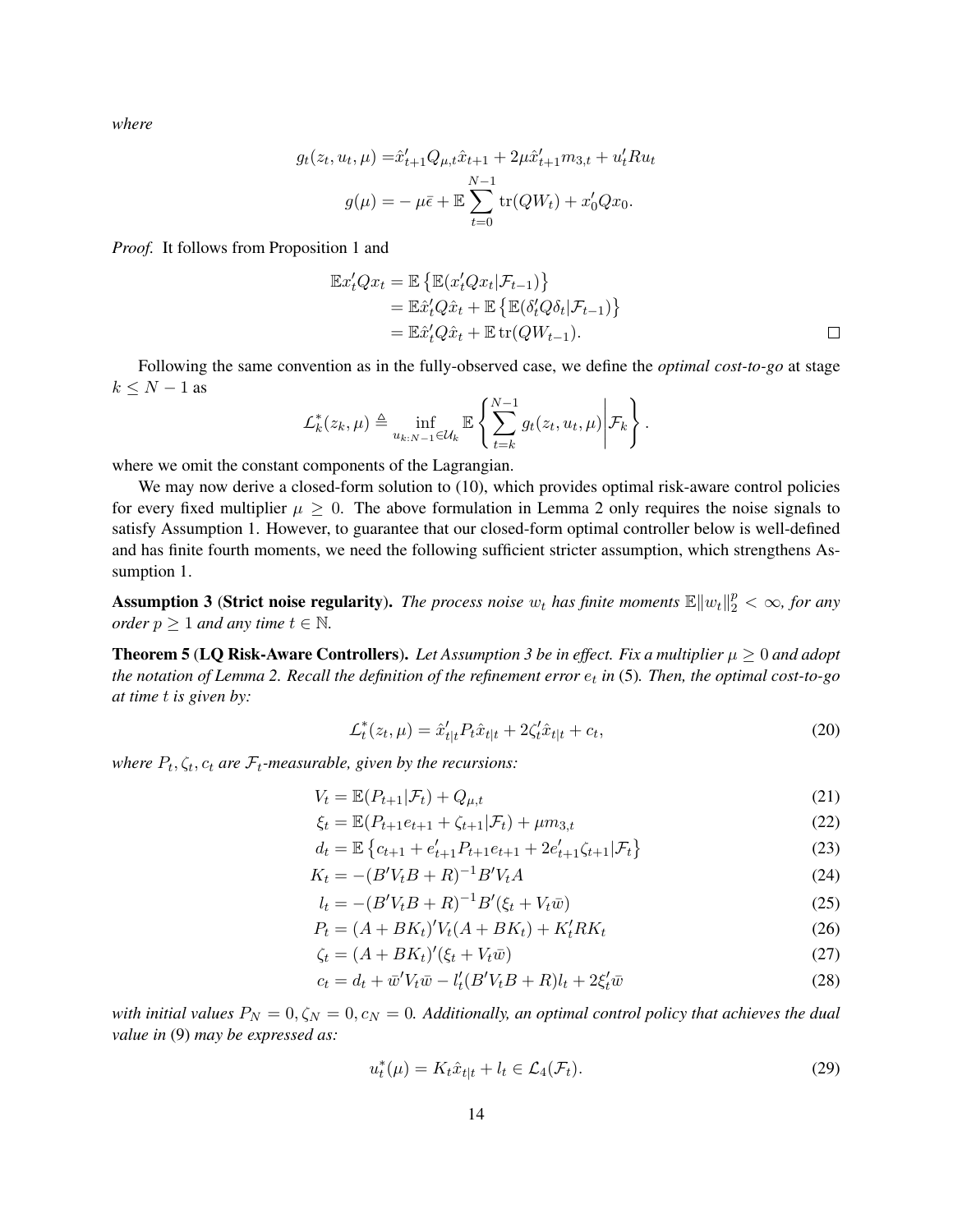The proof can be found in the Appendix. Note that for the well-posedness of the solution, we only need i) the conditional moments in [\(21\)](#page-13-2)-[\(23\)](#page-13-3) to be well-defined, and ii) fourth-moment integrability of the optimal inputs in [\(29\)](#page-13-4). Assumption [3](#page-13-1) is only a sufficient condition so that the above conditions are satisfied. It might not be a necessary condition. For example, in the fully-observed case (Section [5\)](#page-8-0), the milder Assumption [1](#page-4-0) suffices. Here, the technical difficulty stems from the fact that in the general case,  $K_t$  is stochastic and potentially unbounded. We leave further discussion for future work.

Interestingly, in the partially observed case the control law is still affine-like. However, the linear and affine terms are no longer constants. They evolve based on a new filtered version of the Riccati difference equation, see [\(21\)](#page-13-2), [\(26\)](#page-13-5). They are random variables that depend exclusively on the stochastic dynamics (noises) of the system. The intuition behind the linear gain and the affine term is similar to the fullyobserved case, however, there is a major difference. Instead of accounting only for the process noise  $w_k$ , we account for the whole prediction error  $x_k - \hat{x}_k$ , which captures also the estimation uncertainty. The control policy and the estimation process are intertwined, in the sense that the latter affects the gain and the affine part. Hence, the control policy cannot be designed independently of the estimation process/noise statistics. In other words, the certainty equivalence property (see [\[22\]](#page-23-7)) does not hold. However, separation holds weakly in the sense that the optimal state estimator  $\hat{x}_{t|t}$  in [\(29\)](#page-13-4) is the minimum mean-square error (mmse) estimator and can be designed separately from the optimal controller.

#### 6.1 Recovery of Primal-Optimal Solutions

In this subsection, we provide a closed-form expression to evaluate the risk functional  $J_R(u^*(\mu))$ . Moreover, we show that  $J_R(u^*(\cdot))$  is a continuous function of  $\mu$ . Similar to the fully-observed case, if Slater's condition is satisfied, then we can find the optimal multiplier  $\mu^*$  by trivially applying bisection.

<span id="page-14-0"></span>Proposition 3 (Risk Functional Evaluation). *Let Assumption [3](#page-13-1) be in effect, and adopt the notation of* Lemma [2.](#page-12-2) Recall the definition of the refinement error  $e_t$  in [\(5\)](#page-5-3). For fixed  $\mu \geq 0$ , consider the control policy  $u^*(\mu)$ , as defined in [\(29\)](#page-13-4). With terminal values  $H_{N-1} = 4QW_{N-1}Q$ ,  $f_{N-1} = m_{3,N-1}$ ,  $g_N = 0$ , consider *the backward recursions*

$$
\Theta_t = (A + BK_t)' H_t(A + BK_t)
$$
  
\n
$$
H_{t-1} = \mathbb{E}(\Theta_t | \mathcal{F}_{t-1}) + 4QW_{t-1}Q
$$
  
\n
$$
\eta_t = (A + BK_t)' (f_t + H_t(Bl_t + \bar{w}))
$$
  
\n
$$
f_{t-1} = \mathbb{E}(\eta_t + \Theta_t e_t | \mathcal{F}_{t-1}) + m_{3,t-1}
$$
  
\n
$$
\gamma_t = g_t + (Bl_t + \bar{w})' H_t (Bl_t + \bar{w}) + 2(Bl_t + \bar{w})' f_t
$$
  
\n
$$
g_{t-1} = \mathbb{E}(\gamma_t + e_t' \Theta_t e_t + 2e_t' \eta_t | \mathcal{F}_{t-1})
$$

*Then, the risk constraint in problem* [\(6\)](#page-5-2) *may be evaluated by*

$$
J_R(u^*(\mu)) = x'_0 \mathbb{E}(\Theta_0) x_0 + 2 \mathbb{E}(\eta'_0) x_0 + \mathbb{E}(\gamma_0).
$$

Moreover, the risk functional  $J_R(u^*(\mu))$  is a continuous function of  $\mu$ .

Finally, for completeness we state the following theorem which completely characterizes the solution to the primal problem [\(6\)](#page-5-2).

<span id="page-14-1"></span>Theorem 6 (Primal-Optimal Solution). *Let Assumption [3](#page-13-1) be in effect, and adopt the notation of Lemma [2.](#page-12-2) Define the minimum feasible*  $\bar{\epsilon}_{\text{inf}}$ *:* 

$$
\bar{\epsilon}_{\inf} \triangleq \inf_{u \in \mathcal{U}_0} J_R(u).
$$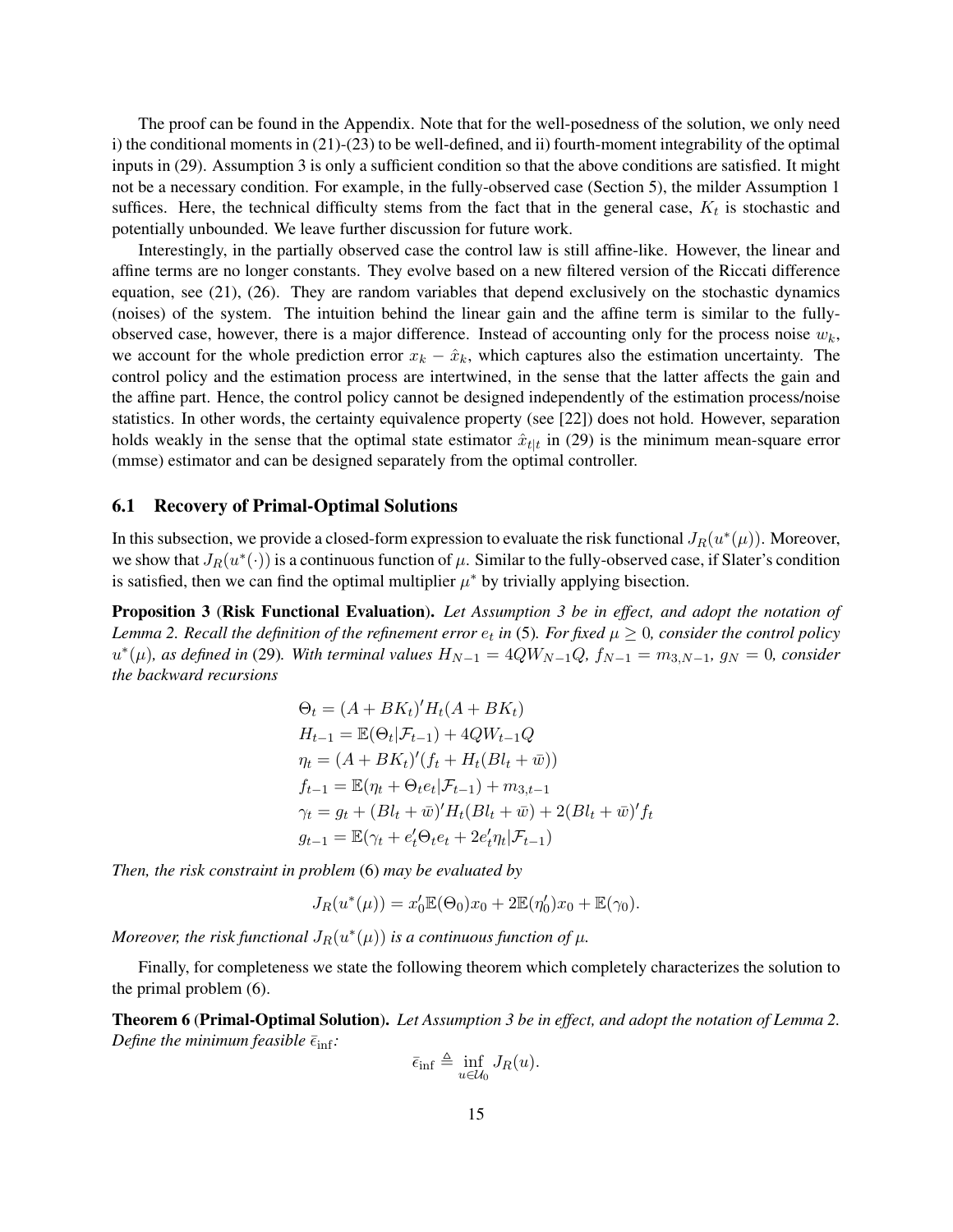*Then, for any*  $\bar{\epsilon} > \bar{\epsilon}_{\text{inf}}$ , problem [\(6\)](#page-5-2) is feasible and the optimal solution is given by  $u^*(\mu^*)$  based on [\(11\)](#page-8-3), [\(29\)](#page-13-4).

*Proof.* It follows from Proposition [3](#page-14-0) that  $J_R(u^*(\cdot))$  is continuous. Hence, if Slater's condition is satisfied, optimality follows from Theorems [1,](#page-7-1) [2.](#page-7-2) We only need to show that Slater's condition is satisfied under  $\bar{\epsilon} > \bar{\epsilon}_{\text{inf}}$ . This follows from the definition of infimum; there exists  $u^{\dagger} \in U_0$  such that  $J_R(u^{\dagger}) \le \bar{\epsilon}_{\text{inf}} + (\bar{\epsilon} - \bar{\epsilon})$  $\bar{\epsilon}_{\rm inf})/2 < \bar{\epsilon}.$ 

Although the recursions of Theorem [5](#page-13-0) and Proposition [3](#page-14-0) provide a closed-form solution, they require knowledge of several conditional moments. In reality, these conditional moments might be hard to track. Another side effect of the stochasticity of  $K_t$  is that the result of Corollary [1](#page-11-1) will no longer apply for general partially-observed systems; the gains will not converge pointwise in general. As a consequence, any stability analysis of [\(29\)](#page-13-4) might require further assumptions, beyond the scope of this paper. Nonetheless, in the case of Gaussian noise we can solve both challenges; we can compute these moments exactly and we can prove stability under certain controllability/observability conditions.

### <span id="page-15-0"></span>7 Optimal Risk-Aware LQG Control

In the special case of Gaussian measurement and process noise, the innovation error  $\delta_t$  is actually independent of the past  $\mathcal{F}_{t-1}$ . Therefore, the moments defined in Proposition [1](#page-5-1) are deterministic, and the recursive formulas for the control policy and the risk-evaluation can be simplified dramatically. In this section, we focus on exactly this case and provide explicit formulas for optimal risk-aware LQG controllers.

<span id="page-15-2"></span>**Assumption 4 (Gaussian Noise).** The process noise and measurement noise  $w_k$ ,  $v_k$  are jointly i.i.d. Gaus $sian with mean \bar{w}$ ,  $0$  *respectively and covariance* 

| $\mathbb{E}\left[\begin{array}{c} w_k \ v_k \end{array}\right]\left[\begin{array}{c} w_k \ v_k \end{array}\right]$ |  |  | $\begin{bmatrix} \end{bmatrix}' = \begin{bmatrix} W & 0 \\ 0 & S \end{bmatrix}.$ |  |
|--------------------------------------------------------------------------------------------------------------------|--|--|----------------------------------------------------------------------------------|--|
|                                                                                                                    |  |  |                                                                                  |  |

<span id="page-15-1"></span>**Theorem 7 (LQG Risk-Aware Controllers).** Let Assumption [4](#page-15-2) be in effect. Fix a multiplier  $\mu \geq 0$  and *consider the notation of Theorem [5.](#page-13-0) The innovation sequence*  $\delta_t$ ,  $t \geq 0$  is Gaussian and independent with *covariance given by the forward recursion (Kalman Filter)*

$$
W_{t+1} = AW_t A' + W - AW_t C' (CW_t C' + S)^{-1} C W_t A'
$$

for  $W_0 = 0$ . The mean square estimate  $\hat{x}_{t|t}$  is given by

$$
\hat{x}_{t|t} = \hat{x}_t + W_t C' (C W_t C' + S)^{-1} (y_t - \hat{x}_t).
$$

*Consider the backward recursion*

$$
V_{t-1} = (A + BK_t)'V_t(A + BK_t) + K_t'RK_t + Q_{\mu, t-1}
$$
\n(30)

$$
\xi_{t-1} = (A + BK_t)'(\xi_t + V_t \bar{w})
$$
\n(31)

$$
K_t = -(B'V_t B + R)^{-1} B' V_t A
$$
\n(32)

<span id="page-15-3"></span>
$$
l_t = -(B'V_t B + R)^{-1}B'\xi_t
$$
\n(33)

*with initial values*  $V_{N-1} = Q_{\mu,N-1}$ ,  $\xi_{N-1} = 0$ . An optimal control policy that achieves the dual value in [\(9\)](#page-7-5) *may be expressed as*

$$
u_t^*(\mu) = K_t \hat{x}_{t|t} + l_t. \tag{34}
$$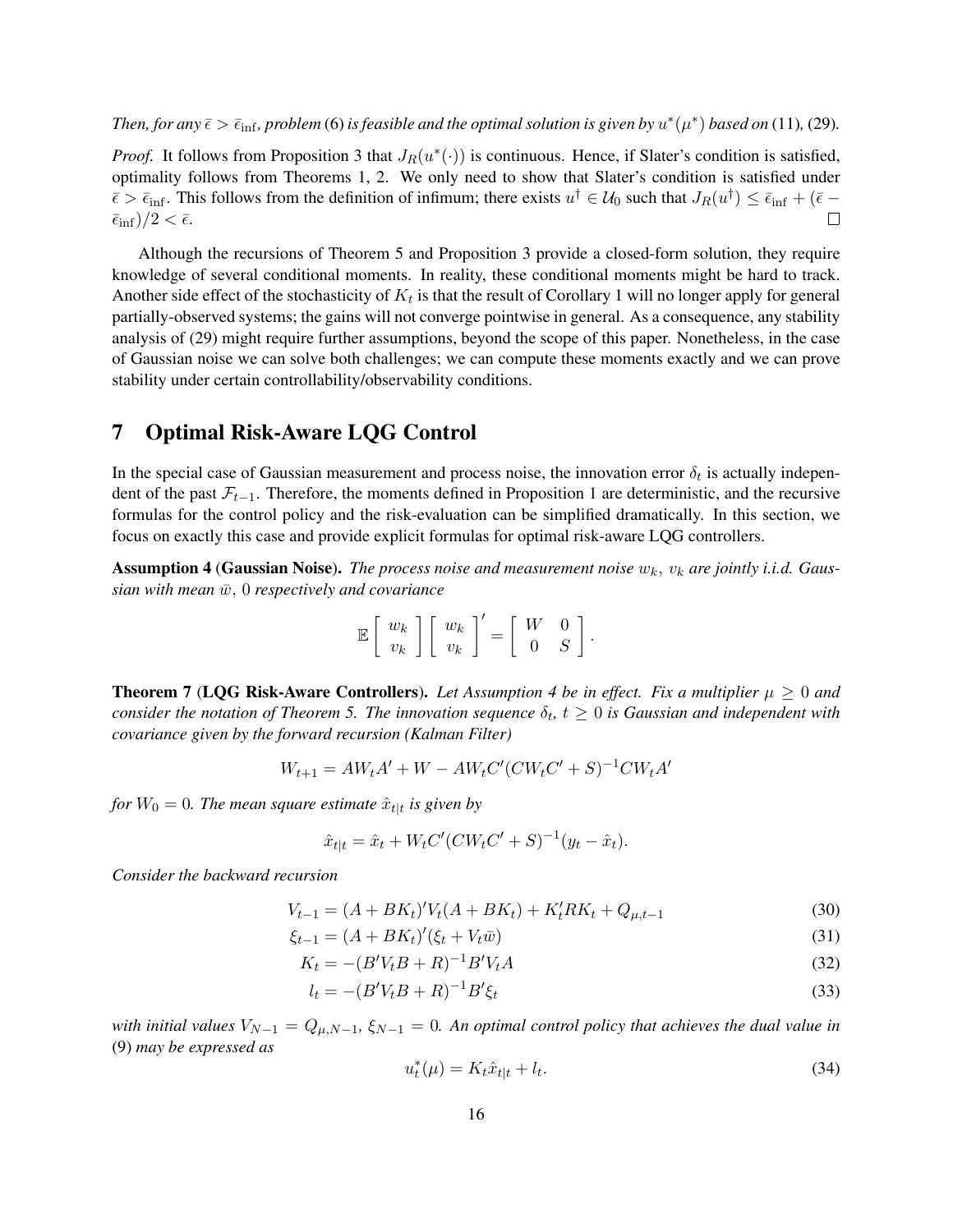*Proof.* The properties of  $\delta_t$  and the recursions for  $W_t$ ,  $\hat{x}_{t|t}$  follow from standard Kalman Filter theory [\[48\]](#page-25-8). We also have  $m_{3,t} = 0$  since the variables  $\delta_t$  are Gaussian and, thus, symmetric. Since both  $W_t$ ,  $m_{3,t}$  are deterministic, matrices  $V_t$ ,  $P_t$ ,  $\xi_t$ ,  $\zeta_t$  in the statement of Theorem [5](#page-13-0) are also deterministic. Hence, we have  $\mathbb{E}(P_t e_t | \mathcal{F}_t) = 0$  and we can remove the conditional expectations from  $V_t$ ,  $\xi_t$  as

$$
V_t = P_{t+1} + Q_{\mu,t}, \, \xi_t = \zeta_{t+1},
$$

and the result now follows from Theorem [5.](#page-13-0)

Unlike the fully-observed case, the inflated matrix takes into account not only the instantaneous process error W but the whole prediction error. In other words, we account also for the uncertainty in the prediction due to partial observability.

The aforementioned property also differentiates our controller from classical risk-neutral Linear Quadratic Gaussian (LQG) control. The state penalties  $Q_{\mu,t}$  are inflated, time-varying, and they depend on the filtering process  $W_t$  itself, whereas, in risk-neutral LQG, the control design is completely independent of the noise statistics. Hence, we obtain a novel family of risk-aware LQG policies, which include the classical LQG  $(\mu = 0)$  as a special case.

In the case of Gaussian noise the third moment  $m_{3,t} = 0$  is always zero due to symmetry. Contrary to the non-Guassian noise case, the affine term only accounts for the mean value of the noise. As a result, risk-aware behavior is mainly imposed through the gain  $K_t$ .

Finally, we prove a stability result for the closed-loop system under certain observability conditions.

<span id="page-16-0"></span>**Assumption 5 (Observability).** The pair  $(A, C)$  is detectable, the pair  $(A, W^{1/2})$  is stabilizable, and the *covariance of the measurement noise is strictly positive definite*  $S \succ 0$ *.* 

To prove stability let us assume that we start estimating/controlling the system at some arbitrary time  $t_0 < N$  instead of 0, with  $x_{t_0}$  deterministic and known. Based on this, all recursions in the statement of Theorem [7](#page-15-1) are extended to hold for any  $t = t_0, \ldots, N$ , with  $W_{t_0} = 0$ ,  $\hat{x}_{t_0|t_0} = x_{t_0}$ . We will prove that stability is achieved as we let the initial state  $t_0$  and the horizon N go to  $-\infty$  and  $+\infty$  respectively.

To simplify the proof, we also assume that the state penalty is strictly positive definite  $Q \succ 0$ . The proof can be extended to the case  $Q \succeq 0$  at the cost of more complicated arguments, but we omit it in this paper-see proof in the Appendix for discussion.

<span id="page-16-2"></span>Theorem 8 (Stability). *Consider the forward and backward recursions of Theorem [7](#page-15-1) extended to the interval*  $t \in \{t_0, \ldots, N-1\}$ , with initial conditions  $W_{t_0} = 0$ ,  $\hat{x}_{t_0|t_0} = 0$  and terminal conditions as is. Let *Assumptions* [2,](#page-10-1) [4,](#page-15-2) [5](#page-16-0) *be in effect. Let* V,  $W_{\infty}$  *be the stabilizing solutions to the Discrete Algebraic Riccati Equations (DARE):*

$$
W_{\infty} = AW_{\infty}A' + W - AW_{\infty}C'(CW_{\infty}C + S)^{-1}CW_{\infty}A'
$$
  

$$
V = A'VA + Q_{\mu,\infty} - A'VB(B'VB + R)^{-1}B'VA,
$$

 $W$ <sup>*with*</sup>  $Q_{\mu,\infty} = Q + \mu Q W_{\infty} Q$ . Let  $K \triangleq -(B'VB + R)^{-1}B'VA$  be the respective control gain, with  $A \triangleq A + BK$  *the closed-loop matrix. Then, the closed-loop matrix* A *is stable and* 

<span id="page-16-1"></span>
$$
||V_t - V||_2 \le C_1 ||\bar{A}^{N-t-1}|| + C_2 ||W_t - W_{\infty}||_2,
$$
\n(35)

*where*  $C_1$ ,  $C_2$  *are some positive constants that depend on the system parameters and* V. As a result, if we let  $N \to \infty$ *,*  $t_0 \to -\infty$ *:* 

$$
V_t \to V, \quad K_t \to K, \quad W_t \to W
$$

 $\Box$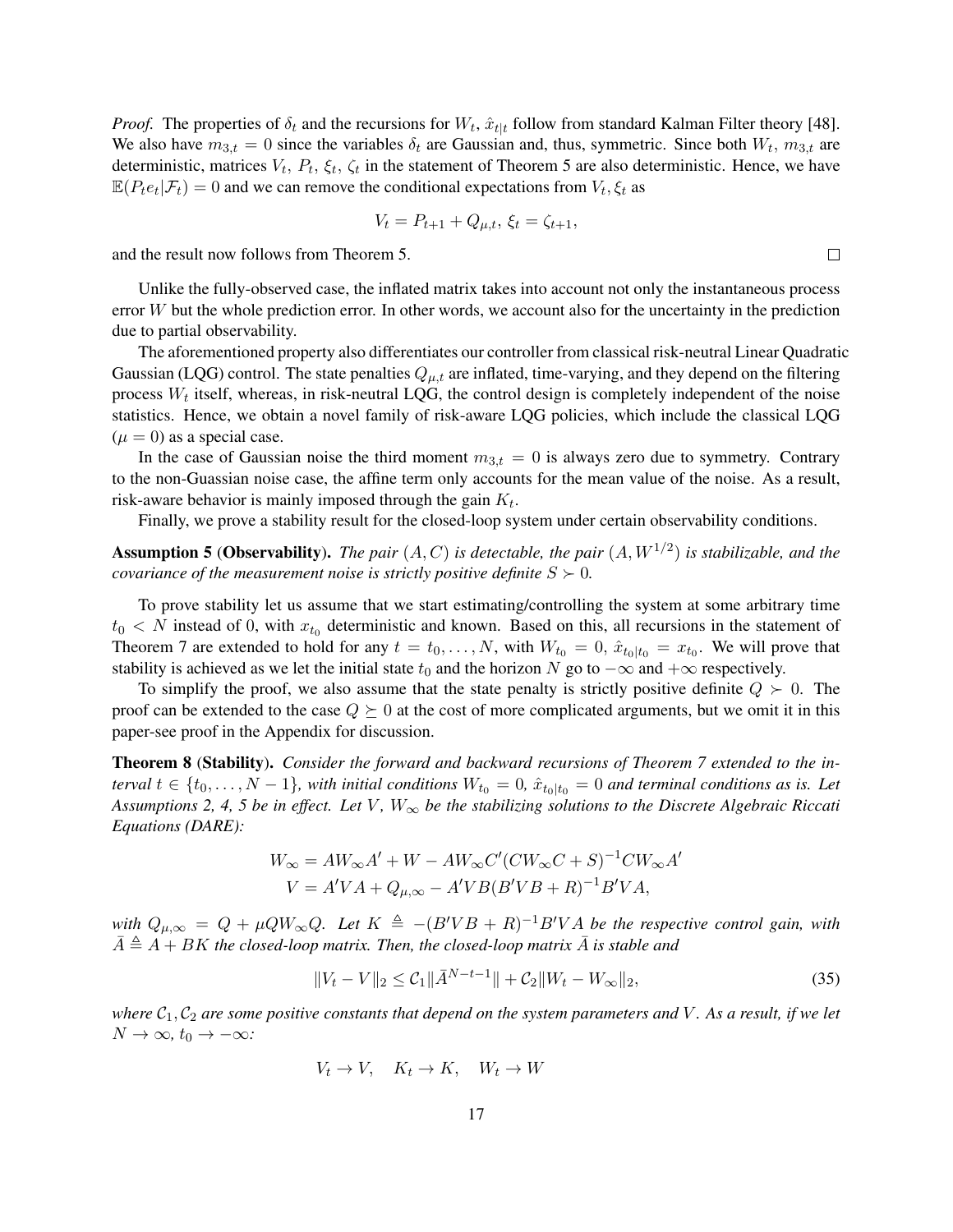

Figure 2: Evolution of the state penalties  $x'_{k}Qx_{k}$ , over the first 50 steps. Notice that our risk-aware LQR controller indeed limits the variability of  $x'_k \dot{Q} x_k$ . In fact, it sacrifices performance under small wind forces, but protects the system against large wind gusts, for example at time  $5 - 10$ .

<span id="page-17-0"></span>
$$
\xi_t \to \xi \triangleq (I - (A + BK)')^{-1} (A + BK)' V \overline{w}
$$
  

$$
l_t \to -(B'VB + R)^{-1} B'\xi,
$$

*exponentially fast.*

The intuition behind sending  $t_0$  and N to  $-\infty$ ,  $\infty$  is the following. This corresponds to a doubly infinite horizon problem, where the estimation process has started infinitely long ago in the past and the control process is running continuously for an infinite amount of time. At first sight, the result seems to be equivalent to proving stability of the classical risk-neutral LQG controller. However, by a more careful examination, equation [\(35\)](#page-16-1) is different from classical LQG. The reason is that the second term  $C_2||W_t - W_\infty||_2$  shows up in the error only in the case of risk-aware LQG. While estimation and control are designed independently in risk-neutral LQG, in the case of risk-aware LQG, the estimation procedure affects the convergence of the controller to its steady-state.

Similar to LEQG control for partially observed systems, our risk-aware controller regulates the state more strictly. However, this is achieved via a different mechanism, that is, via the inflation of the state penalty term. As a result, in our formulation, stability is guaranteed for any choice of  $\mu$  in [\(34\)](#page-15-3). This is unlike LEQG control, which might be unstable if we do not tune the exponential parameter  $\theta$  carefully [\[22\]](#page-23-7). Notice also that the optimal estimator for our risk-aware LQG controller in [\(34\)](#page-15-3) is the minimum mean-square estimator. This is different from LEQG control, where the estimator is a biased version of the minimum mean-square estimator.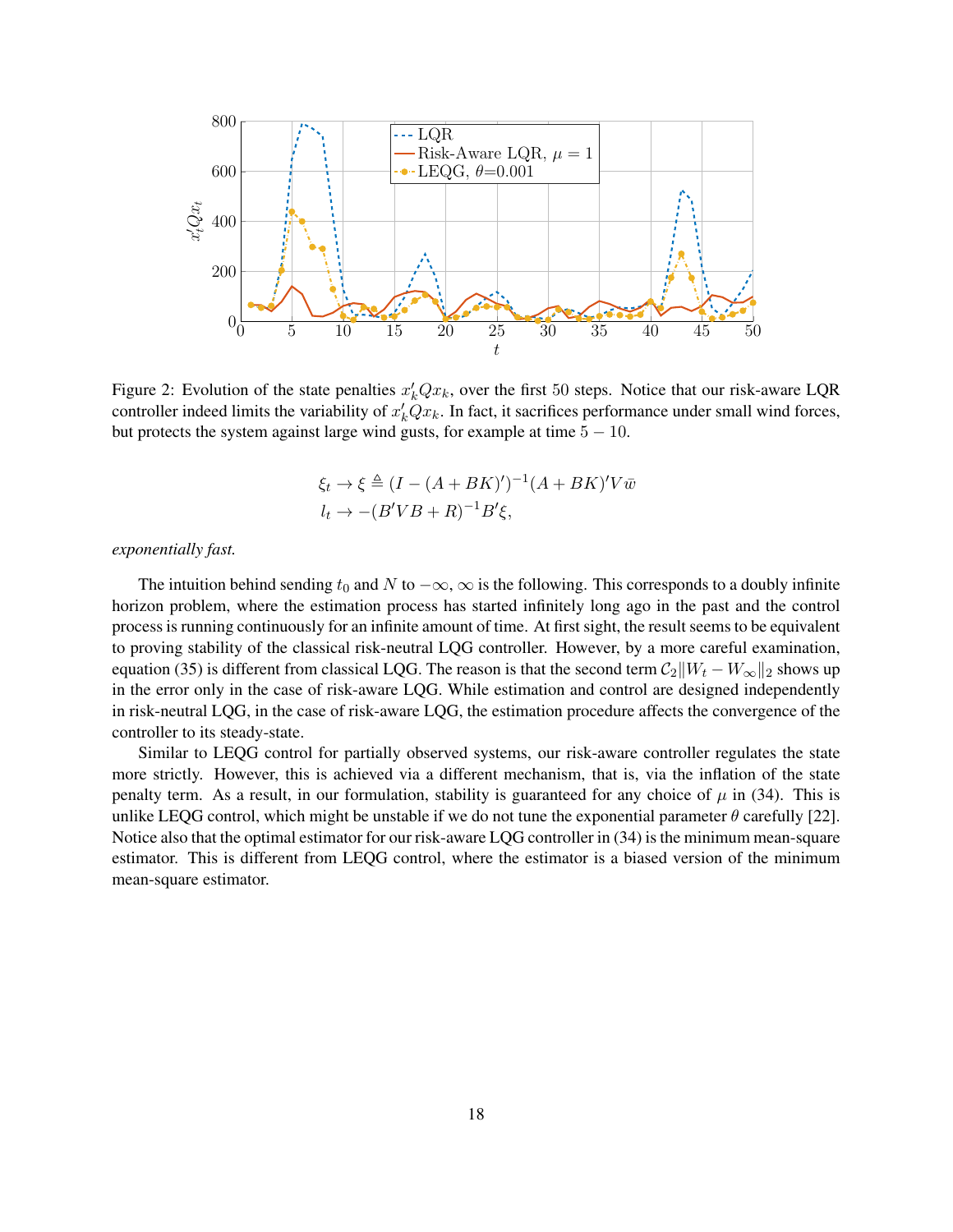### <span id="page-18-0"></span>8 Simulations And Discussion

Consider a flying robot that moves on a horizontal plane, i.e., the Euclidean space  $\mathbb{R}^2$ . We assume that its linearized dynamics can be abstracted by a double integrator as

$$
x_{k+1} = \begin{bmatrix} 1 & T_s & 0 & 0 \\ 0 & 1 & 0 & 0 \\ 0 & 0 & 1 & T_s \\ 0 & 0 & 0 & 1 \end{bmatrix} x_k + \begin{bmatrix} \frac{T_s^2}{2} & 0 \\ T_s & 0 \\ 0 & \frac{T_s^2}{2} \\ 0 & T_s \end{bmatrix} (\eta_k + d_k),
$$

where  $T_s = 0.5$  is the sampling time,  $x_{k,1}$ ,  $x_{k,3}$  are the position coordinates,  $x_{k,2}$ ,  $x_{k,4}$ , the respective velocities and  $\eta_k$  is the acceleration input. Let  $d_k$  be a wind disturbance force that acts on the robot, which is modeled as follows: We assume that  $d_{k,1}$  constitutes the dominant wind direction with non-zero mean and large variability, while the orthogonal direction  $d_{k,2}$  is a weak wind direction with zero mean and small variability. We model  $d_{k,1}$  as a mixture of two gaussians  $\mathcal{N}(30,30)$ ,  $\mathcal{N}(80,60)$  with weights 0.8 and 0.2, respectively. This bimodal distribution models the presence of infrequent but large wind gusts. The weak direction  $d_{k,2}$  is modeled as zero-mean Gaussian  $\mathcal{N}(0,5)$ . If we cancel the mean of  $d_k$  by applying  $\eta_k = u_k - \mathbb{E}d_k$ , then the system can be re-written in terms of [\(1\)](#page-0-0), where  $w_k = B(d_k - \mathbb{E}d_k)$  is now a zero-mean disturbance  $\bar{w} = 0$ , and  $u_k$  is the exogenous input.

Consider now the LQR problem with parameters

$$
Q = diag(1, 0.1, 2, 0.1)
$$
 and  $R = I$ ,

and a horizon of length  $N = 5000$ . We primarily compare our risk-aware LQR formulation with the classical, risk-neutral LQR via simulations. To tune our controller, we vary  $\mu$  in [\(18\)](#page-10-0) directly instead of varying  $\epsilon$ . We also (heuristically) compare our controller with the exponential (LEQG) method, even though the noise is not Gaussian, by plugging in the second order statistics  $W$ . Let the tuning parameter of LEQG be θ. Note that the exponential problem is well defined only if  $\theta < 0.001276$  (roughly), where the "neurotic breakdown" occurs [\[13\]](#page-23-6). For the purpose of comparison, we simulate all schemes under the same noise sequence  $w_{0:N}$ .

In Fig. [2,](#page-17-0) we see the evolution of the state penalty terms  $x'_{k}Qx_{k}$ , for the first 50 time steps, under the different control schemes. By slightly sacrificing performance under small wind forces, our risk-aware LQR controller forces the state to have less variability and protects the robot against large gusts. On the other hand, the state penalty can grow very large under the risk-neutral and LEQG schemes. This behavior is illustrated more clearly in Fig. [3,](#page-19-0) where we present the time-empirical cumulative distribution of the state penalties for all N time steps. The time-empirical "probability" of suffering large state penalties is drastically smaller compared to LQR or LEQG.

To better illustrate how the proposed risk-aware controller works, we also discuss the evolution of the position  $x_{k,1}$  and the input  $u_{k,1}$ , as shown in Fig. [4,](#page-20-1) for the first 50 steps. First, we observe that the controller pushes the state  $x_{k,1}$  towards negative values, away from the direction of the large gusts. Second, notice that we penalize  $x_{k,3}$  more in Q. In fact, the risk-neutral LQR results in the steady state gains  $K_{\text{LQR},11} = -0.697, K_{\text{LQR},12} = -1.201, K_{\text{LQR},23} = -0.925, K_{\text{LQR},24} = -1.376$ , i.e., it is stricter with direction  $x_{k,3}$ . However,  $x_{k,1}$  exhibits more variability due to the strong wind direction. In contrast, our riskaware scheme adapts to the noise in a principled way. Due to the inflation term  $\mu QWQ$ , our scheme returns the steady-state gains  $K_{11} = -2.1008$ ,  $K_{12} = -2.2132$ ,  $K_{23} = -1.1161$ ,  $K_{24} = -1.5131$ , which means that the risky direction  $x_{k,1}$  is controlled more strictly. Naturally, being more cautious with the state leads to higher control effort, as shown in Fig. [4.](#page-20-1) Lastly, although the LEQG controller is also more state-cautious,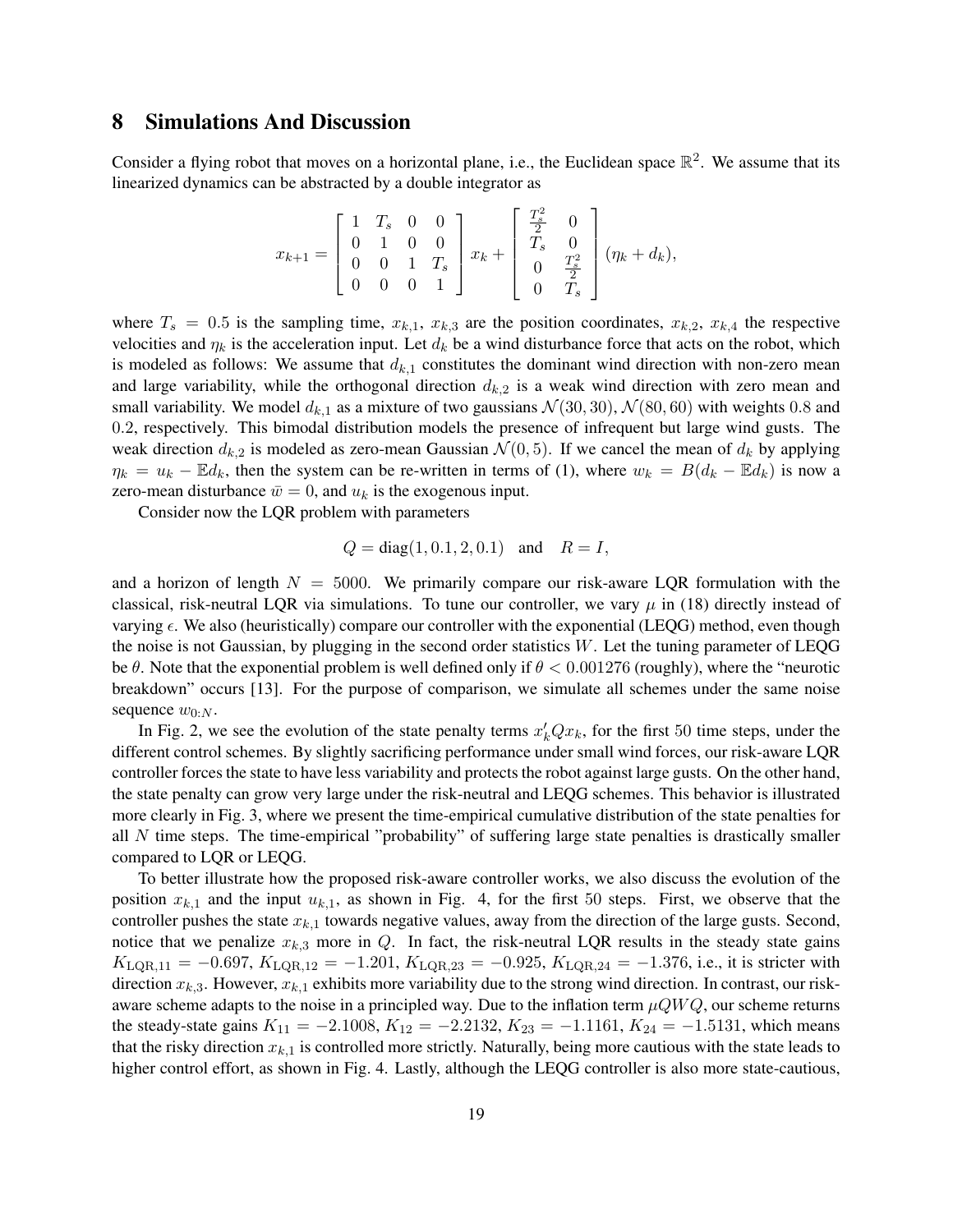

Figure 3: The time-empirical cdf for the state penalties  $x'_k Qx_k$ ,  $k \leq N$ , for the LQR (risk-neutral), our method, and LEQG. Our method sacrifices some average performance but exhibits much smaller variability for the state penalties. It protects the system against rare but large wind gusts.

it is agnostic to the heavy tails of the wind distribution. Hence, it still suffers from large perturbation due to the wind gusts.

#### 8.1 Risk-aware LQG control

In this section we evaluate the risk-aware LQG controller developed in Section [7.](#page-15-0) We use the penalty matrices

<span id="page-19-0"></span>
$$
Q = diag(1, 0.5, 2, 0.5)
$$
 and  $R = I$ .

However, the process noise is now mean-zero Gaussian, with  $d_{k,1} \sim \mathcal{N}(0, 30)$  and  $d_{k,2} \sim \mathcal{N}(0, 5)$ . For the measurement model, we assume

$$
C = \left[ \begin{array}{rrr} 1 & 0 & 0 & 0 \\ 0 & 0 & 1 & 0 \end{array} \right], \,\mathbb{E}v_k v_k' = \left[ \begin{array}{rrr} 5 & 2 \\ 2 & 2 \end{array} \right],
$$

which implies that we have access to position measurements. We compare our risk-aware LQG controller with the risk-neutral LQG and the LEQG schemes. For the LEQG scheme, we used the non-delayed version [\[22\]](#page-23-7)[Th 10.5].

We simulated the system for a horizon of length  $N = 3000$ . The evolution of the state penalties for the first 50 time steps is shown in Fig. [5.](#page-21-2) As expected from [\(34\)](#page-15-3), the controller regulates the state more strictly compared to the risk-neutral LQG controller, by inflating the Q matrix. Note that contrary to the fully-observed example, the noise is zero-mean Gaussian here, hence, there is no affine term in the optimal controller. We observed that the LEQG controller has similar behavior for small values of the exponential parameter  $\theta$ .

A more detailed comparison is shown in Fig. [6,](#page-22-4) where the time-empirical cumulative distributions of the state penalties and the input penalties over 3000 time steps are shown. As we require our controller to be more risk-aware (we increase  $\mu$ ), the state penalties become smaller since the risky directions of the state are regulated more strictly. Naturally, regulating the state more strictly requires more control effort, hence the input penalties become larger. As we approach the maximally-risk aware controller ( $\mu = 100$ ), we achieve the smallest state penalties but the largest input penalties.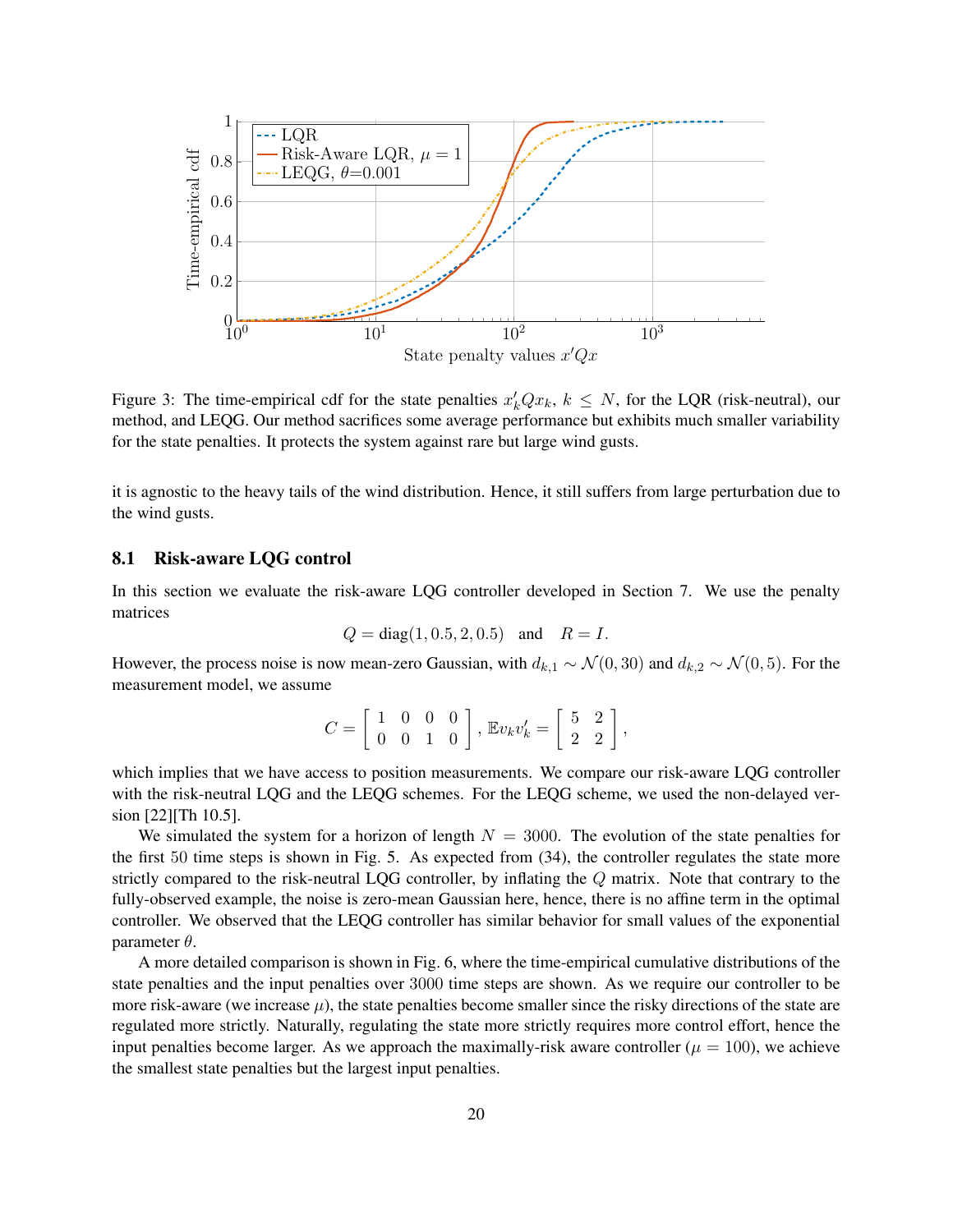

<span id="page-20-1"></span>Figure 4: Evolution of the state  $x_{k,1}$ , and the input  $u_{k,1}$  over the first 50 steps. The controller pushes the state away from the direction of the large gusts, which helps the robot to avoid extreme perturbations. Meanwhile, by inflating the state penalty with the  $\mu Q W Q$ , we force the state-feedback component to be more cautious with the state. Naturally, being more cautious with the state requires extra control effort.

For small exponential parameters  $\theta$  (below 0.006) a similar behavior is observed in the case of the LEQG controller. As we increase  $\theta$ , the state is regulated more strictly at the expense of increased control effort. We achieve the smallest state penalties for roughly  $\theta = 0.006$ . After this value, the tradeoff between control effort and state regulation becomes worse; for example, here both the state penalties and the input penalties increase as we increase  $\theta$  past 0.006. In fact, as  $\theta$  approaches the "neurotic breakdown" point, e.g. for  $\theta = 0.01$ , both penalties become excessively large. This might be expected since the LEQG maximally risk-aware controller is very conservative, treating the noise as being adversarial rather than being stochastic, which is a different regime. On the contrary, our risk-aware LQG controller is well-behaved regardless the value of  $\mu$ . Hence it is more easy to tune and offers a wider variety of tradeoff curves between control effort and state regulation. For example, if we compare the risk-aware LQG controller for  $\mu = 0.5$  and the LEQG controller for  $\theta = 0.006$ , then the risk-aware LQG controller achieves similar state penalties with less control effort.

# <span id="page-20-0"></span>9 Conclusion

We studied a novel risk-aware formulation of the classical Linear Quadratic control problem, where we minimize average performance, subject to predictive variance constraints. This gives rise to risk-aware con-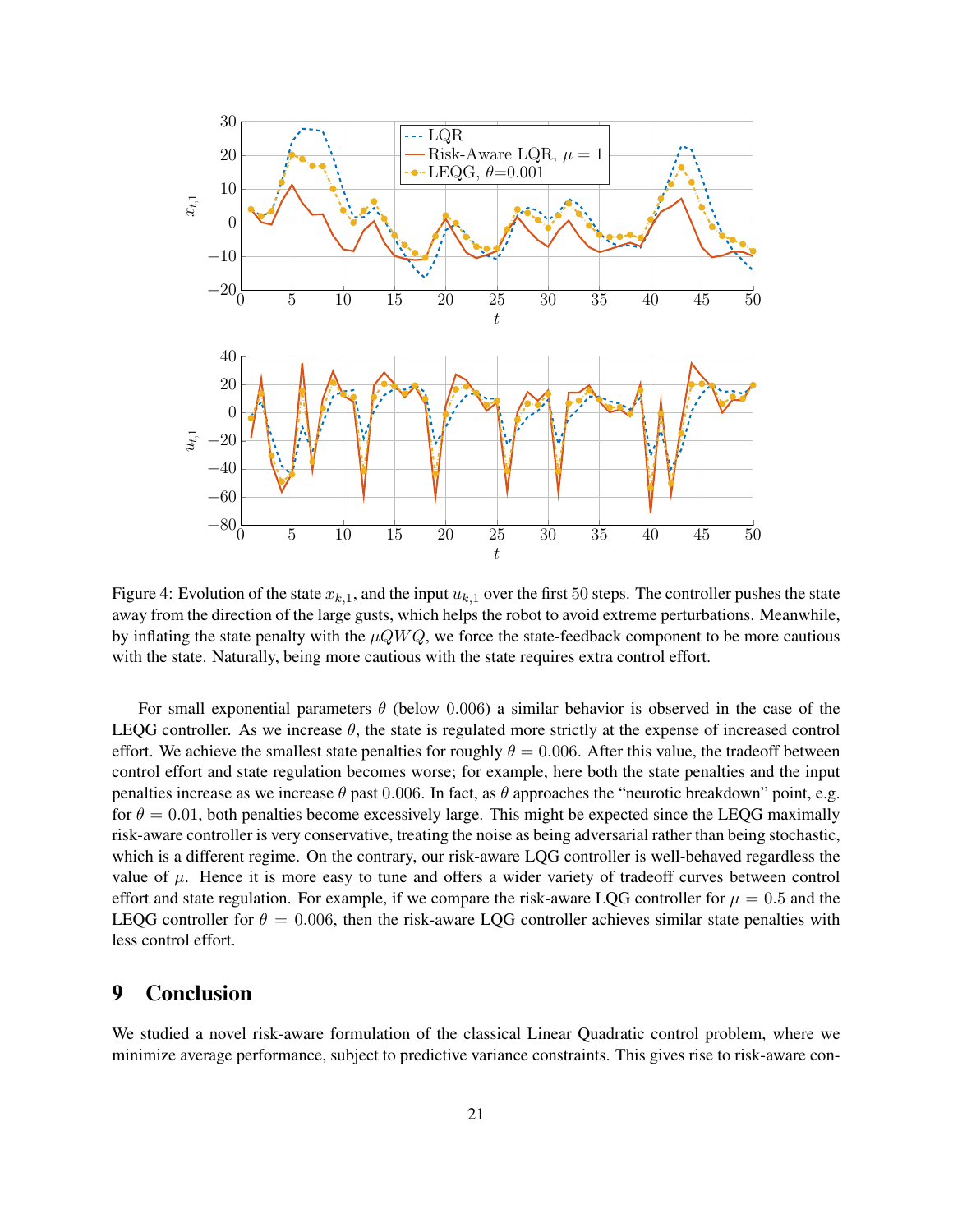<span id="page-21-2"></span>

Figure 5: Evolution of the state penalties  $x'_kQx_k$ , over the first 50 steps. Our risk-aware LQG controller regulates the state more strictly by using more control effort. A similar property holds for the LEQG controller. The risk-neutral LQG controller suffers from larger state perturbations.

trollers which trade between average performance and protection against uncommon but strong random disturbances. Our formulation is well-defined for general noise distributions, without requiring the existence of the respective moment generating functions. We characterized the optimal control laws for general partiallyobserved systems, which are affine with respect to the minimum mean-square state estimate. We provided explicit risk-aware control formulas for the special cases of i) fully-observed systems and ii) Gaussian noise. The optimal controllers are easy to tune and are internally stable under standard controllability/observability conditions.

Moving forward, there are numerous interesting research directions. First, our formulation places more emphasis on regulating the state at the cost of increased control effort. To mitigate this, we could potentially include input power constraints [\[51\]](#page-25-11) in the quadratic formulation [\(6\)](#page-5-2). Another open problem is explicitly computing the optimal control [\(29\)](#page-13-4) in the case of partially-observed systems with non-Gaussian noise. Providing explicit closed-form expressions in this case is a hard problem, since it requires tracking of conditional moments. However, it might be possible to provide computational methods, which solve the problem approximately. Lastly, our predictive variance constraint is based on one-step-ahead prediction. In some cases, this might make our controller more myopic. Increasing the prediction horizon, however, might not always preserve the quadratic form of the constraint. In future work, we would also like to address this issue.

# References

- <span id="page-21-0"></span>[1] A. Ahlen, J. Akerberg, M. Eriksson, A. L. F. J. Isaksson, T. Iwaki, K. H. Johansson, S. Knorn, T. Lindh, ´ and H. Sandberg, "Towards Wireless Control in Industrial Process Automation: A Case Study at a Paper Mill," *Control Systems, IEEE*, vol. 39, no. 5, pp. 36–57, 2019.
- <span id="page-21-1"></span>[2] S. Bruno, S. Ahmed, A. Shapiro, and A. Street, "Risk-Neutral and Risk-Averse Approaches to Multistage Renewable Investment Planning under Uncertainty," *European Journal of Operational Research*, vol. 250, no. 3, pp. 979–989, May 2016.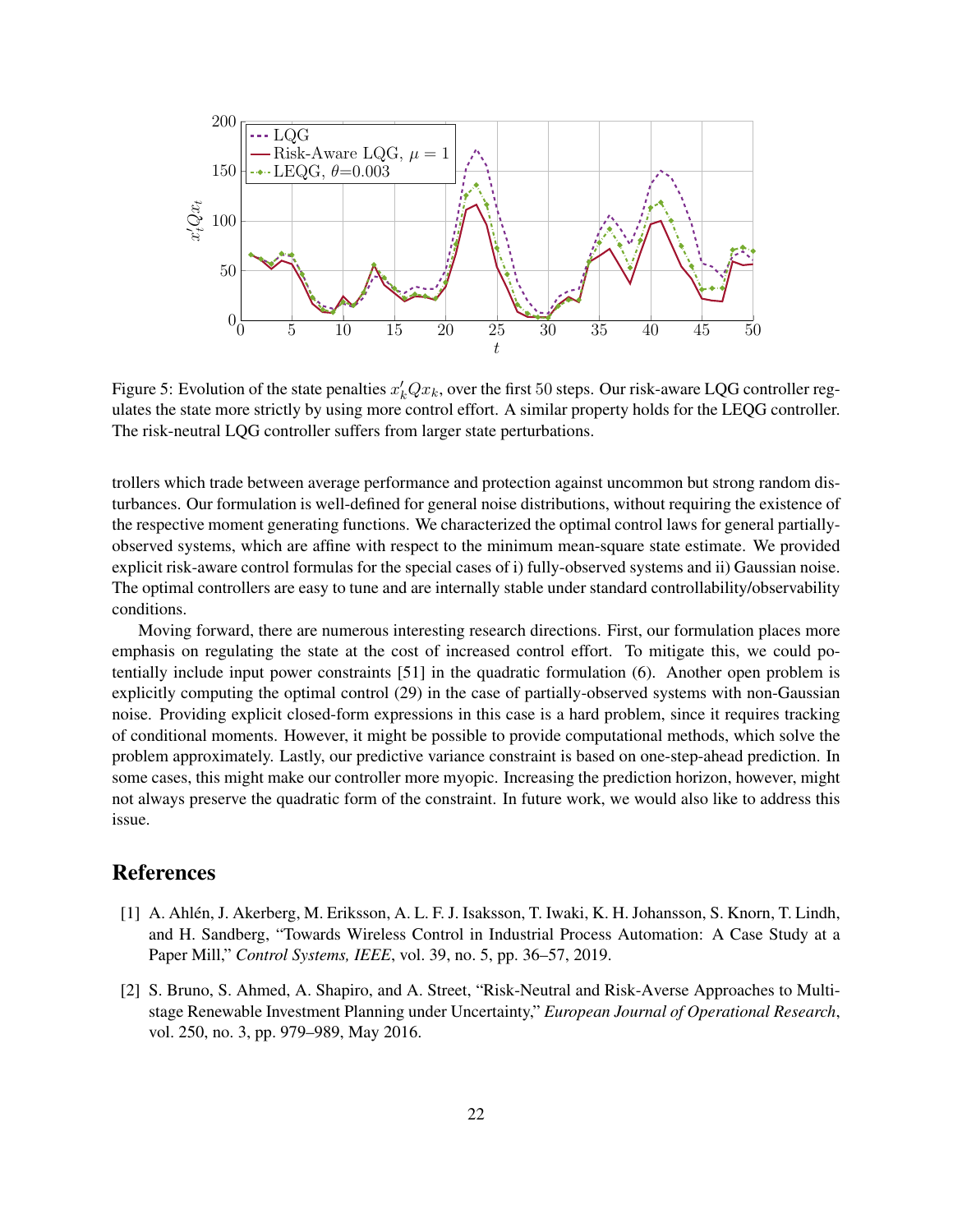

<span id="page-22-4"></span>Figure 6: The time-empirical cdfs for the state and input penalties  $x'_k Qx_k$ ,  $u'_k R u_k$  under our method, the LEQG controller, and the LQG (risk-neutral) controller. For better visibility we show the probabilities (yaxis) for penalties above the value of 10 (x-axis). Our risk-aware formulation is more flexible, resulting in a wider variety of tradeoff curves between control effort and state regulation. It is more intuitive and easy to tune; as we increase  $\mu$  we give more emphasis into regulating the risky directions of the state. The LEQG controller is less intuitive to tune. If  $\theta$  increases too much there is a sharp decline in performance.

- <span id="page-22-0"></span>[3] S. Moazeni, W. B. Powell, and A. H. Hajimiragha, "Mean-Conditional Value-at-Risk Optimal Energy Storage Operation in the Presence of Transaction Costs," *IEEE Transactions on Power Systems*, vol. 30, no. 3, pp. 1222–1232, May 2015.
- <span id="page-22-1"></span>[4] H. Markowitz, "Portfolio Selection," *The Journal of Finance*, vol. 7, no. 1, pp. 77–91, Mar. 1952.
- [5] H. Föllmer and A. Schied, "Convex Measures of Risk and Trading Constraints," *Finance and Stochastics*, vol. 6, no. 4, pp. 429–447, Oct. 2002.
- <span id="page-22-2"></span>[6] D. Shang, V. Kuzmenko, and S. Uryasev, "Cash Flow Matching with Risks Controlled by Buffered Probability of Exceedance and Conditional Value-at-Risk," *Annals of Operations Research*, vol. 260, no. 1-2, pp. 501–514, Jan. 2018.
- <span id="page-22-3"></span>[7] S.-K. Kim, R. Thakker, and A.-A. Agha-Mohammadi, "Bi-Directional Value Learning for Risk-Aware Planning Under Uncertainty," *IEEE Robotics and Automation Letters*, vol. 4, no. 3, pp. 2493–2500, 2019.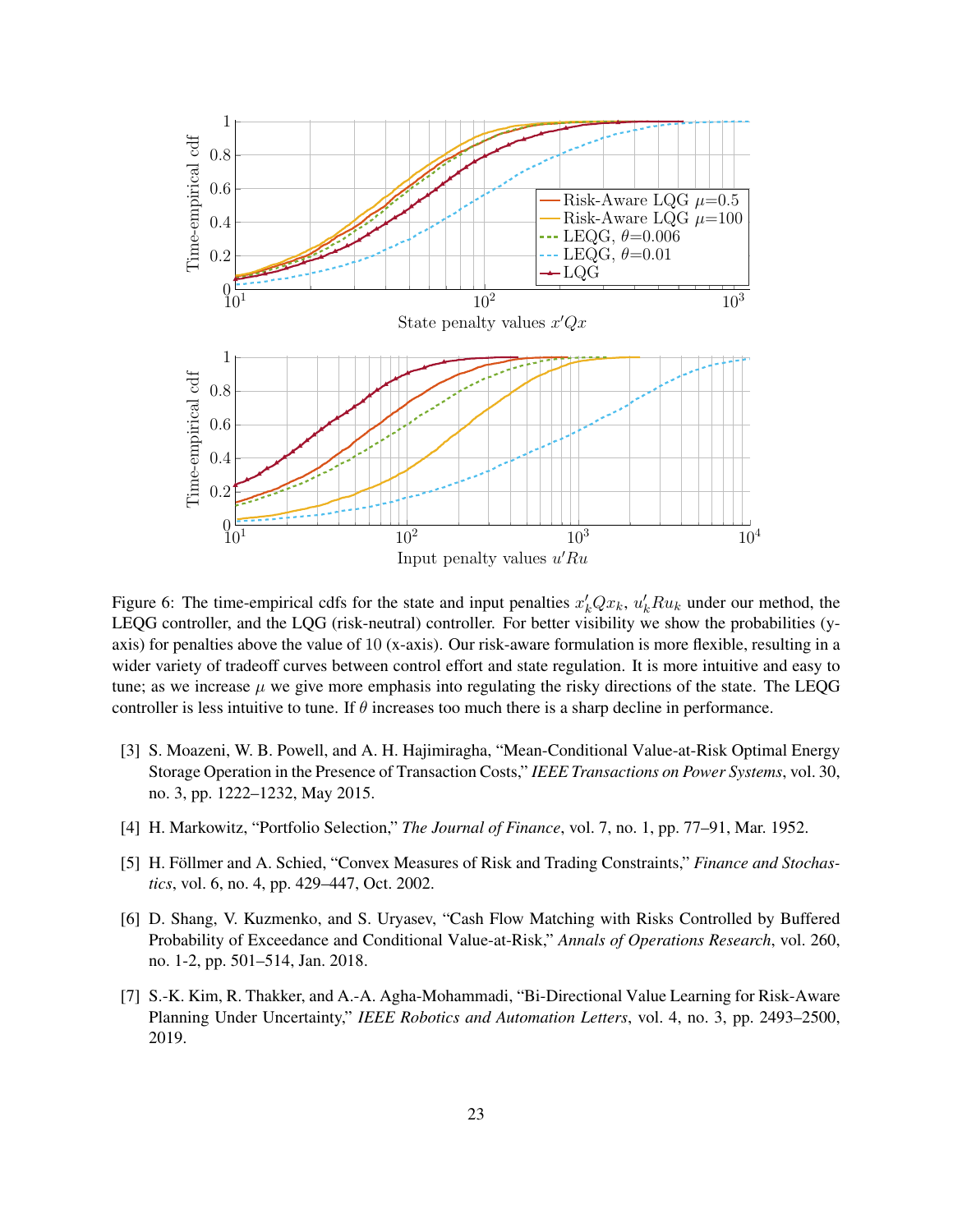- <span id="page-23-0"></span>[8] A. A. Pereira, J. Binney, G. A. Hollinger, and G. S. Sukhatme, "Risk-Aware Path Planning for Autonomous Underwater Vehicles using Predictive Ocean Models," *Journal of Field Robotics*, vol. 30, no. 5, pp. 741–762, Sep. 2013.
- <span id="page-23-1"></span>[9] W.-J. Ma, C. Oh, Y. Liu, D. Dentcheva, and M. M. Zavlanos, "Risk-Averse Access Point Selection in Wireless Communication Networks," *IEEE Transactions on Control of Network Systems*, vol. 5870, no. c, pp. 1–1, 2018.
- <span id="page-23-2"></span>[10] S. Samuelson and I. Yang, "Safety-Aware Optimal Control of Stochastic Systems Using Conditional Value-at-Risk," in *2018 Annual American Control Conference (ACC)*, 2018, pp. 6285–6290.
- <span id="page-23-3"></span>[11] M. P. Chapman, J. Lacotte, A. Tamar, D. Lee, K. M. Smith, V. Cheng, J. F. Fisac, S. Jha, M. Pavone, and C. J. Tomlin, "A Risk-Sensitive Finite-Time Reachability Approach for Safety of Stochastic Dynamic Systems," in *2019 American Control Conference (ACC)*, 2019, pp. 2958–2963.
- <span id="page-23-4"></span>[12] D. Jacobson, "Optimal Stochastic Linear Systems with Exponential Performance Criteria and their Relation to Deterministic Differential Games," *IEEE Transactions on Automatic Control*, vol. 18, no. 2, pp. 124–131, 1973.
- <span id="page-23-6"></span>[13] P. Whittle, "Risk-Sensitive Linear/Quadratic/Gaussian Control," *Adv. Appl. Prob*, vol. 13, pp. 764–777, 1981.
- [14] T. Başar, "Risk-Averse Designs: From Exponential Cost to Stochastic Games," in *System Theory*. Springer, 2000, pp. 131–143.
- [15] K. D. Pham, *Linear-Quadratic Controls in Risk-Averse Decision Making: Performance-Measure Statistics and Control Decision Optimization*. Springer Science & Business Media, 2012.
- [16] V. Roulet, M. Fazel, S. Srinivasa, and Z. Harchaoui, "On the Convergence of the Iterative Linear Exponential Quadratic Gaussian Algorithm to Stationary Points," 2019.
- [17] J. Speyer, C.-H. Fan, and R. Banavar, "Optimal Stochastic Estimation with Exponential Cost Criteria," in *Proceedings of the 31st IEEE Conference on Decision and Control*. Institute of Electrical and Electronics Engineers (IEEE), Aug. 1992, pp. 2293–2298.
- [18] S. Dey and J. B. Moore, "Finite-Dimensional Risk-Sensitive Filters and Smoothers for Discrete-Time Nonlinear Systems," *IEEE Transactions on Automatic Control*, vol. 44, no. 6, pp. 1234–1239, 1999.
- [19] J. B. Moore, R. J. Elliott, and S. Dey, "Risk-Sensitive Generalizations of Minimum Variance Estimation and Control," *Journal of Mathematical Systems, Estimation, and Control*, vol. 7, no. 1, pp. 123–126, 1997.
- [20] S. Dey and J. B. Moore, "Risk-Sensitive Filtering and Smoothing via Reference Probability Methods," *IEEE Transactions on Automatic Control*, vol. 42, no. 11, pp. 1587–1591, 1997.
- <span id="page-23-5"></span>[21] N. Bäuerle and U. Rieder, "More Risk-Sensitive Markov Decision Processes," *Mathematics of Operations Research*, vol. 39, no. 1, pp. 105–120, 2014.
- <span id="page-23-7"></span>[22] J. L. Speyer and W. H. Chung, *Stochastic Processes, Estimation, and Control*. Siam, 2008, vol. 17.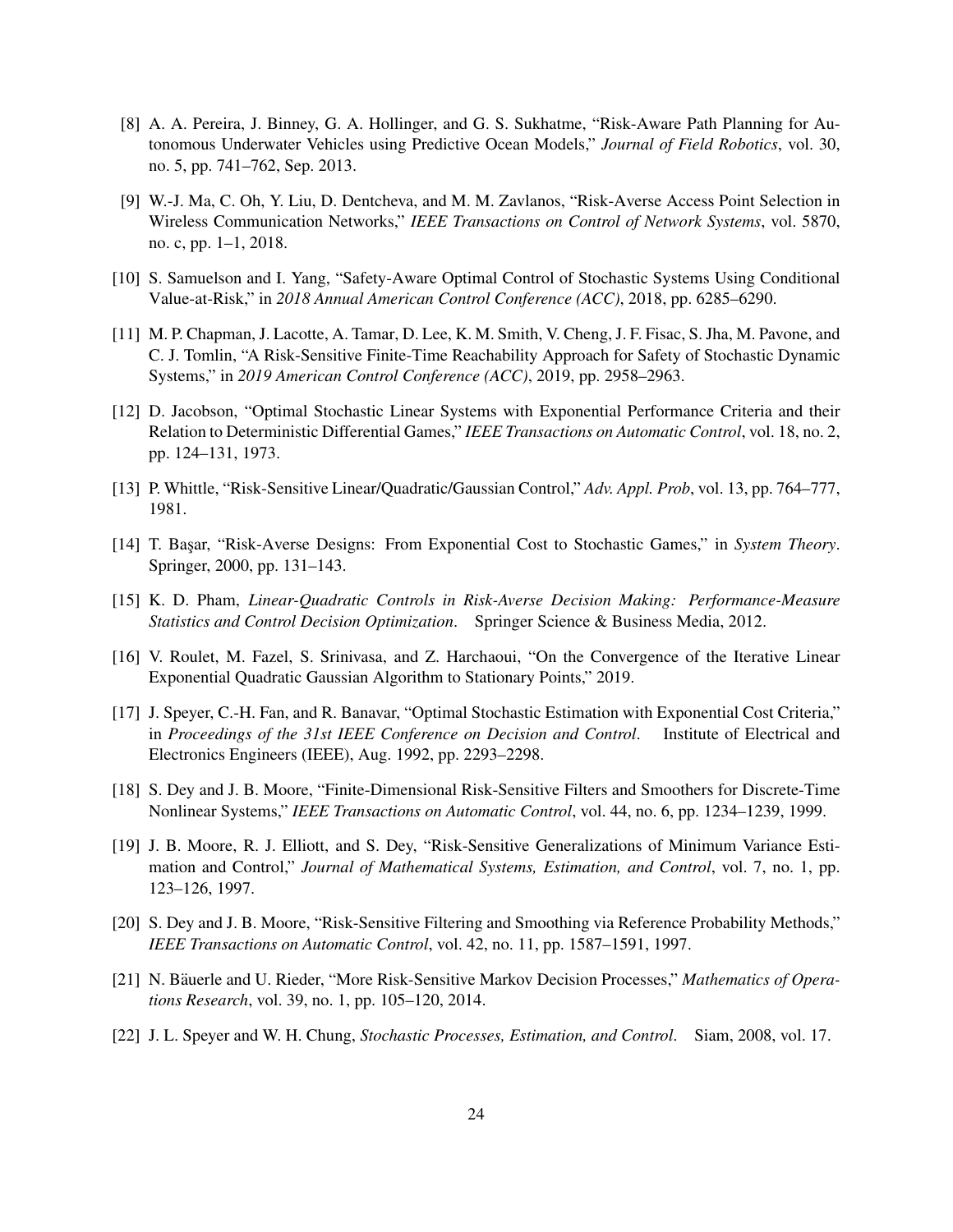- <span id="page-24-0"></span>[23] L. A. Prashanth and M. Fu, "Risk-Sensitive Reinforcement Learning: A Constrained Optimization Viewpoint," *arXiv preprint, arXiv:1810.09126*, Oct. 2018.
- [24] A. R. Cardoso and H. Xu, "Risk-Averse Stochastic Convex Bandit," in *International Conference on Artificial Intelligence and Statistics*, vol. 89, Apr. 2019, pp. 39–47.
- [25] W. Huang and W. B. Haskell, "Risk-Aware Q-learning for Markov Decision Processes," in *2017 IEEE 56th Annual Conference on Decision and Control, CDC 2017*, vol. 2018-Janua. IEEE, Dec. 2018, pp. 4928–4933.
- [26] D. R. Jiang and W. B. Powell, "Risk-Averse Approximate Dynamic Programming with Quantile-Based Risk Measures," *Mathematics of Operations Research*, vol. 43, no. 2, pp. 554–579, Nov. 2018.
- <span id="page-24-3"></span>[27] D. S. Kalogerias and W. B. Powell, "Recursive Optimization of Convex Risk Measures: Mean-Semideviation Models," *arXiv preprint, arXiv:1804.00636*, Apr. 2018.
- [28] A. Tamar, Y. Chow, M. Ghavamzadeh, and S. Mannor, "Sequential Decision Making with Coherent Risk," *IEEE Transactions on Automatic Control*, vol. 62, no. 7, pp. 3323–3338, Jul. 2017.
- [29] C. A. Vitt, D. Dentcheva, and H. Xiong, "Risk-Averse Classification," *Annals of Operations Research*, Aug. 2019.
- [30] L. Zhou and P. Tokekar, "An Approximation Algorithm for Risk-averse Submodular Optimization," *arXiv preprint, arXiv:1807.09358*, Jul. 2018.
- [31] A. Ruszczynski, "Risk-Averse Dynamic Programming for Markov Decision Processes," ´ *Mathematical Programming*, vol. 125, no. 2, pp. 235–261, Oct. 2010.
- [32] P. Sopasakis, D. Herceg, A. Bemporad, and P. Patrinos, "Risk-Averse Model Predictive Control," *Automatica*, vol. 100, pp. 281 – 288, 2019.
- <span id="page-24-1"></span>[33] D. S. Kalogerias, "Noisy Linear Convergence of Stochastic Gradient Descent for CV@R Statistical Learning under Polyak-Lojasiewicz conditions," *arXiv preprint arXiv:2012.07785*, 2020.
- <span id="page-24-2"></span>[34] A. Shapiro, D. Dentcheva, and A. Ruszczyński, *Lectures on Stochastic Programming: Modeling and Theory*, 2nd ed. Society for Industrial and Applied Mathematics, 2014.
- <span id="page-24-4"></span>[35] R. T. Rockafellar and S. Uryasev, "Optimization of Conditional Value-at-Risk," *Journal of Risk*, vol. 2, pp. 21–41, 1997.
- <span id="page-24-5"></span>[36] M. P. Chapman and L. Lessard, "Toward a Scalable Upper Bound for a CVaR-LQ Problem," *IEEE Control Systems Letters*, vol. 6, pp. 920–925, 2022.
- <span id="page-24-6"></span>[37] K. Zhou, J. Doyle, and K. Glover, *Robust and Optimal Control*. Prentice Hall, 1996.
- [38] I. Tzortzis, C. D. Charalambous, T. Charalambous, C. K. Kourtellaris, and C. N. Hadjicostis, "Robust Linear Quadratic Regulator for Uncertain Systems," in *2016 IEEE 55th Conference on Decision and Control (CDC)*, 2016, pp. 1515–1520.
- <span id="page-24-7"></span>[39] S. Dean, H. Mania, N. Matni, B. Recht, and S. Tu, "On the Sample Complexity of the Linear Quadratic Regulator," *Foundations of Computational Mathematics*, vol. 20, no. 4, pp. 633–679, 2020.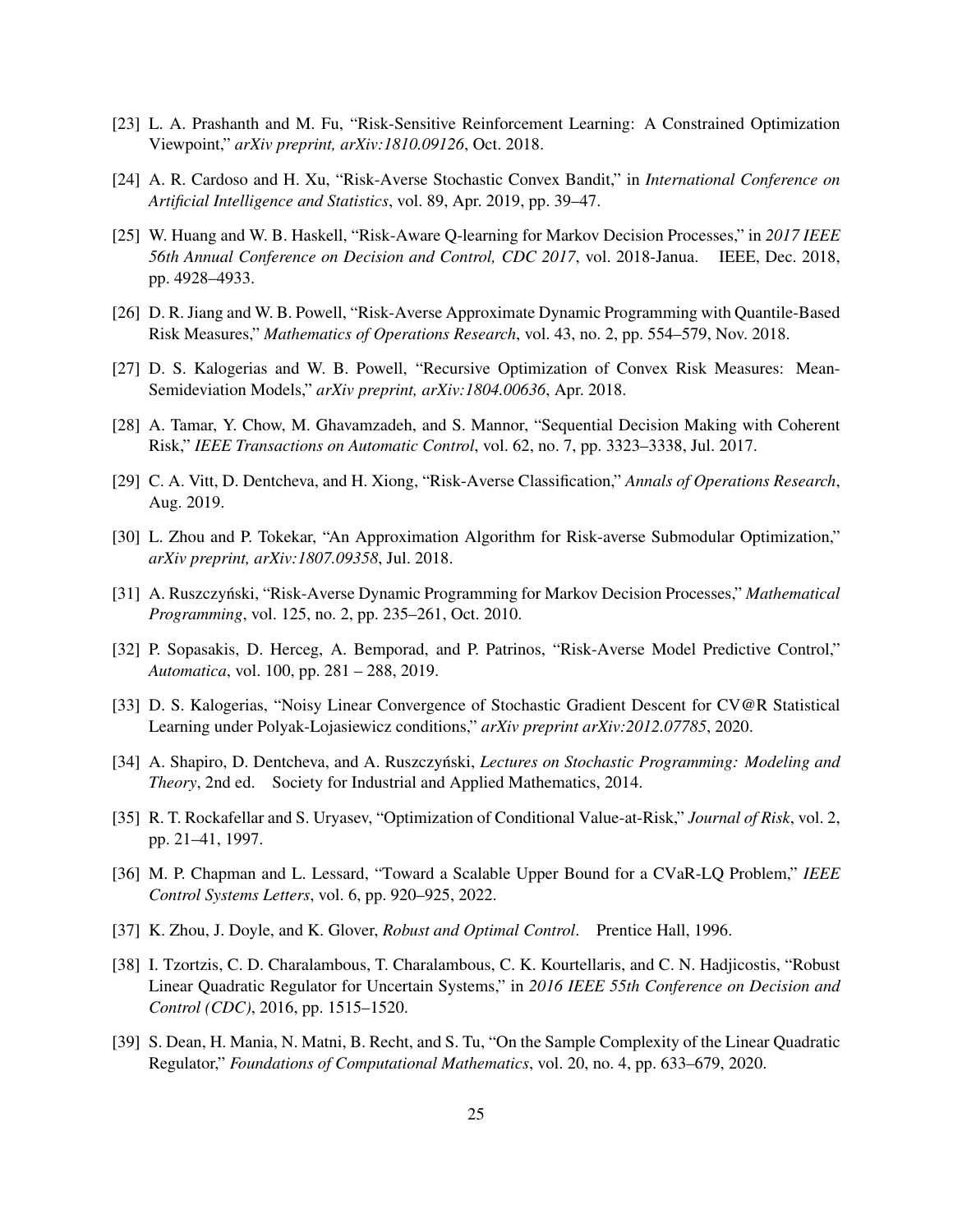- <span id="page-25-0"></span>[40] K. Glover and J. C. Doyle, "State-Space Formulae for All Stabilizing Controllers that Satisfy an  $H_{\infty}$ norm Bound and Relations to Risk Sensitivity," *Systems & control letters*, vol. 11, no. 3, pp. 167–172, 1988.
- <span id="page-25-1"></span>[41] K. Zhang, X. Zhang, B. Hu, and T. Başar, "Derivative-Free Policy Optimization for Risk-Sensitive and Robust Control Design: Implicit Regularization and Sample Complexity," *arXiv preprint arXiv:2101.01041*, 2021.
- <span id="page-25-2"></span>[42] G. Goel and B. Hassibi, "Regret-optimal measurement-feedback control," in *Learning for Dynamics and Control*. PMLR, 2021, pp. 1270–1280.
- <span id="page-25-3"></span>[43] A. Tsiamis, D. S. Kalogerias, L. F. Chamon, A. Ribeiro, and G. J. Pappas, "Risk-Constrained Linear-Quadratic Regulators," in *59th IEEE Conference on Decision and Control (CDC)*, 2020, pp. 3040– 3047.
- <span id="page-25-4"></span>[44] F. Zhao, K. You, and T. Basar, "Infinite-horizon Risk-constrained Linear Quadratic Regulator with Average Cost," *arXiv preprint arXiv:2103.15363*, 2021.
- <span id="page-25-5"></span>[45] F. Zhao, K. You, and T. Başar, "Global Convergence of Policy Gradient Primal-dual Methods for Risk-constrained LQRs," *arXiv preprint arXiv:2104.04901*, 2021.
- <span id="page-25-6"></span>[46] M. Abeille, A. Lazaric, X. Brokmann *et al.*, "LQG for Portfolio Optimization," *Available at SSRN: https://ssrn.com/abstract=2863925*, 2016.
- <span id="page-25-7"></span>[47] D. P. Bertsekas, *Dynamic Programming and Optimal Control*, 4th ed. Athena Scientific, 2017, vol. 1.
- <span id="page-25-8"></span>[48] B. Anderson and J. Moore, *Optimal Filtering*. Dover Publications, 2005.
- <span id="page-25-9"></span>[49] A. Ruszczynski, *Nonlinear Optimization*. Princeton university press, 2011.
- <span id="page-25-10"></span>[50] F. Lewis, "A Generalized Inverse Solution to the Discrete-Time Singular Riccati Equation," *IEEE Transactions on Automatic Control*, vol. 26, no. 2, pp. 395–398, 1981.
- <span id="page-25-11"></span>[51] A. Gattami, "Generalized Linear Quadratic Control," *IEEE Transactions on Automatic Control*, vol. 55, no. 1, pp. 131–136, 2009.
- <span id="page-25-12"></span>[52] D. P. Bertsekas, *Dynamic Programming and Optimal Control*, 4th ed. Athena Scientific, 2012, vol. 2: Approximate Dynamic Programming.

# Proof of Theorem [2](#page-7-2)

To prove part 1), let  $\mu_2 > \mu_1 \geq 0$ . From the definition of the Lagrangian and optimality of the controller  $u^*(\mu)$ , we obtain the inequalities

$$
J(u^*(\mu_1)) + \mu_1 J_R(u^*(\mu_1)) \le J(u^*(\mu_2)) + \mu_1 J_R(u^*(\mu_2))
$$
  

$$
J(u^*(\mu_1)) + \mu_2 J_R(u^*(\mu_1)) \ge J(u^*(\mu_2)) + \mu_2 J_R(u^*(\mu_2)).
$$

By subtracting, we get

$$
(\mu_2 - \mu_1) \{ J_R(u^*(\mu_1)) - J_R(u^*(\mu_2)) \} \ge 0,
$$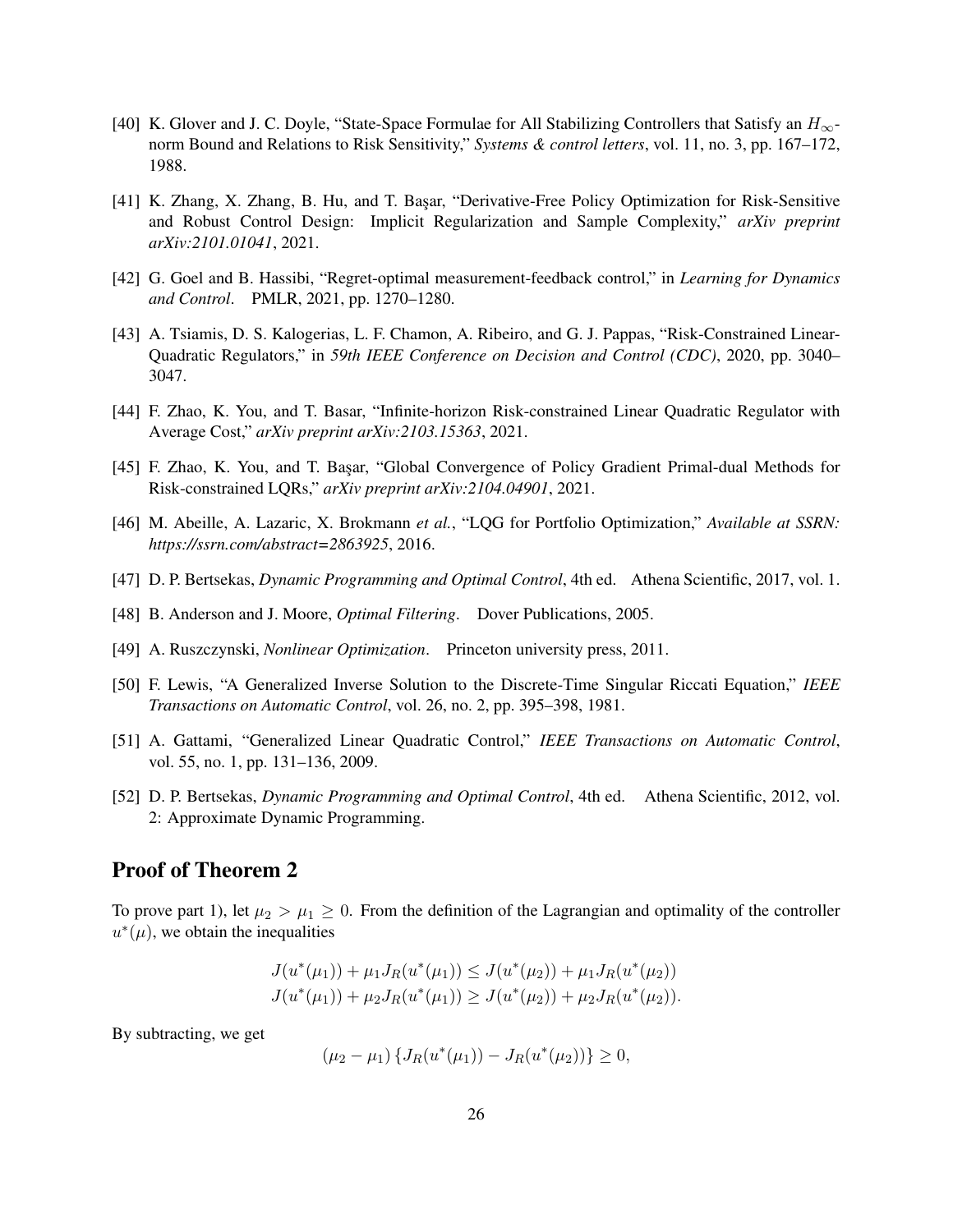which shows that  $J_R(u^*(\mu_1)) \ge J_R(u^*(\mu_2))$ . The proof of  $J(u^*(\mu_1)) \le J(u^*(\mu_2))$  is similar.

To prove part 2), we first show that, whenever  $\mu^* < \infty$ ,  $\mu^*(J_R(u^*(\mu^*)) - \overline{\epsilon}) = 0$ , i.e., complementary slackness holds. We have two cases: either  $\mu^* = 0$ , where complementary slackness is satisfied trivially; or  $\mu^* > 0$ ,  $J_R(u^*(\mu^*)) \leq \bar{\epsilon}$ . Therefore, it will be sufficient to show that in the latter case we can only have  $J_R(u^*(\mu^*)) = \overline{\epsilon}$ . Since  $\mu^* > 0$ , it is true that  $J_R(u^*(0)) > \overline{\epsilon}$ . Now, assume that  $J_R(u^*(\mu^*)) < \overline{\epsilon}$ . Then by the assumption of continuity of  $J_R(u^*(\mu))$ , there exists a  $0 < \bar{\mu} < \mu^*$  such that  $J_R(u^*(\bar{\mu})) = \bar{\epsilon}$ , contradicting the definition of  $\mu^*$ . Hence, we can only have  $J_R(u^*(\mu^*)) = \overline{\epsilon}$ , which shows that complementary slackness is satisfied.

Now, complementary slackness, along with the trivial fact that  $J_R(u^*(\mu^*)) \leq \bar{\epsilon}$  imply that the policymultiplier pair  $(u^*(\mu^*), \mu^*) \in \mathcal{U}_0 \times \mathbb{R}_+$  satisfies the sufficient conditions for optimality provided by Theorem [1.](#page-7-1) Enough said.

<span id="page-26-0"></span>To prove the last claim of part 2), suppose that [\(6\)](#page-5-2) satisfies Slater's condition. For every  $\mu \ge 0$ , we have

$$
D(\mu) \le J(u^{\dagger}) + \mu(J_R(u^{\dagger}) - \bar{\epsilon})
$$
  
\n
$$
\implies D(\mu) - \mu(J_R(u^{\dagger}) - \bar{\epsilon}) \le J(u^{\dagger}) < \infty.
$$

Next, suppose that, for every  $\mu \geq 0$ ,  $J_R(u^*(\mu)) - \bar{\epsilon} \geq 0$ . Because  $J(u^*(\cdot))$  is increasing on  $\mathbb{R}_+$ , it must be true that

$$
J(u^{\dagger}) \ge \sup_{\mu \ge 0} D(\mu) - \mu(J_R(u^{\dagger}) - \bar{\epsilon})
$$
  
= 
$$
\sup_{\mu \ge 0} J(u^*(\mu)) + \mu(J_R(u^*(\mu)) - \bar{\epsilon}) - \mu(J_R(u^{\dagger}) - \bar{\epsilon})
$$
  
= 
$$
\infty,
$$

which contradicts the fact that  $J(u^{\dagger}) < \infty$ . Therefore, there must exist  $\mu^{\dagger} \geq 0$ , such that  $J_R(u^*(\mu^{\dagger})) - \bar{\epsilon} <$ 0. But  $J_R(u^*(\cdot))$  is decreasing on  $\mathbb{R}_+$  and, consequently, it must be the case that  $\mu^* \in [0, \mu^{\dagger})$ . The proof is now complete.  $\Box$ 

# Proof of Theorem [5](#page-13-0)

The quadratic and linear penalties  $Q_{\mu,t}$ ,  $m_{3,t}$ , the errors  $\delta_t$ ,  $\epsilon_t$ , and all parameters  $V_t$ ,  $\xi_t$ ,  $d_t$ ,  $K_t$ ,  $l_t$ ,  $P_t$ ,  $\zeta_t$ ,  $c_t$ are a function of the stochastic dynamics of the system. To see why this holds, define the stochastic part of the system as:

$$
x_k^s \triangleq x_k - \sum_{i=0}^k BA^i u_{k-i} = Ax_{k-1}^s + w_k, \ y_k^s \triangleq Cx_k^s + v_k,
$$

with  $x_0^s = x_0$ . We can define the deterministic part of the system as:

$$
x_t^d \triangleq \sum_{i=0}^k BA^i u_{k-i} = x_t - x_t^s.
$$

Since the deterministic part  $x_t^d \in \mathcal{F}_{t-1}$  is measurable with respect to the current information:

$$
\mathbb{E}(x_t^d|\mathcal{F}_{t-1})=x_t^d.
$$

As a result,

$$
\delta_t = x_t^s - \mathbb{E}(x_t^s | \mathcal{F}_{t-1}), e_t = \mathbb{E}(x_t^s | \mathcal{F}_t) - \mathbb{E}(x_t^s | \mathcal{F}_{t-1}).
$$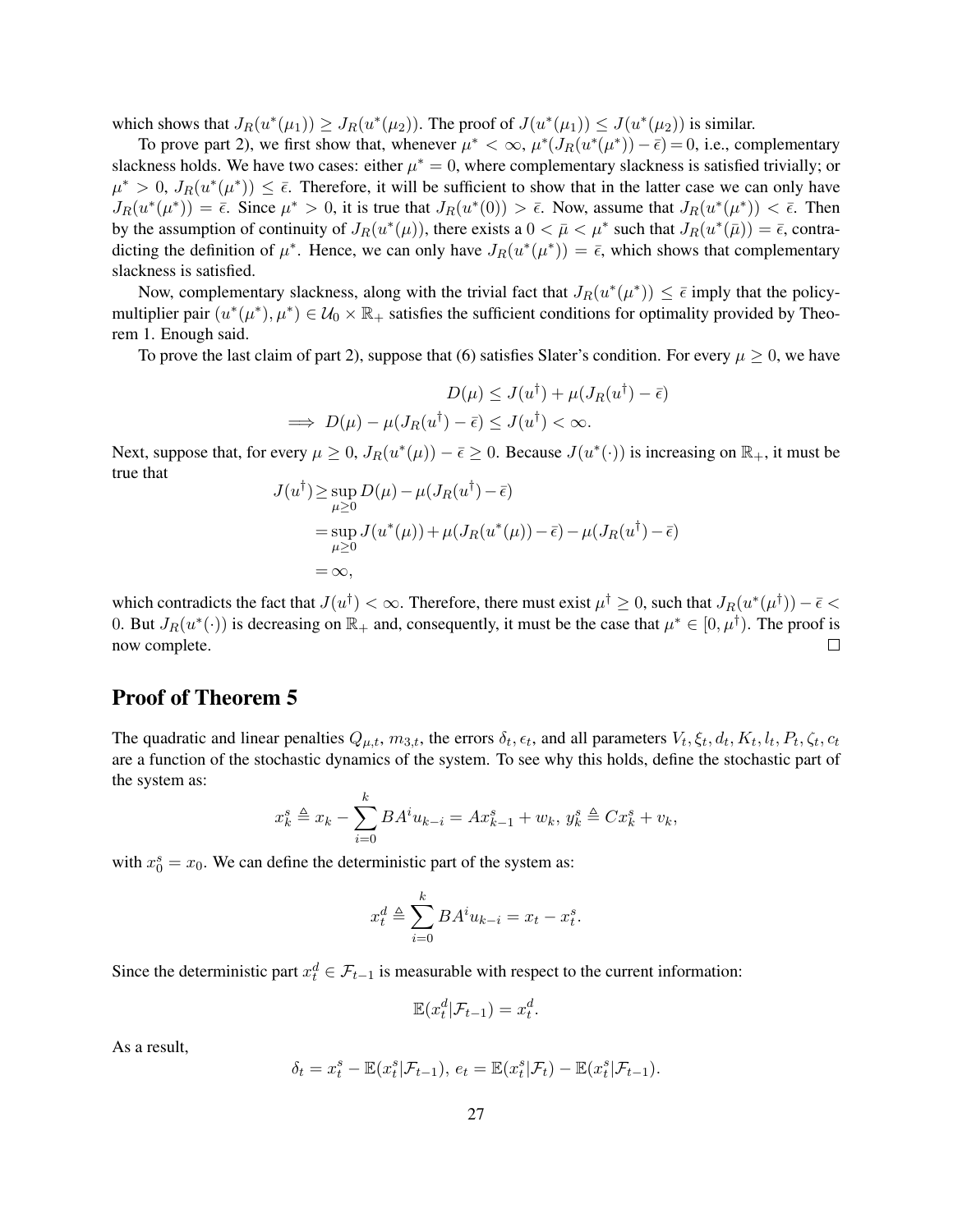Let now  $u^1, u^2 \in \mathcal{U}_0$  be two arbitrary policies. Denote by  $x_t^{s,1}$  $_{t}^{s,1}, x_{t}^{s,2}$  $t<sub>t</sub><sup>s,2</sup>$  the respective stochastic component of the state. Then for any sample of the probability space (everywhere):

$$
x_t^{s,1} = x_t^{s,2}.
$$

In other words, the stochastic states are point-wise independent of the inputs. The same holds for the quadratic and linear penalties  $Q_{\mu,t}$ ,  $m_{3,t}$ , the errors  $\delta_t$ ,  $\epsilon_t$ , and all parameters  $V_t$ ,  $\xi_t$ ,  $d_t$ ,  $K_t$ ,  $l_t$ ,  $P_t$ ,  $\zeta_t$ ,  $c_t$ . Then, this recursively implies that pointwise everywhere:

$$
\frac{\partial V_t}{\partial u_t} = 0, \ \frac{\partial \xi_t}{\partial u_t} = 0, \ \frac{\partial d_t}{\partial u_t} = 0.
$$

Meanwhile, since all moments of  $w_t$  exist and  $R \succ 0$  is strictly positive definite, all moments of  $V_t, \xi_t, d_t, K_t, l_t, P_t, \zeta_t, c_t$ also exist (follows from Hölder's inequality). In particular, all moments of  $K_t$ ,  $l_t$  exist.

By using dynamic programming and assuming (temporarily) that involved measurability issues are re-solved [\[52\]](#page-25-12), we have, for every  $k \le N - 1$ , the recursive optimality condition (i.e., the Bellman equation)

$$
\mathcal{L}_{k}^{*}(z_{k},\mu) = \inf_{u_{k}} g_{k+1}(z_{k},u_{k},\mu) + \mathbb{E} \left\{ \mathcal{L}_{k+1}^{*}(z_{k+1},\mu) | \mathcal{F}_{k} \right\}.
$$

The base case is obvious since  $\mathcal{L}_N^*(z_N,\mu) = 0$ . Assume it is true for  $k = t + 1$ , we will show that the same holds for  $k = t$ . Writing  $\hat{x}_{t+1|t+1} = \hat{x}_{t+1} + e_{t+1}$ , we have:

$$
\mathbb{E}\left\{\mathcal{L}_{t+1}^*(z_{t+1}, \mu)|\mathcal{F}_t\right\}
$$
\n
$$
= \mathbb{E}\left\{\hat{x}'_{t+1|t+1}P_{t+1}\hat{x}'_{t+1|t+1} + 2\zeta'_{t+1}\hat{x}_{t+1|t+1} + c_{t+1}|\mathcal{F}_t\right\}
$$
\n
$$
= \hat{x}'_{t+1}\mathbb{E}(P_{t+1}|\mathcal{F}_t)\hat{x}_{t+1} + 2\mathbb{E}(e'_{t+1}P_{t+1} + \zeta'_{t+1}|\mathcal{F}_t)\hat{x}_{t+1}
$$
\n
$$
+ \mathbb{E}(c_{t+1}|\mathcal{F}_t) + \mathbb{E}(e'_{t+1}P_{t+1}e_{t+1}|\mathcal{F}_t) + 2\mathbb{E}(\zeta'_{t+1}e_{t+1}|\mathcal{F}_t).
$$

As a result, we obtain the following quadratic form

$$
g_t(z_t, u_t, \mu) + \mathbb{E} \left\{ \mathcal{L}_{t+1}^*(z_{t+1}, \mu) | \mathcal{F}_t \right\}
$$
  
=  $\hat{x}'_{t+1} V_t \hat{x}_{t+1} + u'_t R u_t + 2 \xi'_t \hat{x}_{t+1} + d_t.$  (36)

Based on the above we can also verify that all measurability issues are now resolved in a recursive way, retrospectively. Recall that  $\hat{x}_{t+1} = A\hat{x}_{t|t} + Bu_t + \bar{w}$ . Since all  $V_t, \xi_t, d_t$  are independent of  $u_t$  pointwise, the unique stationary point of the above convex quadratic form is given by:

$$
u_t^* = K_t \hat{x}_{t|t} + l_t.
$$

Plugging the optimal input [\(29\)](#page-13-4) into [\(36\)](#page-26-0) gives the optimal cost-to-go [\(20\)](#page-13-6). In detail:

$$
\{A\hat{x}_{t|t} + Bu_t^* + \bar{w}\}' V_t \{A\hat{x}_{t|t} + Bu_t^* + \bar{w}\} + (u_t^*)' Ru_t^* + 2\xi_t' \{A\hat{x}_{t|t} + Bu_t^* + \bar{w}\} + d_t = \hat{x}_{t|t}' P_t \hat{x}_{t|t} + 2 \{Bl_t + \bar{w}\}' V_t (A + BK_t) \hat{x}_{t|t} + \{Bl_t + \bar{w}\}' V_t \{Bl_t + \bar{w}\} + 2l_t' RK_t \hat{x}_{t|t} + l_t' R l_t + 2\xi_t' (A + BK_t) \hat{x}_{t|t} + 2\xi_t' (Bl_t + \bar{w}) + d_t \stackrel{\text{i)}{=} \hat{x}_{t|t}' P_t \hat{x}_{t|t} + 2\bar{w}' V_t (A + BK_t) \hat{x}_{t|t}
$$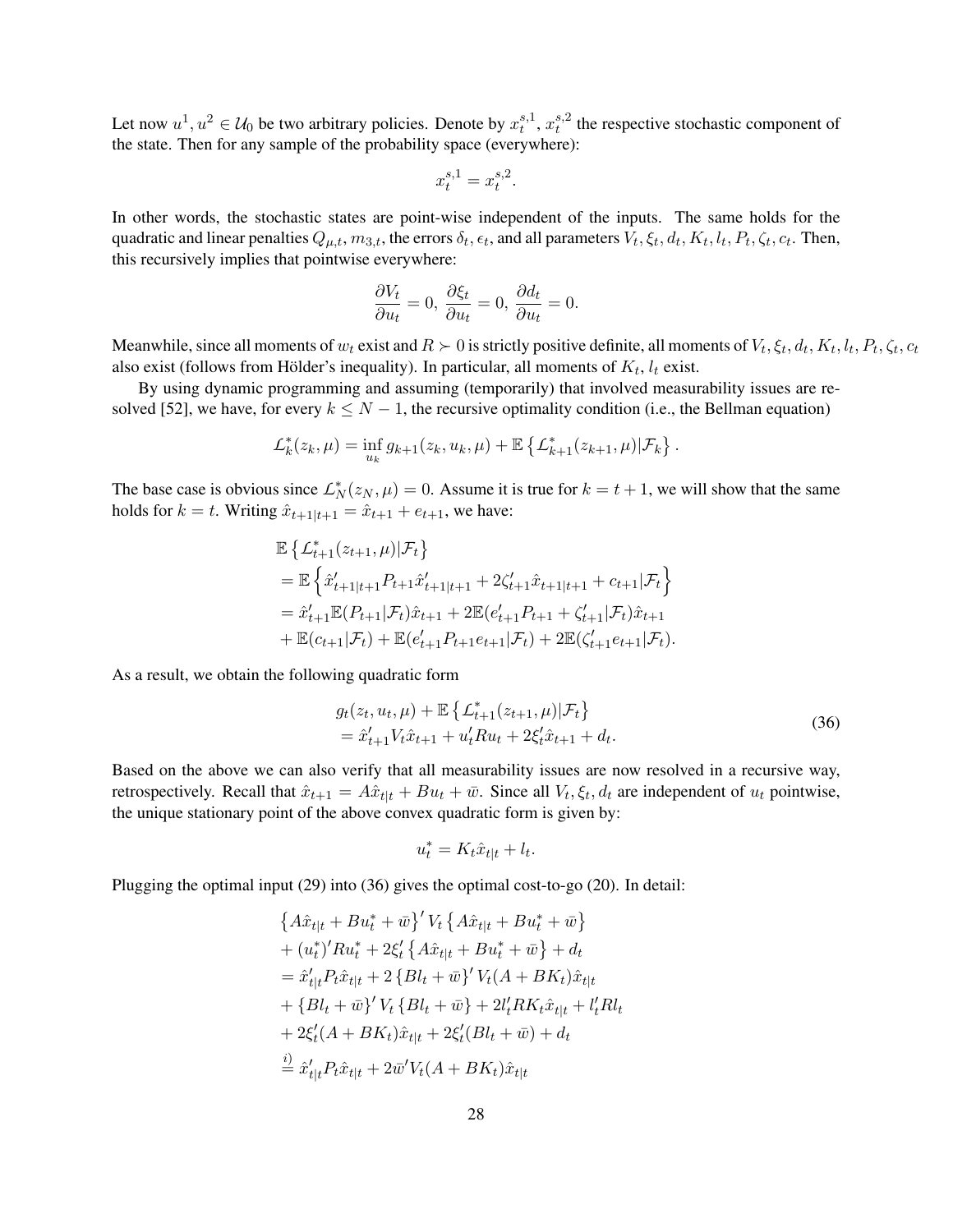+ 
$$
2\xi'_t(A + BK_t)\hat{x}_{t|t} + \{Bl_t + \bar{w}\}'V_t\{Bl_t + \bar{w}\}
$$
  
+  $l'_tRl_t + 2\xi'_t(Bl_t + \bar{w}) + d_t$   
 $\stackrel{ii)}{=} \hat{x}'_{t|t}P_t\hat{x}_{t|t} + 2\bar{w}'V_t(A + BK_t)\hat{x}_{t|t} + 2\xi'_t(A + BK_t)\hat{x}_{t|t}$   
+  $\bar{w}'V_t\bar{w} - l'_t(B'V_tB + R)l_t + 2\xi'_t\bar{w} + d_t$ 

where the cancellations in  $i)$  follow from the identity:

$$
(B'V_tB + R)K_t = -B'V_tA,
$$

and *ii*) follows from:

$$
2\xi' B l_t + 2\bar{w}' V_t B l_t = -2l_t' (B' V_t B + R) l_t.
$$

Recursively, we can verify that the optimal control has finite fourth moments. In fact, all higher-order moments of  $u_t^*$  exist. This follows from the fact that all moments of  $K_t$ ,  $l_t$ ,  $w_t$  exist.  $\Box$ 

### Proof of Proposition [3](#page-14-0)

We will only sketch the proof of continuity. The proof of the recursive expressions is omitted since it is similar to the proof of Theorem [5.](#page-13-0) Let  $\mu_s \geq 0$ ,  $s = 1, 2, \ldots$  be a sequence such that  $\mu_s \to \mu$  and let  $\|\mu\|_{\infty} \triangleq \sup_{s>1} \mu_s$ . We will use Dominated Convergence Theorem (DCT) for conditional expectation to prove that  $J_R(u^*(\mu_s))$  converges to  $J_R(u^*(\mu))$ . To emphasize the dependence on  $\mu_s$ , we will use the notation  $V_t(\mu_s), \ldots, c_t(\mu_s)$  and  $\Theta_t(\mu_s), \ldots, g_t(\mu_s)$  for the quantities appearing in Theorem [5](#page-13-0) and in the statement.

We will show that the terms  $V_{N-2}(\mu_s)$ ,  $H_{N-2}(\mu_s)$  all converge almost surely to their respective limits. The proof for the remaining terms is similar. The idea is to show that  $K_{N-1}$  is dominated by a function which is independent of the index s. Note that  $||V_{N-1}(\mu_s)||_2 \le ||\mu||_{\infty}||W_{N-1}||_2||Q||_2^2 + ||Q||_2$ . Since R is invertible, we obtain:

$$
||K_{N-1}(\mu_s)||_2 \le O(||W_{N-1}||_2 + 1).
$$

We interpret the notation  $\alpha = O(\beta)$  as follows: there is a deterministic constant  $\mathcal{C} = \mathcal{C}(\|\mu\|_{\infty})$  such that  $\alpha \leq C\beta$  almost surely. As a result, we also obtain:

$$
||P_{N-1}(\mu_s)||_2, ||\Theta_{N-1}(\mu_s)||_2 \le O(||W_{N-1}||_2^3 + 1).
$$

Note that since all moments of  $\delta_N$  exist (follows from Assumption [3\)](#page-13-1), the term  $||W_{N-1}||^3$  has finite expectation. Meanwhile, almost surely  $P_{N-1}(\mu_s) \to P_{N-1}(\mu)$ ,  $\Theta_{N-1}(\mu_s) \to \Theta_{N-1}(\mu)$ . Hence, by the conditional DCT, we also have:

$$
\mathbb{E}(P_{N-1}(\mu_s)|\mathcal{F}_{N-2}) \to \mathbb{E}(P_{N-1}(\mu)|\mathcal{F}_{N-2}), \text{ a.s.}
$$
  

$$
\mathbb{E}(\Theta_{N-1}(\mu_s)|\mathcal{F}_{N-2}) \to \mathbb{E}(\Theta_{N-1}(\mu)|\mathcal{F}_{N-2}), \text{ a.s.}
$$

This proves that  $V_{N-2}(\mu_s)$ ,  $H_{N-2}(\mu_s)$  converge to  $V_{N-2}(\mu)$ ,  $H_{N-2}(\mu)$  almost surely. Meanwhile, they remain dominated by:

$$
||V_{N-2}(\mu_s)||_2, ||H_{N-2}(\mu_s)||_2 \le
$$
  

$$
O(\mathbb{E}(\|W_{N-1}\|_2^3|\mathcal{F}_{N-2}) + \|W_{N-2}\|_2 + 1).
$$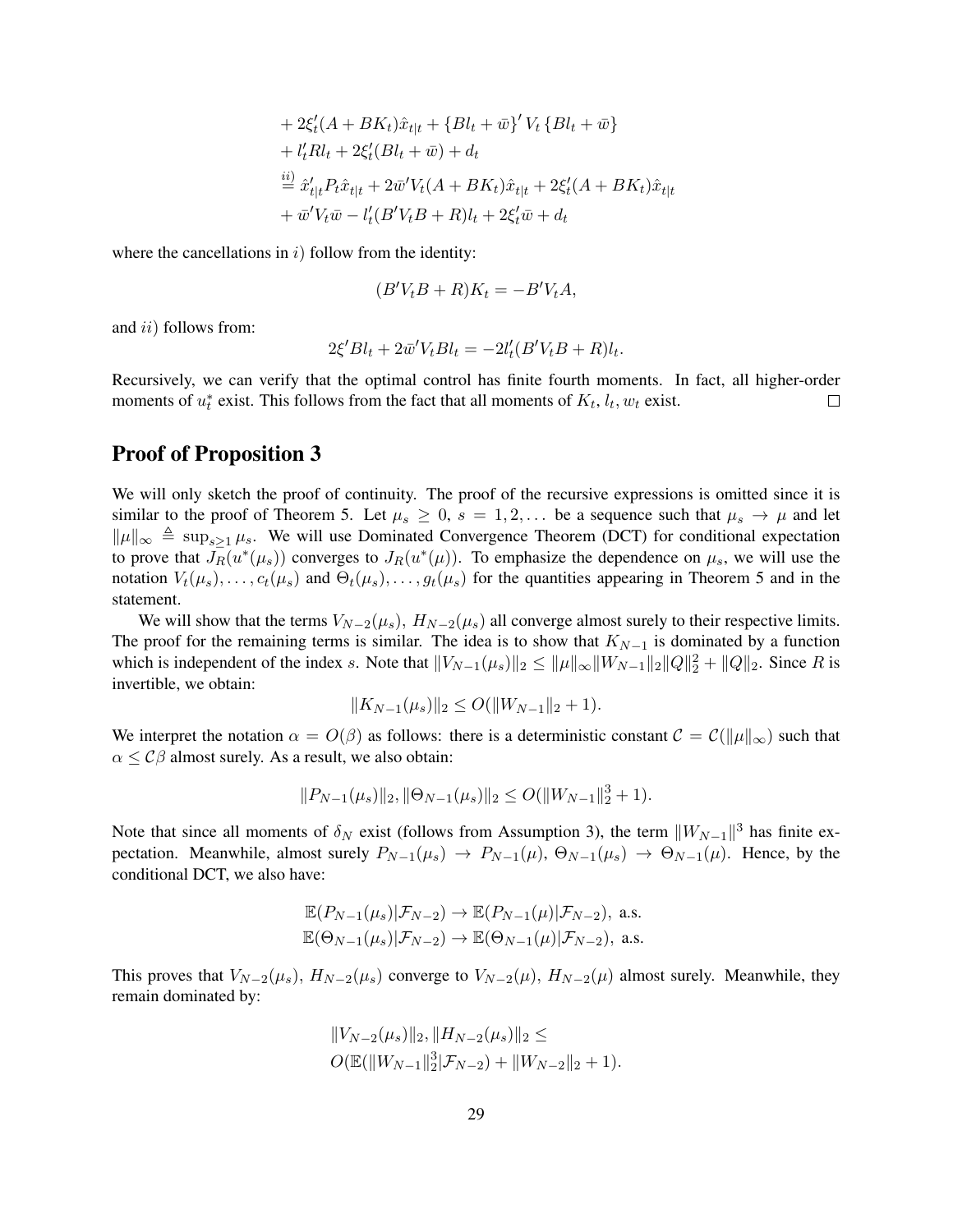Proceeding similarly, by successive use of DCT and the existence of all moments of  $\delta_t$ , we can show that all matrices  $V_t(\mu_s)$ ,  $P_t(\mu_s)$ ,  $H_t(\mu_s)$ ,  $\Theta_t(\mu_s)$  and their (conditional) means converge to the respective limits almost surely. We omit the details to avoid repetition. The same will hold for terms  $\eta_t(\mu_s)$  and  $\gamma_0(\mu_s)$ and their (conditional) means.  $\Box$ 

# Proof of Theorem [8](#page-16-2)

For convenience, we drop the index  $\mu$  from  $Q_{\mu,t}$ . Note that from standard Kalman filter theory [\[48\]](#page-25-8)[Ch. 4.4], the covariance  $W_t$  converges exponentially fast to  $W_\infty$  as  $t_0$  goes to  $-\infty$ . Moreover, since  $W_{t_0} = 0$ , the sequence  $W_t$  is increasing with respect to the positive semi-definite cone [\[48\]](#page-25-8)[Ch. 4.4]. Since  $Q_\infty \succeq Q$ , we also obtain that  $(A, Q_{\infty}^{1/2})$  is detectable. Hence, the stabilizing solution V is well-defined and  $A + BK$ is stable.

We will only prove [\(35\)](#page-16-1). The remaining results follow using similar arguments. First we state a lemma that generalizes Problem 4.5, Section 4 in [\[48\]](#page-25-8).

<span id="page-29-0"></span>**Lemma 3.** Let  $V_t$ ,  $\bar{V}_t$  satisfy the Riccati Difference Equations

$$
V_{t-1} = (A + BK_t)'V_t(A + BK_t) + Q_{t-1} + K_t'RK_t
$$
  

$$
\bar{V}_{t-1} = (A + BL_t)'\bar{V}_t(A + BL_t) + \bar{Q}_{t-1} + L_t'RL_t,
$$

*with gains*

$$
K_t = -(B'V_tB + R)^{-1}B'V_tA
$$
  

$$
L_t = -(B'\bar{V}_tB + R)^{-1}B'\bar{V}_tA,
$$

*Then, their difference satisfies the identity:*

$$
V_{t-1} - \bar{V}_{t-1} = (A + BL_t)'(V_t - \bar{V}_t)(A + BK_t) + Q_{t-1} - \bar{Q}_{t-1}
$$

*Proof.* Omitted; similar to the proof of Problem 4.5 in [\[48\]](#page-25-8).

For  $N - 1 \ge k_1 > k_2$ , define the products:

$$
\Psi_{k_1:k_2}(N) \triangleq (A + BK_{k_1}) \times \cdots \times (A + BK_{k_2+1}),
$$
\n(37)

with  $\Psi_{k_1:k_1}(N) = I$ . Applying Lemma [3](#page-29-0) to  $V_t$  and V, we get:

$$
V_t - V = \bar{A}'(V_{t+1} - V)(A + BK_{t+1}) + Q_t - Q_{\infty}.
$$

Repeating multiple times, we obtain a fundamental identity:

$$
V_t - V = (\bar{A}')^{N-t-1} (Q_{N-1} - V) \Psi_{N-1:t}(N)
$$
  
+ 
$$
\sum_{k=0}^{N-t-2} (\bar{A}')^k (Q_{t+k} - Q_\infty) \Psi_{t+k:t}(N).
$$
 (38)

This almost gives us the result. What remains is to show that  $\Psi_{t+k:t}(N)$  are uniformly bounded over all  $k, N, t$ . This follows from the following lemma.

 $\Box$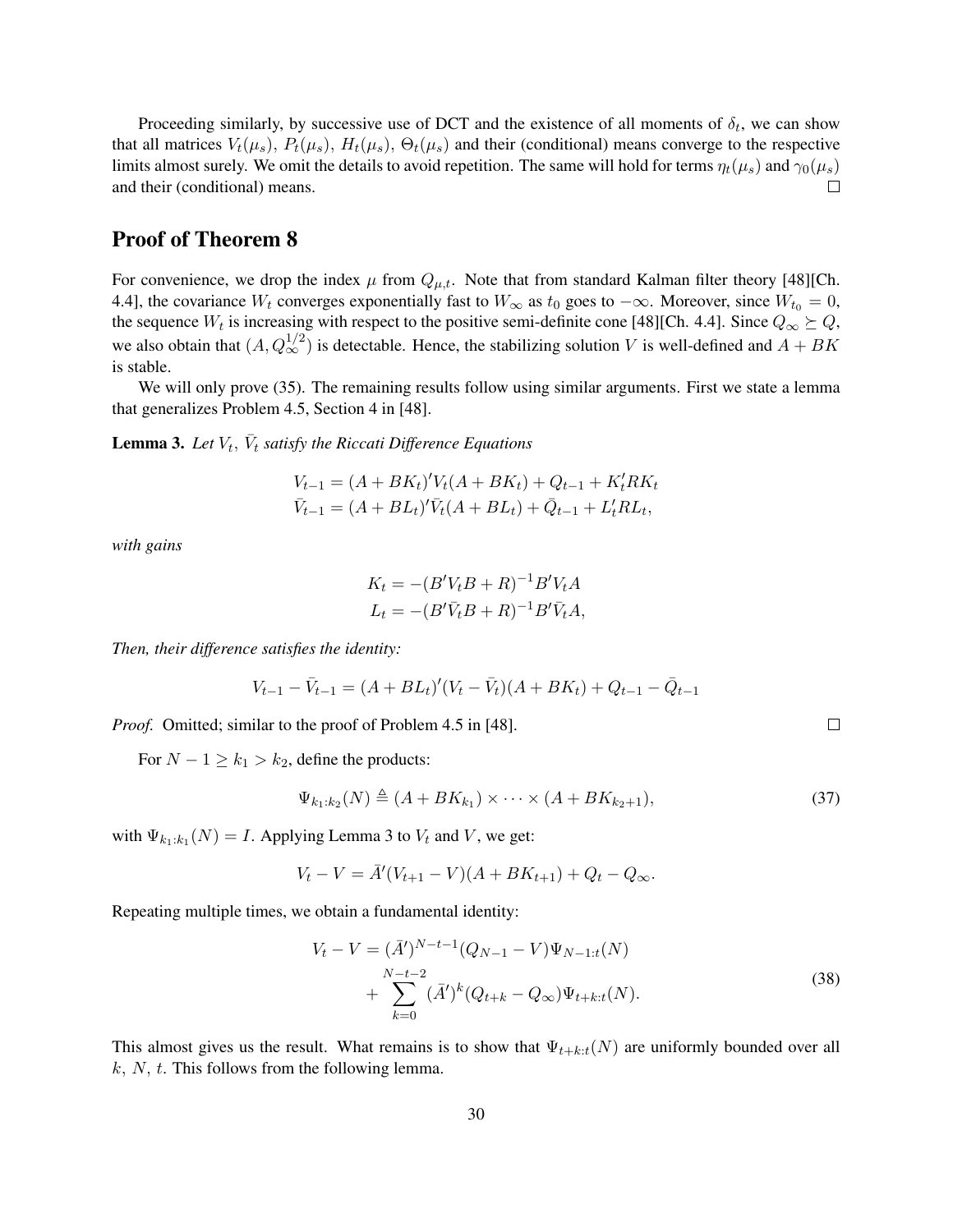<span id="page-30-0"></span>**Lemma 4.** Let Q be positive definite. For any  $k_1 \geq k_2 \geq t_0$ ,  $N \geq t_0$  such that  $N - 1 \geq k_1$ :

$$
\|\Psi_{k_1:k_2}(N)\|_2 \leq \sqrt{\sigma_{\min}^{-1}(Q)\|V\|_2}.
$$

*Proof.* It is sufficient to show that:

$$
V \succeq \Psi_{k_1:k_2}(N)'Q\Psi_{k_1:k_2}(N).
$$

Then, we can get the result from the bound

$$
||V||_2 \ge \sigma_{\min}(Q) ||\Psi_{k_1:k_2}(N)||_2^2
$$

.

The proof will proceed in two steps. First, we show that for any k, N such that  $k \ge t_0$ ,  $N - 1 \ge k$  the stabilizing solution V overbounds  $V_k$ . Second, we use this property to upper-bound the products  $\Psi_{k_1:k_2}(N)$ .

**Step 1.** We show that  $V_k \leq V$  via induction. Recall that the sequence  $W_t$  is increasing, which implies that  $Q_t \preceq Q_\infty$ , for any  $t \ge t_0$ . For the base case, we have  $V_{N-1} = Q_{N-1} \preceq Q_\infty \preceq V$ . Assume that  $V_t \preceq V$ . Define the operator:

$$
g(F) \triangleq A'FA + Q_{\infty} - A'FB(B'FB + R)^{-1}B'FA.
$$

Then, since  $Q_{t-1} \preceq Q_{\infty}$ , we have:

$$
V_{t-1} \preceq g(V_t) \stackrel{i)}{\preceq} g(V) = V.
$$

The second inequality i) follows from the fact (e.g. see pages 79-80 Ch. 4.4 of [\[48\]](#page-25-8)) that  $g(\cdot)$  preserves positive semi-definite order, i.e. if  $F_1 \succeq F_2$ , then  $g(F_1) \succeq g(F_2)$ . This completes the proof of the first step.

Step 2. We will show that:

$$
V_{k_2} \succeq \Psi_{k_1:k_2}(N)'Q\Psi_{k_1:k_2}(N).
$$

Then, using the result of step 1 proves the desired inequality. From the definition of the Riccati Difference Equation:

$$
V_{k_2} \succeq (A + BK_{k_2+1})' V_{k_2+1} (A + BK_{k_2+1})
$$
  

$$
\succeq \cdots \succeq \Psi_{k_1:k_2}(N)' V_{k_1} \Psi_{k_1:k_2}(N)'
$$

To complete the proof, note that  $V_{k_1} \succeq Q_{k_1} \succeq Q$  for any  $k_1 \leq N - 1$ .

Now choose:

$$
C_1 = ||V||_2^{3/2} \sqrt{\sigma_{\min}^{-1}(Q)}
$$

$$
\tilde{C}_2 = \sqrt{\sigma_{\min}^{-1}(Q) ||V||_2} \sum_{k=0}^{\infty} ||\bar{A}^k||_2
$$

Based on the above lemma, we obtain:

$$
||V_t - V||_2 \leq C_1 ||\bar{A}^{N-t-1}||_2 + \tilde{C}_2 \sup_{k \geq t} ||Q_k - Q_{\infty}||_2.
$$

 $\Box$